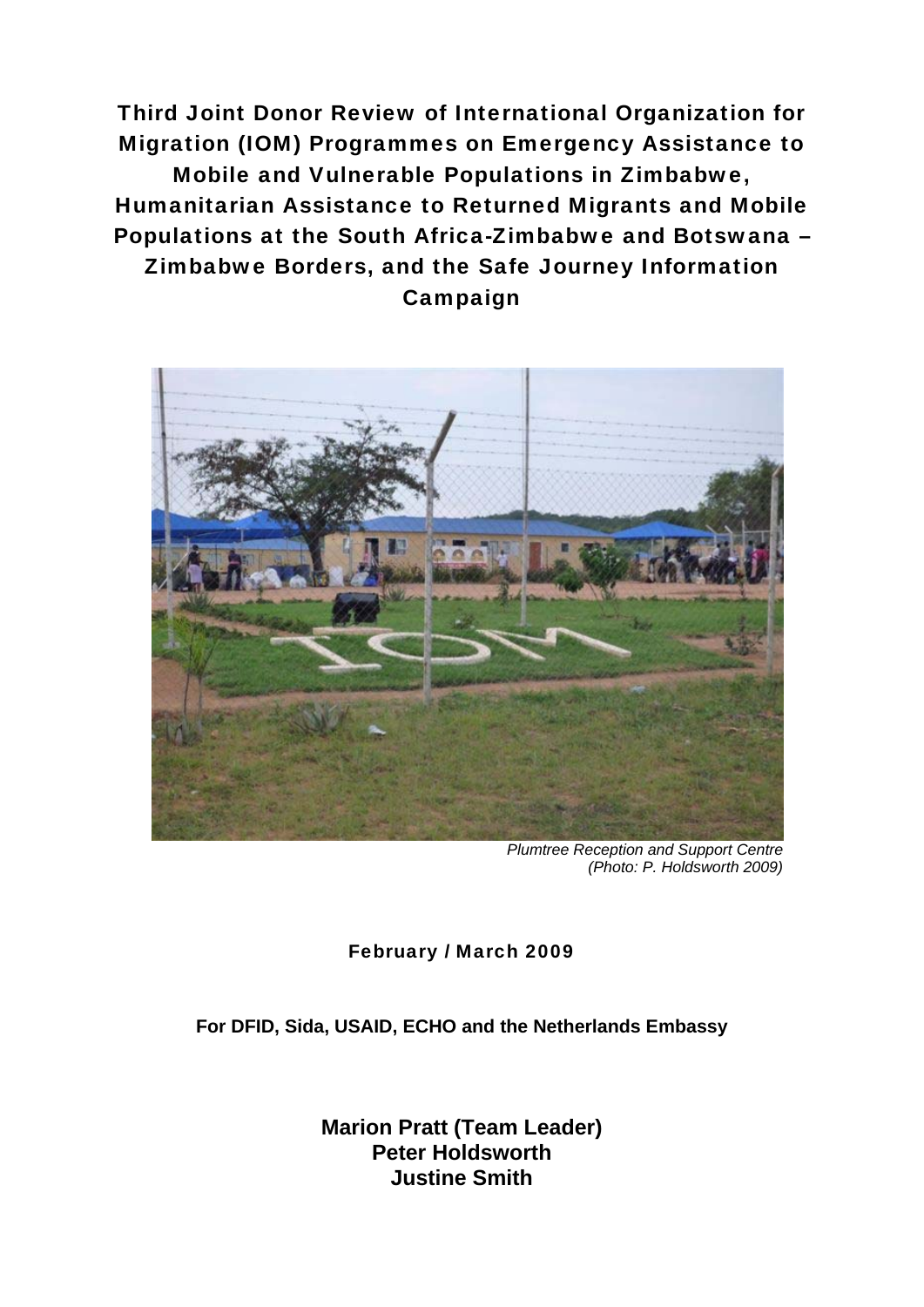# **Executive Summary**

This is the third jointly-commissioned donor review of IOM Zimbabwe. The specific purpose of the review was to:

- *Assess IOM's progress against agreed outputs in the programme logframe*
- *Assess the appropriateness of IOM's current programmes[1](#page-1-0)*
- *Identify opportunities to enhance donor harmonisation*

Since the last Joint Donor Review in 2007, the operating conditions for humanitarian and other organisations have been among the worst in the world. Events that had immediate impacts on emergency operations have included flooding, drought, post-election violence, a post-election state ban on NGO operations, the highest inflation rate in recorded world history (peaking at 213,000,000%), intermittent closing of schools, strikes by teachers and health workers, commodity price controls, a severe cholera epidemic, continued farm evictions, Operation Stop Illegal Mining, and a recently-established Unity government and dual currency system. The combination of events has severely complicated and slowed ongoing emergency responses, and caused the cancelation of the 2008 joint review.

This review took place over a two week period, preceded by a period of document review. During the two weeks the review team conducted extensive interviews with a wide range of stakeholders, and made several field visits, including to five MVP communities, both Reception and Support Centres and the Bulawayo 'Safe Zone'.

*The team has made various recommendations for addressing the key issues identified by this review, a summary of which can be found in Annex 1.* 

Overall the team found that some aspects of IOM's programme in Zimbabwe were very impressive indeed. The main examples that stand out are:

- IOM continues to be at the forefront for responding to new displacements and emergencies. In the past 18 months this has included not only emergencies that directly resulted in displacements (floods, political violence, ongoing farm evictions), but also to the wider country-wide cholera outbreak. In this latter IOM played a key role alongside other agencies in responding quickly and appropriately to the outbreak.
- The reception and support centres at Bulawayo and Plumtree are world class models for managing irregular migration. IOM continues to innovate in this field and to build on and improve systems in place for managing and responding to migration issues at the border. A key success is found in the careful attention paid to protection issues, with a reported decrease in abuses of deportees by the South African authorities, to which IOM's outreach and training activities have undoubtedly contributed.
- IOM has also developed an impressive multi-media information campaign, which appears to accurately target the group identified as most likely to become potential migrants. Although it is inevitably difficult to measure the specific impact of the programme, the youth focussed campaign has devised a variety of approaches for engaging young people in debate and information sharing on safe migration and HIV/AIDS.
- In the Mobile and Vulnerable Populations programme, the Migration Health Unit continues to deliver effective and appropriate health solutions to MVP communities, as commended in previous reviews.

1

<span id="page-1-0"></span><sup>&</sup>lt;sup>1</sup> This refers to the three specific programme areas considered within this review, namely the MVP programme, the information campaign and the reception and support centres.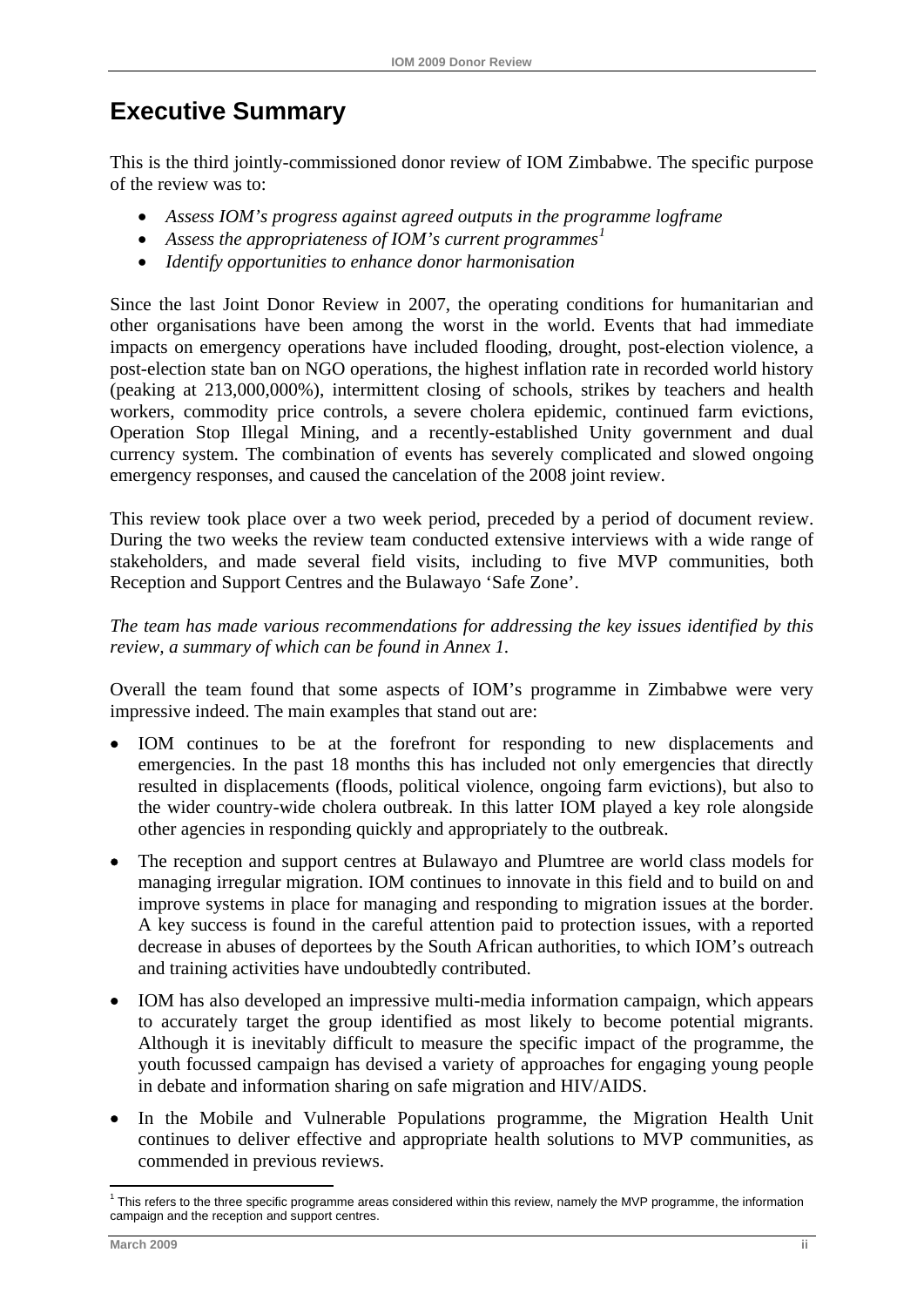<span id="page-2-0"></span>• The team also identified some impressive examples of gender and HIV/AIDS mainstreaming, including some highly appropriate applications of gender analysis.

However, the team also had some very grave concerns relating mainly to some specific components under the MVP programme, and also for the wider strategic direction of IOM in Zimbabwe. In discussing these issues it is important to note that the operating context of the past 18 months has been exceptionally difficult, and has inevitably strained IOM's systems, procedures and staffing, and may account for some of the overall problems identified below. Nevertheless, this does not reduce the importance of these issues, nor the urgency and concern with which they need to be addressed. Specific issues of concern included:

- The review team felt that the extent to which IOM was diversifying its activities was reaching a stage where it had potential to negatively impact on the overall quality of individual programmes. For example, IOM's project database identifies numerous projects at differing stages, which the team believes to be beyond the manageable interests of the organisation. Evidence of this was observed in an overall lack of strategic vision in some components, i.e., some aspects were seen as a series of projects or interventions, rather than as a holistic programme of support. Staff also appeared overstretched, with limited opportunity for technical follow-up and effective monitoring in the field, or providing adequate support to partners, which further compromises quality.
- Of greatest concern was the livelihoods aspect of the MVP programme. In particular, IOM appears to have failed to consult with an adequate number of organisations and programmes in Zimbabwe with wider experience of income-generating activities that are appropriate within the specific, and highly complicated, context of Zimbabwe. Overall, the livelihoods programme lacked both depth and reach; even where specific 'projects' appeared successful, the scale on which they were implemented meant that overall impact was very limited.
- There were similar concerns for the shelter component of the project. Again, the team acknowledges that the Zimbabwean context is incredibly complex and that the push / pull factors between local government regulations and donor limitations are a further complicating factor. However, it was felt that the solutions developed lacked overall vision for addressing the needs of the communities. At the site visited by the team, the 'transitional' shelters were not habitable, with 'beneficiaries' still living under plastic sheeting, that itself was starting to deteriorate. Despite the various limitations cited, the team feels that it would be a much better choice to include one door and one window for each unit to make one habitable room. IOM and its donors should discuss this possibility. Instead, after 3 years the site has just 54 incomplete houses.
- Finally, the team found that the once strong relationship between IOM and its implementing partners was in danger of breaking down. Implementing partners were frustrated by the lack of support from IOM and cited various examples of weaknesses in the relationship. For its part,  $IOM -$  and in particular the Chief of Mission – has also identified that there are weaknesses and gaps in the support to partners and are in the process of developing strategies to address this.

**Overall, it is the assertion of the review team that most of these problems are symptomatic of the increasing expansion and diversification of IOM's overall strategic direction in Zimbabwe. The strongest recommendation hailing from this review is that IOM needs to urgently review its strategic advantages and internal weaknesses with a view to developing a more streamlined strategy for its three programmes in Zimbabwe.**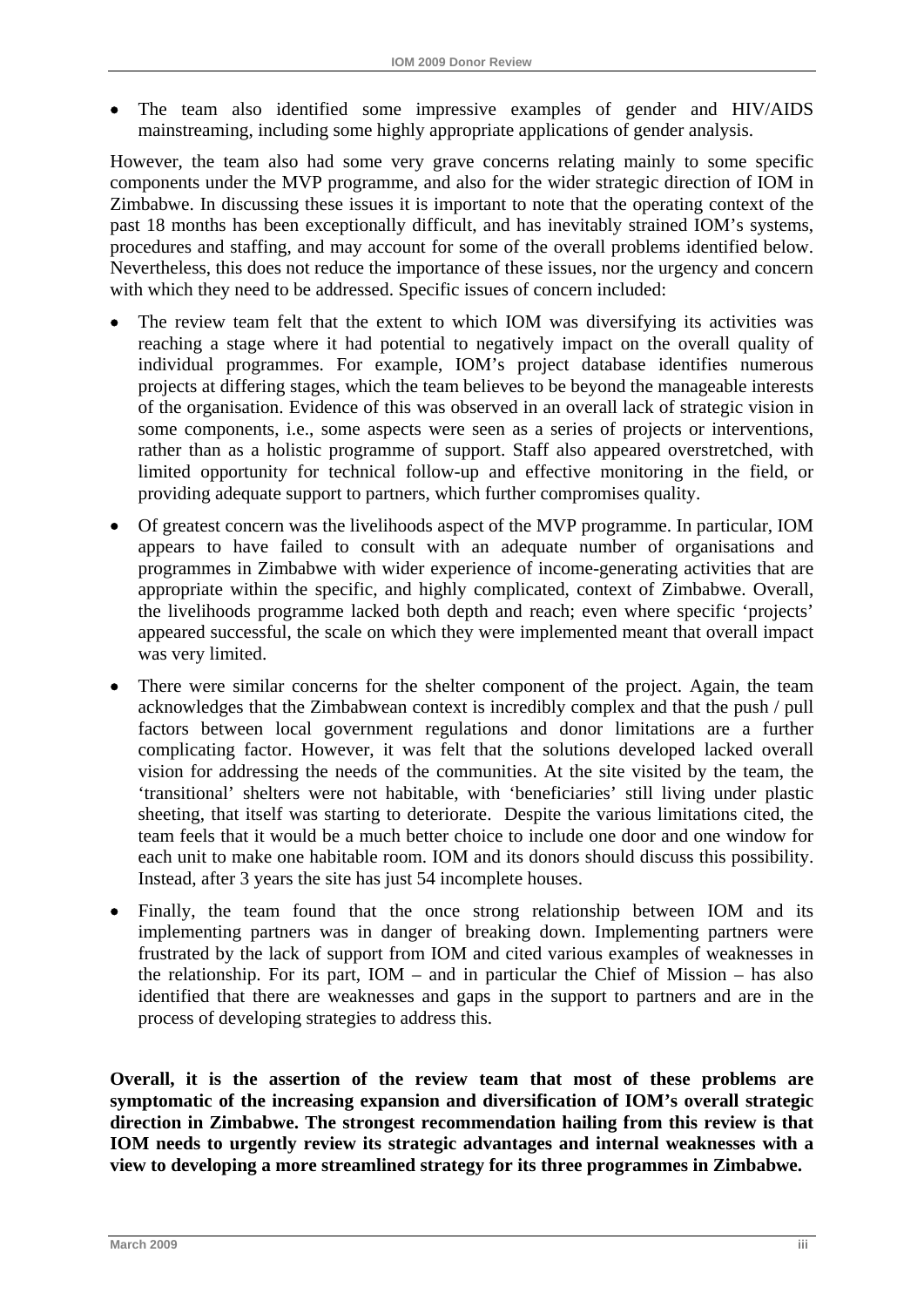# **Table of Contents**

## **Annexes:**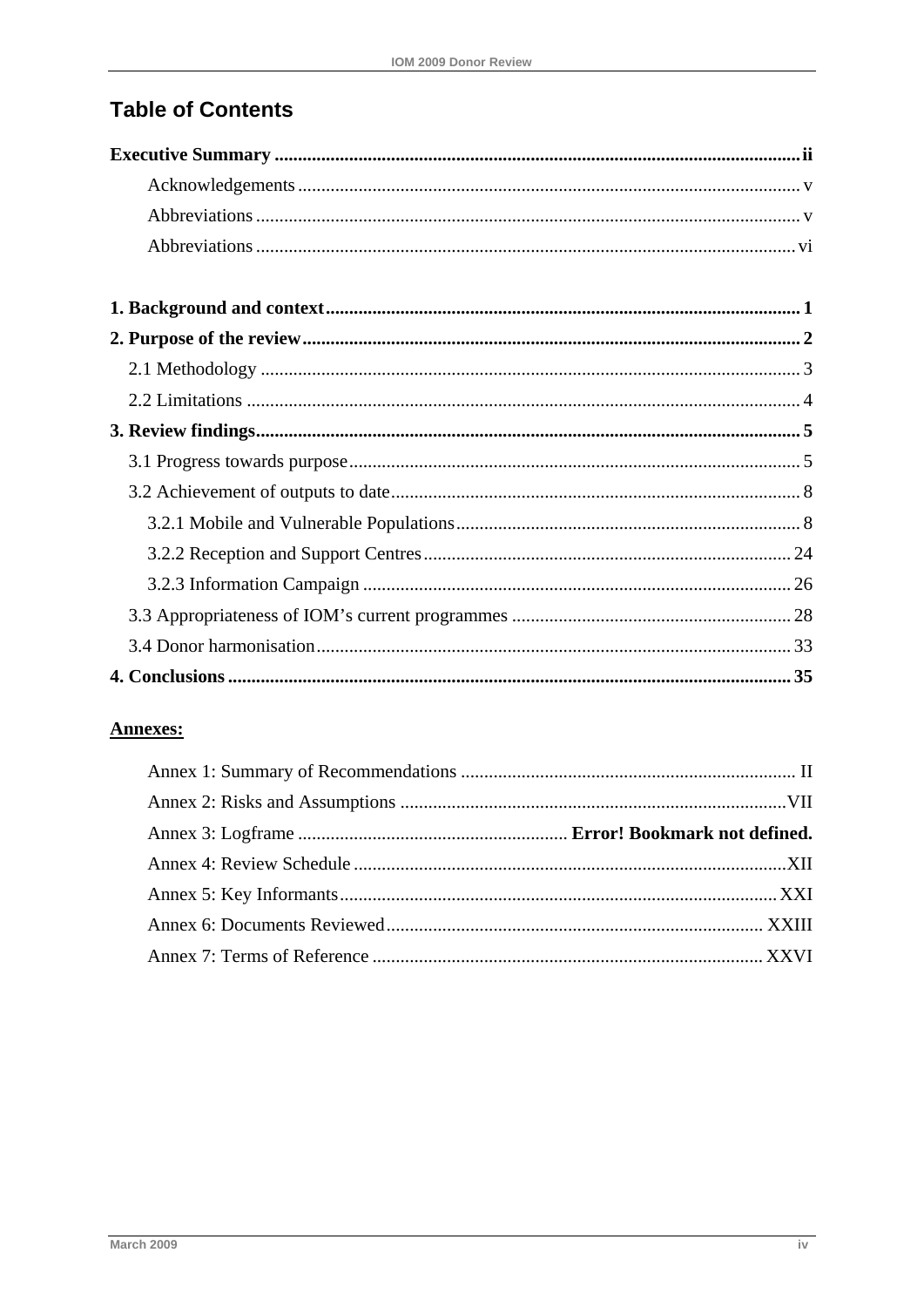## <span id="page-4-0"></span> **Acknowledgements**

The review team would like to express their considerable gratitude to everybody who, unhesitatingly, assisted us in this review, with their advice, comments, information, expertise, and physical help. We have tried to list most of you in Annex 5, but we have probably missed some of you, for which we apologise.

We realise that you all facilitated our mission to the very best of your ability and so it may be invidious to single anybody out, but, without the administrative support of DFID, DG ECHO, USAID, and IOM itself, we would have had much more difficulty with logistics and local knowledge and contacts. We would also wish to thank IOM, additionally, for formulating the programme and for making itself so willingly available during the period of the review. No doubt the hard working personnel in IOM had to sacrifice valuable time to assist us.

Similarly, on all our visits we were, unequivocally, supported by IOM, hosting agencies as well as government bodies. In some cases this went well beyond the call of normal duty. We are grateful for the briefings and debriefings arranged for us in Harare as well as all the time that was set aside by individual staff and experts to inform, educate, and alert us to specific issues.

Throughout our mission we encountered nothing but considerable kindness and cooperation. Meetings were efficiently arranged, sometimes at short notice; when for many in the humanitarian community it was an extremely busy period. We thoroughly enjoyed meeting all of you, whether dedicated member of IOM and implementing partner or bemused beneficiary, and we hope that this report, critical though it may be in places, is a true reflection of all that you told us and all that we saw.

> **Marion Pratt Peter Holdsworth Justine Smith March 2009**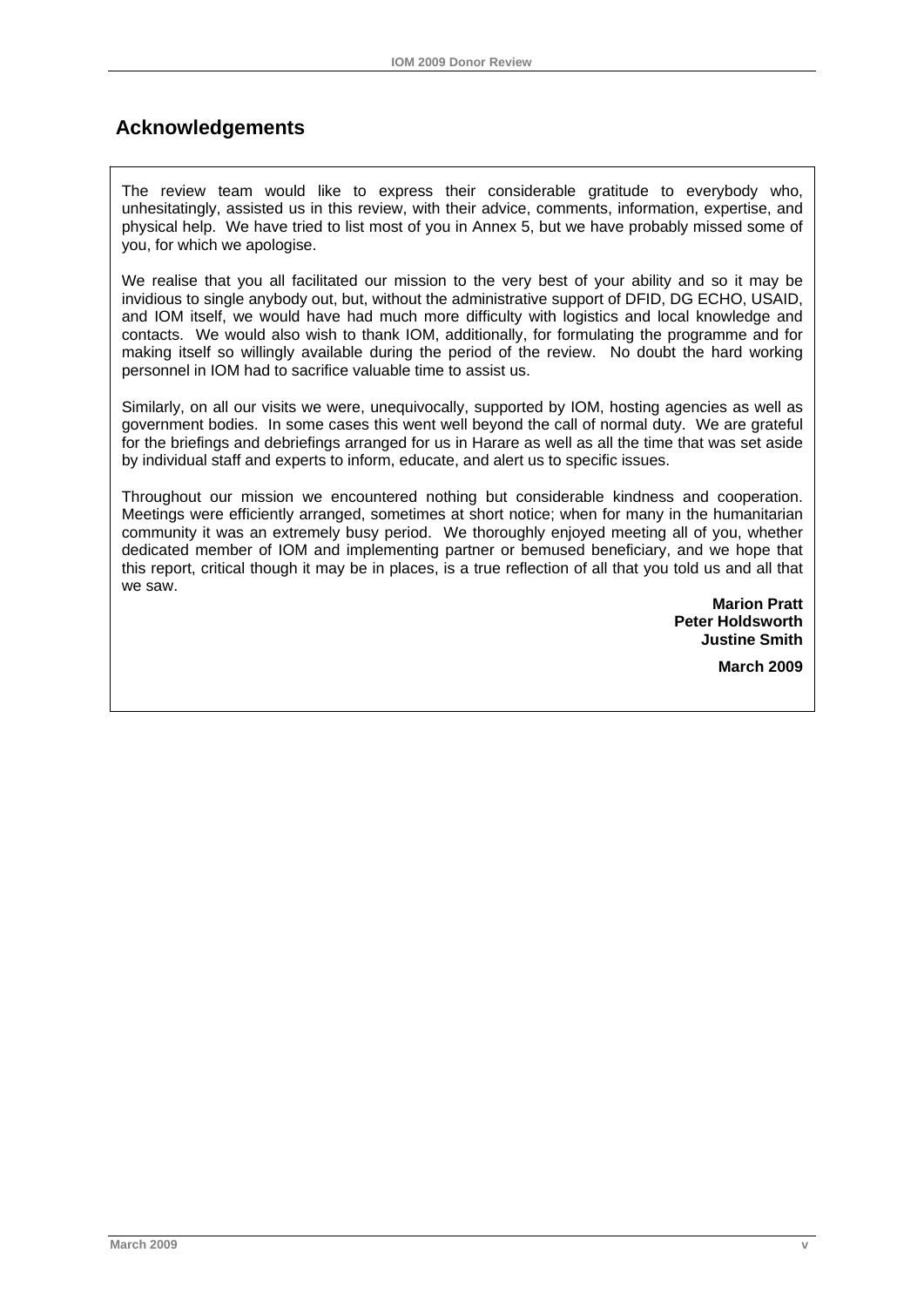# <span id="page-5-0"></span>**Abbreviations**

| Agritex       | Ministry of Agriculture's Agricultural Extension programme          |
|---------------|---------------------------------------------------------------------|
| <b>ART</b>    | <b>Anti-retroviral Therapy</b>                                      |
| <b>CAP</b>    | <b>Consolidated Appeal Process</b>                                  |
| <b>DFID</b>   | UK Department for International Development                         |
| <b>ECHO</b>   | European Commission Humanitarian Aid Office                         |
| <b>GNU</b>    | Government of National Unity                                        |
| GoSA          | Government of South Africa                                          |
| GoZ           | Government of Zimbabwe                                              |
| <b>HIV</b>    | Human Immunodeficiency Virus                                        |
| IDP           | <b>Internally Displaced Persons</b>                                 |
| ILO           | International Labour Organisation                                   |
| <b>IOM</b>    | International Organization for Migration                            |
| IP            | <b>Implementing Partner</b>                                         |
| <b>ISAL</b>   | Internal Savings and Lending                                        |
| <b>ISL</b>    | <b>Integrated Sustainable Livelihoods</b>                           |
| JI            | NGO Joint Initiative for Urban Zimbabwe                             |
| M&E           | Monitoring and Evaluation                                           |
| <b>MTLC</b>   | Monitoring, Technical, Learning and Co-ordination Unit (PRP)        |
| <b>MVP</b>    | Mobile and Vulnerable Population                                    |
| <b>NFI</b>    | Non-Food Item                                                       |
| <b>OCHA</b>   | United Nations Office for the Co-ordination of Humanitarian Affairs |
| <b>OFDA</b>   | Office of U.S. Foreign Disaster Assistance                          |
| <b>ORO</b>    | <b>Operation Restore Order</b>                                      |
| <b>OVC</b>    | Orphans and other Vulnerable Children                               |
| <b>PROCAP</b> | Protection Capacity (surge capacity for protection officers)        |
| <b>PRP</b>    | DfID's Protracted Relief Programme for Zimbabwe                     |
| <b>PSI</b>    | <b>Population Services International</b>                            |
| <b>PVO</b>    | <b>Private Voluntary Organisation</b>                               |
| <b>SGBV</b>   | Sex and Gender-Based Violence                                       |
| Sida          | Swedish International Development Cooperation Agency                |
| TВ            | <b>Tuberculosis</b>                                                 |
| <b>UNAIDS</b> | Joint United Nations Programme on HIV and AIDS                      |
| <b>UNDP</b>   | United Nations Development Programme                                |
| <b>UNFPA</b>  | <b>United Nations Population Fund</b>                               |
| <b>UNHCR</b>  | Office of the United Nations High Commissioner for Refugees         |
| <b>UNICEF</b> | United Nations Children's Fund                                      |
| <b>USAID</b>  | US Agency for International Development                             |
| <b>VPV</b>    | <b>Victims of Political Violence</b>                                |
| <b>WASH</b>   | Water, Sanitation and Hygiene                                       |
| <b>WFP</b>    | United Nations World Food Programme                                 |
| <b>WHO</b>    | <b>World Health Organisation</b>                                    |
| <b>ZCDT</b>   | Zimbabwe Community Development Trust                                |
| ZimVAC        | Zimbabwe Vulnerability Assessment Committee                         |
| <b>ZRCS</b>   | Zimbabwe Red Cross Society                                          |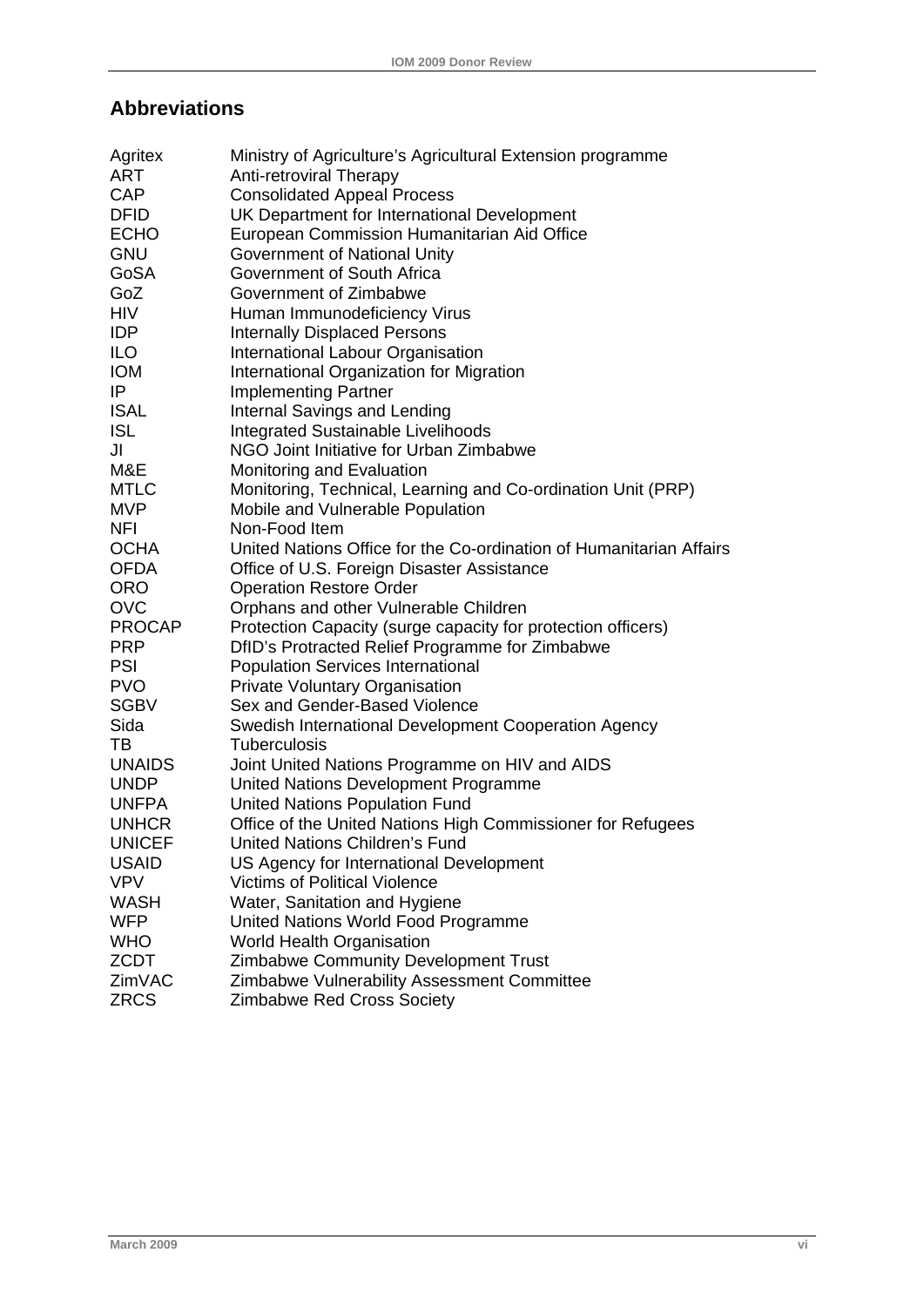# <span id="page-6-0"></span>**1. Background and context**

Since the last Joint Donor Review in 2007, the operating conditions for humanitarian and other organisations have been among the worst in the world. Events that had immediate impacts on emergency operations have included flooding, drought, post-election violence, a post-election state ban on NGO operations, the highest inflation rate in recorded world history (peaking at 213,000,000%), intermittent closing of schools, strikes by teachers and health workers, commodity price controls, a severe cholera epidemic, continued farm evictions, Operation Stop Illegal Mining, and a recently-established Unity government and dual currency system. The combination of events has severely complicated and slowed ongoing emergency responses, and caused the cancelation of the 2008 joint review.

For the main recipients of this report, the situation in Zimbabwe is well-known, and so it is unnecessary to provide additional detail. It is, nevertheless, worth emphasising that the situation is an unusual combination of factors that are difficult to address from either a totally humanitarian emergency response or from a longer-term developmental approach. It is in this ambivalent scenario that IOM finds itself; a situation where the HIV/AIDS pandemic continues to cause untold misery and creates a serious demographic and labour trough in a population that is already broken by draconian political reforms and a devastating breakdown of the economy.

The economic breakdown has led to the very recent 'dollarization' of the monetary system, although it is not clear at this early stage whether this will contribute to the recovery of the country from hyperinflation or cause a further decline, given the sudden increase in prices that the lack of small denominations has caused. Nor is it clear how much more the parallel breakdown in the global economy will aggravate the situation in Zimbabwe. Although the government has imposed devastating change on the population of Zimbabwe, its absence following the election combined with its incapacity to reverse the social and economic chaos that it has triggered, has done little to provide a weakened population with protection from the effects of disease such as cholera, malaria, and TB, combined with the collapse of the health structures, and natural disasters such as drought and flooding.

The displacement and migration of large portions of the working population has further exacerbated the economic breakdown, as have many other ill-considered political initiatives. At the time that this report is being written the cholera epidemic, which has further exposed the weakness of the health infrastructure and the difficulties faced by the international agencies in mounting an effective response, has only just come under control.

Concurrently, fresh government initiatives for land reform have been announced that will exacerbate the humanitarian situation. Further displacement looks inevitable, and although migration figures recorded by IOM have shown a small decline, there are some reasons for believing that they could rise again in the future, not least of which include fresh farm evictions, the indications of potential retribution for politically motivated violence, and the possibilities of a rise in deportation from South Africa as 'World Cup 2010' approaches.

Although the severe difficulties caused by the limited access to the most vulnerable populations appear to have eased, allowing a greater number of agencies to provide assistance to more of the vulnerable population, both IOM and other agencies continue to work in a difficult environment, where they have to balance the possibilities of providing emergency response against the need to seek sustainable solutions that will allow the vulnerable population to recover in the long term. It is in this context that IOM, the other agencies, and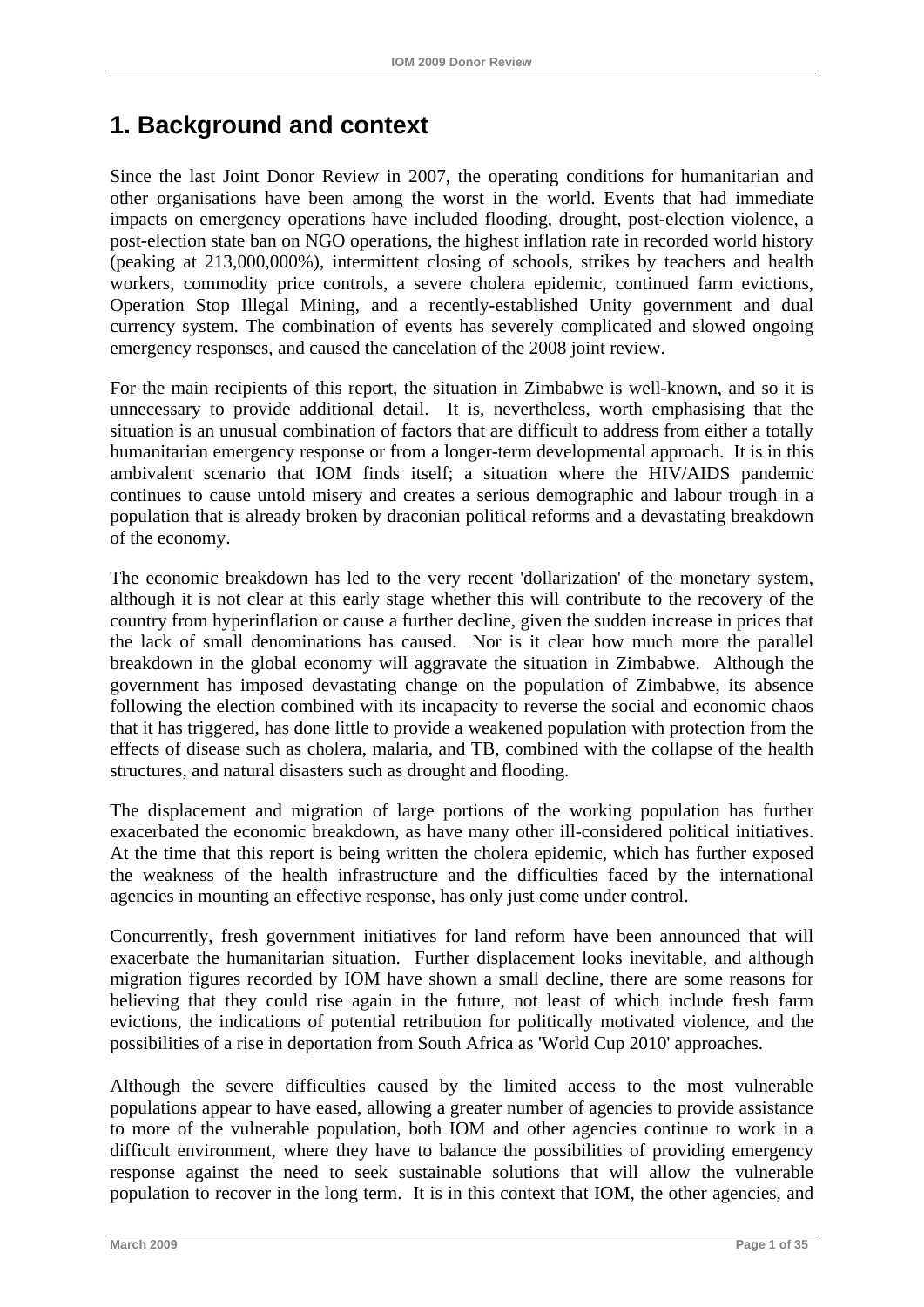<span id="page-7-0"></span>the donors have to work, and in doing so have to deploy their limited resources in the most efficient way, using strong leadership, co-ordination, maximum efficiency, and carefully considered, well-targeted projects to provide maximum support to those with the greatest needs.

# **2. Purpose of the review[2](#page-7-0)**

Since 2006, IOM's major donors have come together to support multi-donor annual reviews of IOM centred around the logframe for DFID's £5 million multi-year programme of support (2006-09).

The purpose of the review was to:

- Assess IOM's progress against agreed outputs in the programme logframe<sup>[3](#page-7-0)</sup>
- Assess the appropriateness of IOM's current programme
- Identify opportunities to enhance donor harmonisation

The Specific Objectives of the Review were to:

#### *Assess IOM's progress against agreed outputs in the programme logframe*

Specifically, the review team was tasked to address the following issues:

- *1) Assess progress towards purpose*
- Consider the extent to which planned programme Outputs<sup>[4](#page-7-0)</sup> are contributing to the Purpose and whether they are still relevant and realistic.
- Consider the contribution of the Purpose to the programme Goal
- Consider whether the Risks/Assumptions identified during programme design remain valid; whether they are impacting on the programme Purpose; how they are being managed and whether any new Risks/Assumptions have been identified or are emerging.
- Assess the likelihood of the programme achieving its purpose, and make recommendations accordingly.

#### *2) Assess achievement of outputs to date*

*Output 1: To address the humanitarian needs of mobile and vulnerable populations* 

- Assess the quality, range and appropriateness of the interventions
- Review assessment and targeting methodologies for their effectiveness and applicability
- Assess the effectiveness of HIV and gender mainstreaming
- Assess the effectiveness of IOM's capacity building of its implementing partners

*Output 2: Address the humanitarian needs of returned migrants at Beitbridge and Plumtree[5](#page-7-0) and increase the involvement of stakeholders in promoting and protecting the rights of migrants* 

 2 The full terms of reference for this review are attached as Annex 7

<sup>&</sup>lt;sup>3</sup> Note that the logframe referred to in this review is developed by IOM mainly for the purposes of the multi-donor programme, and in line with DFID requirements. It is not an operational tool used within IOM, although it does draw heavily on the actual programme logframes in terms of the indicators etc used.<br><sup>4</sup> The 'Qutpute' referred to in this review are from the dang

The 'Outputs' referred to in this review are from the donor logframe. These 'outputs' reflect three of IOM's programmes, namely the MVP programme, the information campaign and the reception and support centres. <sup>5</sup>

<sup>&</sup>lt;sup>5</sup> Plumtree Reception Centre only opened in May 2008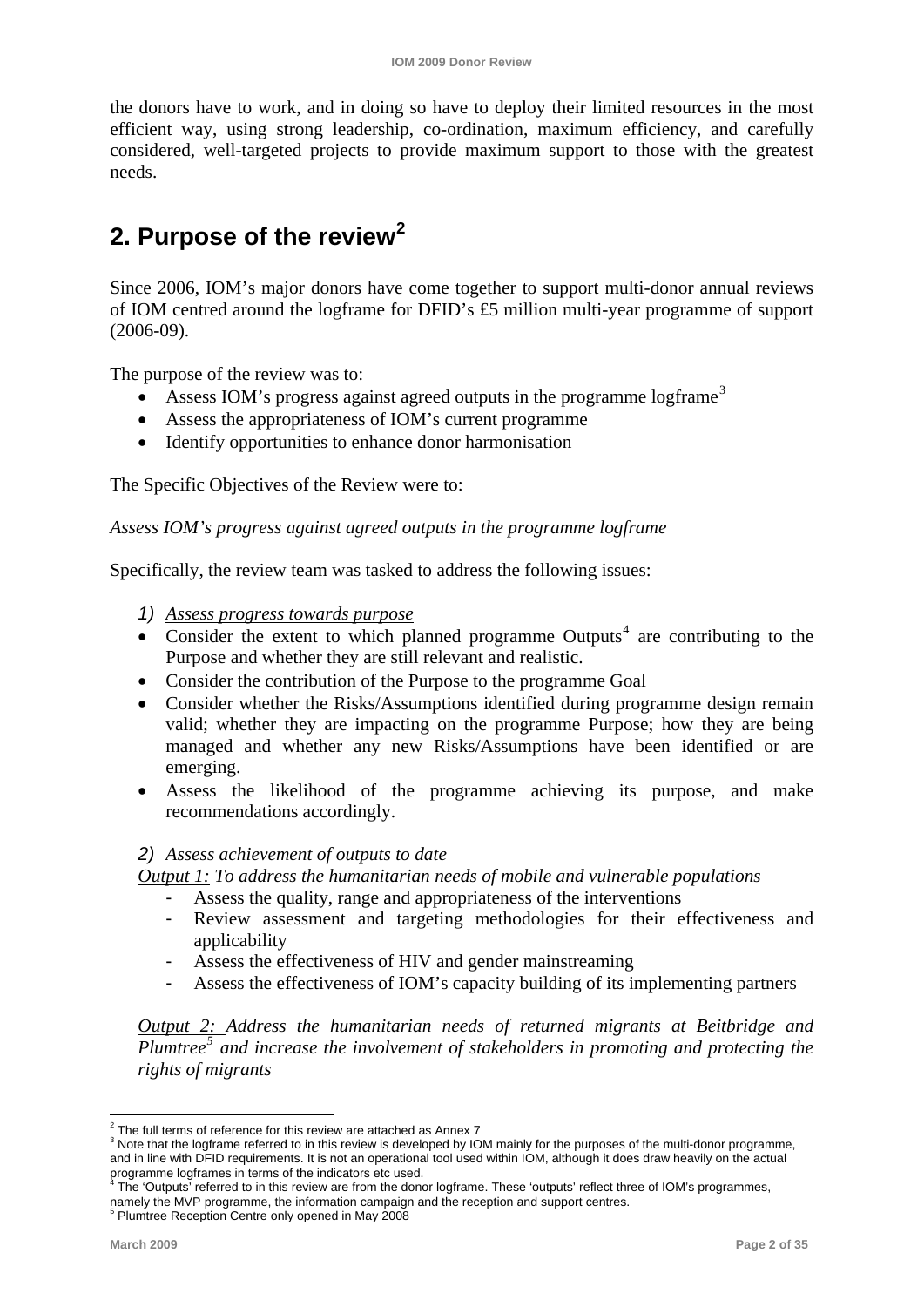- <span id="page-8-0"></span>- Assess the quality, effectiveness and appropriateness of the assistance provided to returned migrants at the Reception Centres
- Assess the capacity of the Centre to deal effectively and appropriately with protection issues and the needs of deported children
- Assess the extent to which cooperation has been improved between the relevant stakeholders in Zimbabwe and South Africa and Botswana

*Output 3: Provide potential Zimbabwean migrants with sufficient information to make informed choices about migration while also increasing their levels of knowledge on potential risks and vulnerabilities including the threat of exposure to HIV/AIDS* 

- Assess the quality, effectiveness and appropriateness of the information campaign
- Review the appropriateness of communication tools and channels
- Consider the extent to which the Information Campaign is effectively linking with other parts of the IOM programme
- *1. Assess the appropriateness of IOM's current programmes in the donor logframe:*
	- How appropriate is IOM's current programme in responding to Zimbabwe's rapidly deteriorating environment?
	- How resilient and responsive are IOM's current programmes to changing circumstances in Zimbabwe, such as positive reform, weak, stop and start reform and further deterioration?
	- Are there areas where IOM needs to expand its operations and others where it should scale back and hand over responsibility to others?
	- How appropriate is IOM's current strategic plan?
- *2. Identify opportunities to enhance donor harmonisation*
	- How effective is donor coordination at the moment?
	- How can donor coordination and harmonisation be enhanced?
	- What can IOM do to assist donors in improving harmonisation and coordination?

# **2.1 Methodology**

The methodology for the review was largely defined by the Terms of Reference. The twoweek review schedule was developed by IOM in consultation with the donors, and with some input from the review team. IOM also put together a substantial amount of documentation for each of the three programme areas covered by this review (see Annex 6 for a full list of documents reviewed). In summary, the methodology for the review comprised the following activities:

- *a. Extensive document review*
- *b. Site visits:* 
	- i. MVP Communities:
		- Lionsden (Mashonaland West)
		- Hatcliffe Extension (Harare)
		- Hopley Taisekwa (Harare)
		- Muchena (Manicaland)
		- Odzi (Manicaland)
	- ii. Reception and Support Centres (Plumtree and Bulawayo)
	- iii. Bulawayo Safe Zone
- *c. Key informant interviews with:* 
	- i. IOM staff
	- ii. Beneficiaries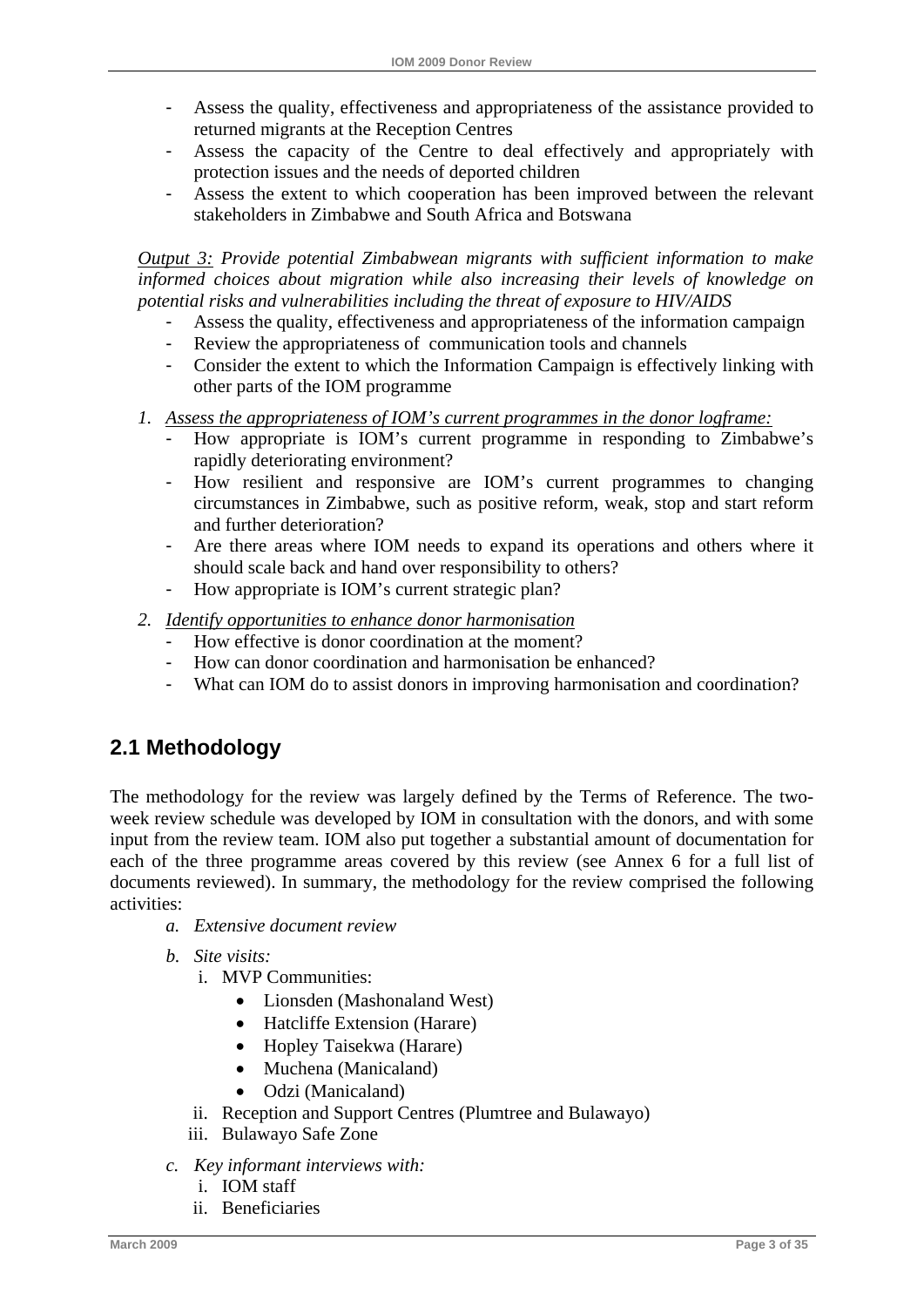- <span id="page-9-0"></span>iii. Donors
- iv. Implementing partners
- v. Ministries of Labour and Social Welfare and Foreign Affairs
- vi. UN Agencies

The complete review schedule and a full list of key respondents can be found in Annexes 4 and 5 respectively.

# **2.2 Limitations**

As with previous reviews, the review team found that the two weeks allocated for the review were insufficient to address the full extent of the IOM programme. As such, some areas were addressed in limited detail. In particular, the lack of specific health expertise on the review team meant that the Migration Health component was addressed in significantly less detail than other aspects of the programme. However, it is also the team's opinion that this component of the programme is one of IOM's strengths and should be examined in detail to determine why it has been so successful as part of the next joint review. It is a specific recommendation of this review that future reviews have a specific technical focus, with the first being on Migration Health. Overall this review team recommends that future donor reviews be held every two years, allowing for a more in-depth review process. (See section 3.4).

The review team also felt that some of the site visits organised by IOM for the review were somewhat over-engineered, potentially to the point that it could be counter productive to the review process. The review team felt that formal presentations and prepared testimonials were of limited use, compared with opportunities for informal discussions with beneficiaries in their normal settings. However, where this was identified as a possible problem, IOM and partner staff reacted quickly and ensured that formal proceedings were limited and that the team had adequate opportunity to interact informally with beneficiaries.

As a point of note for future reviews, the review team also felt that team meetings with large numbers of IOM staff at once were of limited use compared with shorter, more focussed meetings with two or three staff members at a time.

## **Recommendations for IOM for future reviews:**

- *Informal interaction with beneficiaries, in the fields or at livelihood sites, for example, is a more useful and unbiased way to gather information than through prepared testimonials. In fact, prepared testimonials and speeches should be avoided as much as possible.*
- *Where possible is it better for the review team itself to identify the beneficiaries to interview or speak with.*
- *IOM programme team meetings: it is more productive for the review team to meet with two or three people for shorter time periods than longer meetings with many participants, which also are not the best use of IOM staff time.*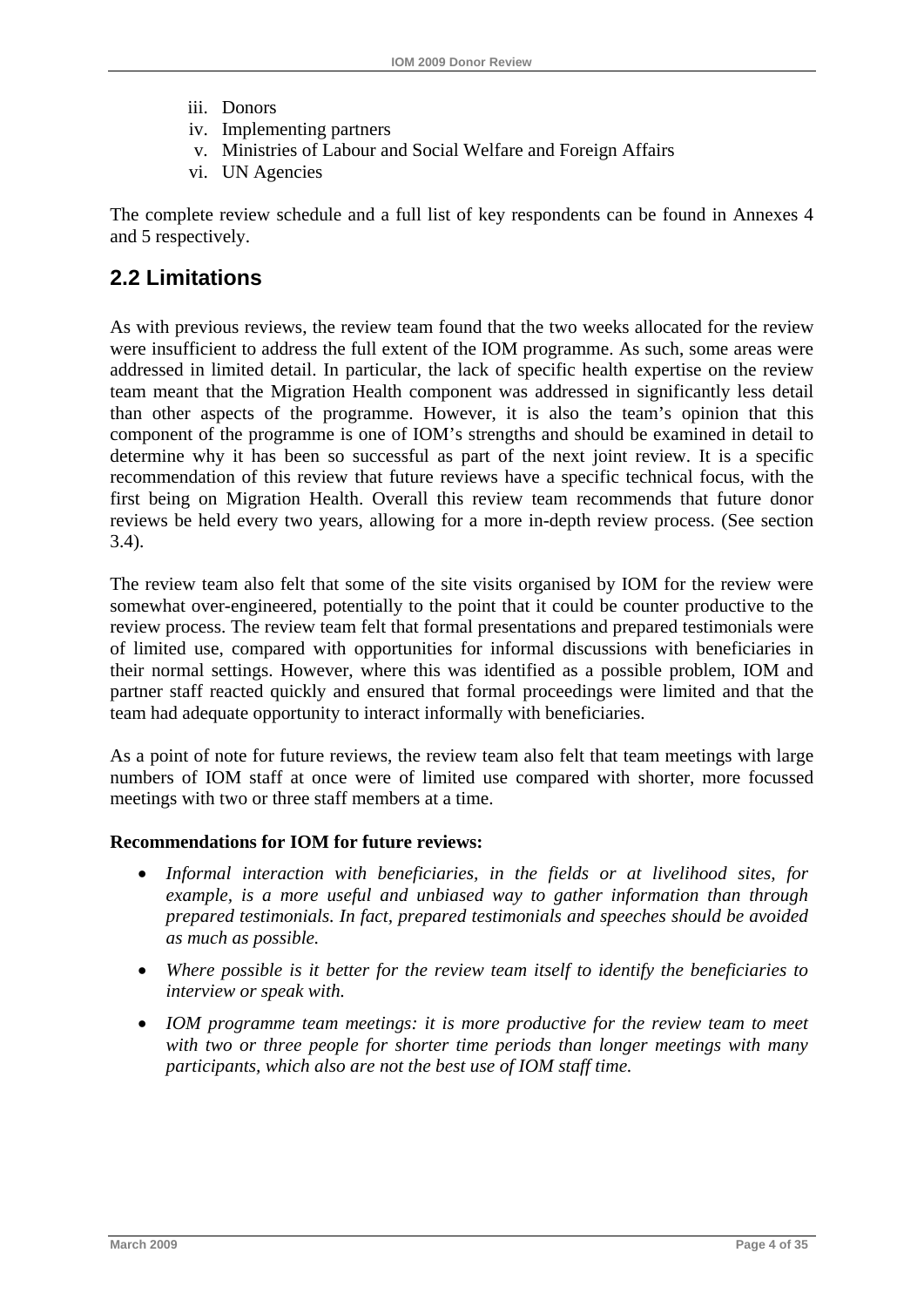# <span id="page-10-0"></span>**3. Review findings**

# **3.1 Progress towards purpose**

The stated overall goal of IOM in Zimbabwe is *'…to contribute to the management of crossborder (international) and internal migration and to address the needs and vulnerabilities of migrants and mobile populations'.* It is almost unnecessary to say that this goal is designed to address a wide range of activities.

The **purpose** stated in the donor logframe is *'…To protect the rights and address the needs and vulnerabilities of migrants and mobile populations'.*

IOM's strategic plan for 2009 to 2011 addresses a large number of activities. In the limited amount of time that the review team had, it was able to cover only a small part of this overall programme. This review of the programmes will (a) mainly focus on the projects seen and the possible implications, and (b) cannot without considerable access over a longer period of time to detailed budgets, provide an accurate judgment on the cost-efficiency of the programme, which is inevitably a factor in deciding whether the outputs are contributing to the purpose and whether they are still relevant and realistic.

Overall, the review team believe that IOM is broadly likely to achieve the programme purpose, and that the outputs remain relevant and appropriate to achieving this. However, the following key issues were noted:

## **3.1.1 Overall progress towards purpose**

IOM is making strong and vigorous efforts to tackle the humanitarian situation in Zimbabwe especially as it relates to the needs of the migratory and mobile vulnerable populations. IOM's specific purpose and mandate relate to mobility, migration, and displacement, all of which are relevant to the context in Zimbabwe; its provision of humanitarian relief is widely regarded to be successful.

Many IOM programmes and programme components are appropriate in responding to the rapidly deteriorating environment in Zimbabwe, although the review team was not able to assess the full extent of the impact. Nevertheless, an overwhelming factor in its favour is that by its very presence in many different parts of Zimbabwe, working with many different affected communities, IOM does provide at the very least a sincere gesture of solidarity with the vulnerable population which mitigates the full effects of the dire humanitarian situation, i.e., a measure of protection and support is provided by IOM's very presence in these communities

In some areas IOM has been very strong - in particular in emergency response and in tackling irregular migration. These have demonstrated IOM's long institutional experience in these areas and would no doubt benefit from reinforcement.

## **Emergency Response**

IOM has continued with its dynamic response to new emergencies. It was quick to respond to the humanitarian consequences of the election violence, and recently responded rapidly to the cholera outbreak.

The outbreak of cholera occurred in places such as Beitbridge, where resources were particularly scarce and many of the normal partners in this sort of situation such as WHO and other medical agencies were virtually absent, IOM - with the assistance of MSF/Spain - set up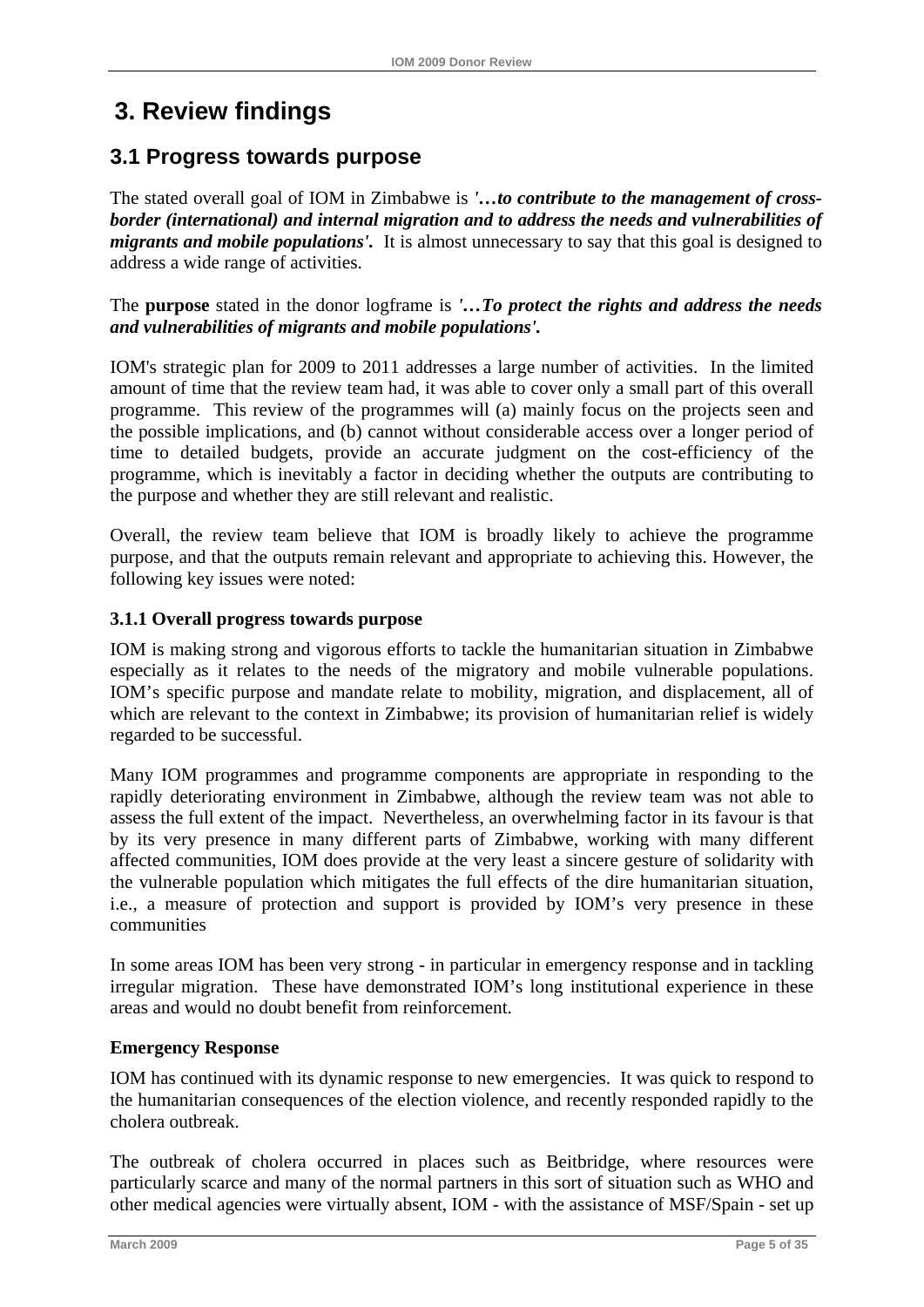cholera treatment systems and centres that clearly benefited large numbers of the affected population.

## **3.1.2 Concerns**

In the complex humanitarian situation that has evolved in Zimbabwe, especially in the last two years, IOM has developed into one of the most able agencies in the country, and has quintupled in size since it first began operations in Zimbabwe in 2002. Its programmes have expanded proportionately and its scope has also widened. IOM explains that this growth in their programmes is necessary (1) to meet the growing needs of the vulnerable population and (2) to fill the gaps that are left by the limited presence of other agencies combined with their restricted access. The strategic plan for 2009-2011 has therefore increased in ambition and scope.

IOM's overall goal *'…to contribute to the management of cross-border (international) and internal migration and to address the needs and vulnerabilities of migrants and mobile populations…'* through facilitating the orderly and humane management of international migration in Zimbabwe by: (i) tackling the issues of migration and development; (ii) facilitating migration; (iii) regulating migration; and (iv) addressing forced migration, remains relevant. For the review team, in judging progress towards purpose, one of the elements where there was concern was ensuring that the projects implemented towards assisting the victims of these issues did not stray away from IOM's core strengths and thus dissipate its effectiveness

The impression left with the review team was that there were many small interventions (and being a project-based organisation with little central funding this inevitably hampers IOM's overall approach) which (a) only covered a very limited number of the vulnerable population (IOM probably achieves its greatest coverage as an implementing partner of WFP in distributing food, and as a distributor of agricultural inputs), and (b) were often so small in scale as to have negligible impact and probably very limited multiplier effect. Possibly IOM had anticipated that by engaging in many projects overall its programme would become more resilient or responsive to the constantly changing environment of Zimbabwe, but the outcome appears to have been that many programmes have had little impact, in terms of numbers reached, because of their small size and their temporary nature.

There is one main overall finding of the report, which echoes concerns presented in the last Joint Donor Review in 2007:

• *Diversification beyond areas of manageable interest:* The extent to which IOM was diversifying into areas beyond its manageable interests is the major concern of the review team. Furthermore, this concern was echoed by other humanitarian agencies, including IOM's own implementing partners, donors, and government representatives. This view was strongly expressed in the two previous reviews of 2006 and 2007. In the past few years, IOM has asserted that the reason why it has become involved in some projects was because of the weaknesses or the limited presence of other partners. Whilst the review team accepted this reasoning to a certain degree, there is little doubt that some projects have only achieved limited success because of insufficient monitoring, expertise, and/or technical follow up. The review team saw evidence of this on two occasions where problems with crops (pests and diseases) - despite complaints from the beneficiaries were not addressed adequately, which could have led to a swift resolution of the problem. As it was, some of the beneficiaries felt ignored or neglected.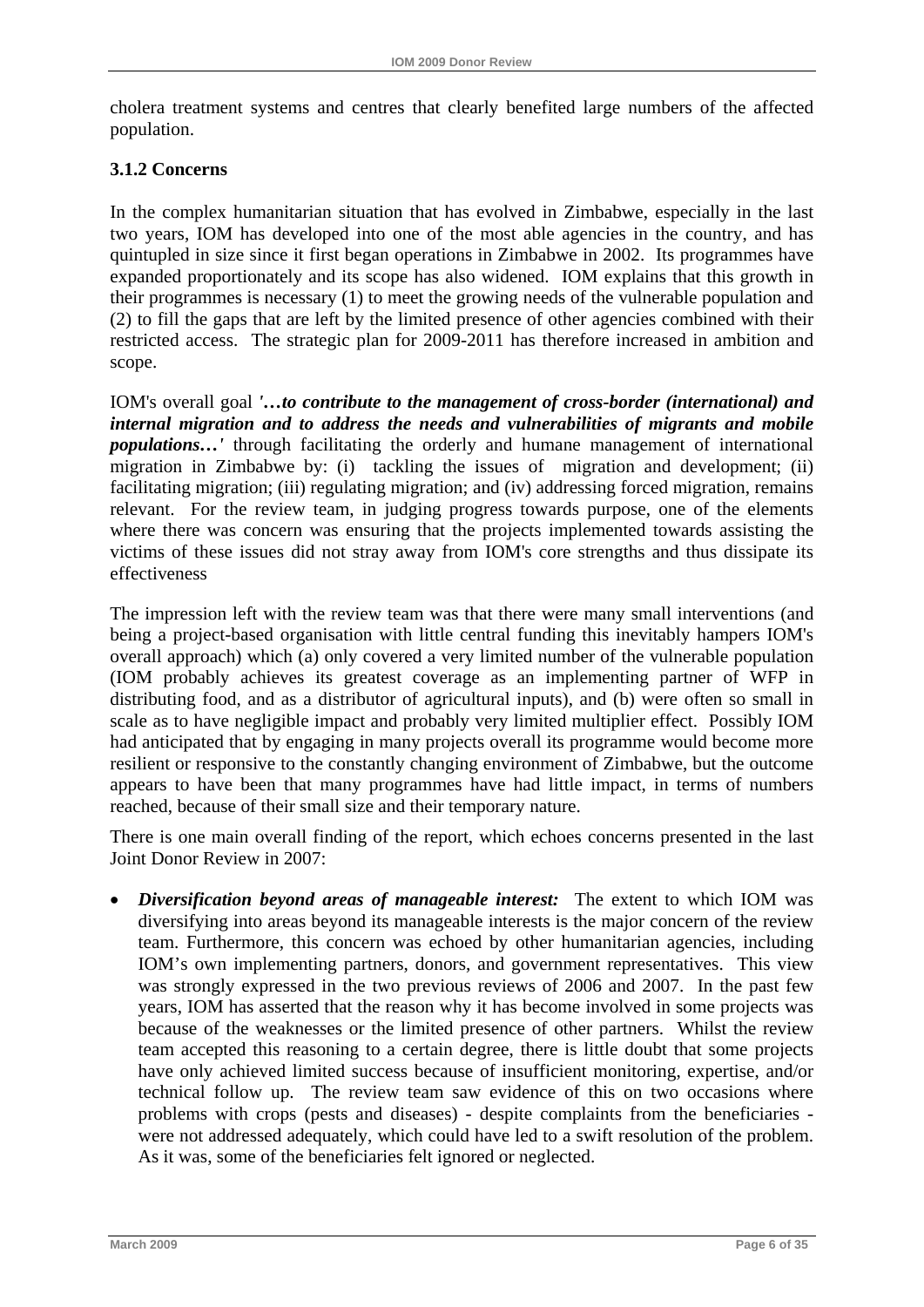<span id="page-12-0"></span>It was clear that the IOM staff, although spending some time in the field, did not have enough time to adequately monitor all the components of the various interventions, follow-up is vital to livelihoods and agricultural inputs distribution (see example 1). It is important to consider, however, weaknesses of other partners, the constraints that they have suffered (possibly more than IOM, in that IOM has managed to develop a more productive working relationship with the authorities), and in some cases the more adversarial stances that they have adopted in Zimbabwe compared to IOM's more pragmatic approach.

#### **Recommendations for achieving programme purpose:**

- **The overall IOM programme would benefit from a more streamlined strategic focus,**  increasing its depth and reducing its overall scope. *At the moment, it appears that IOM is facing difficulties in balancing the number of projects against the numbers of staff available to follow up with monitoring and evaluation. In particular the review team believes that IOM could better utilise its strategic advantages to focus on:*
	- *a.* **Optimising relationships:** *IOM has gained widespread access to vulnerable populations through its own implementing partners. Now that the situation in Zimbabwe appears to be less restrictive for other agencies, it may be an appropriate time for IOM to collaborate more closely with them; the MVP working group, which is currently finalising its own strategic plan, would be an ideal forum for thus. IOM is a key player whose potential links to many partners, and leadership of the MVP working group, will facilitate strategic planning for bringing MVP communities into mainstream humanitarian, potential development and government initiatives*
	- *b.* **Advocacy:** *IOM could focus its strategic advantages in order to advocate for the inclusion of migration issues into other agencies' planning when they consider the larger humanitarian problems of Zimbabwe. To date, IOM has already had some successes in this area –for example encouraging the incorporation of migration issues into the ZimVAC – but there remain other areas where IOM could also use its influence, such as further lobbying with WFP to address MVPs which are considered to be separate from mainstream communities; and continued lobbying of UNHCR to look more closely at some of the protection issues associated with the blurred areas between political and economic migration. The establishment of the MVP unit within the Ministry of Social Welfare is an important step in this, and a key accomplishment for IOM, but clearly there is still much to do given the historical reluctance of other agencies to work with MVP communities.*

#### **3.1.2 Risk and Assumptions**

The risks and assumptions in the donor logframe utilised for this review have not changed since 2007<sup>[6](#page-12-0)</sup>. It was also noted that each 'risk / assumption' was framed as an assumption rather than as a risk. While these assumptions remain broadly appropriate, the review team felt that given the volatility of the Zimbabwean context, it would be an important exercise for IOM to carry out a more in-depth risk analysis. This would include identifying specific risk events associated with each assumption, determining the likelihood of each event occurring and the likely impact, and identifying appropriate mitigation and response strategies. A suggested framework for this is illustrated below:

1

<sup>&</sup>lt;sup>6</sup> As noted previously IOM does not find this logframe to be a useful operational tool, although it draws heavily of the specific programme logframes.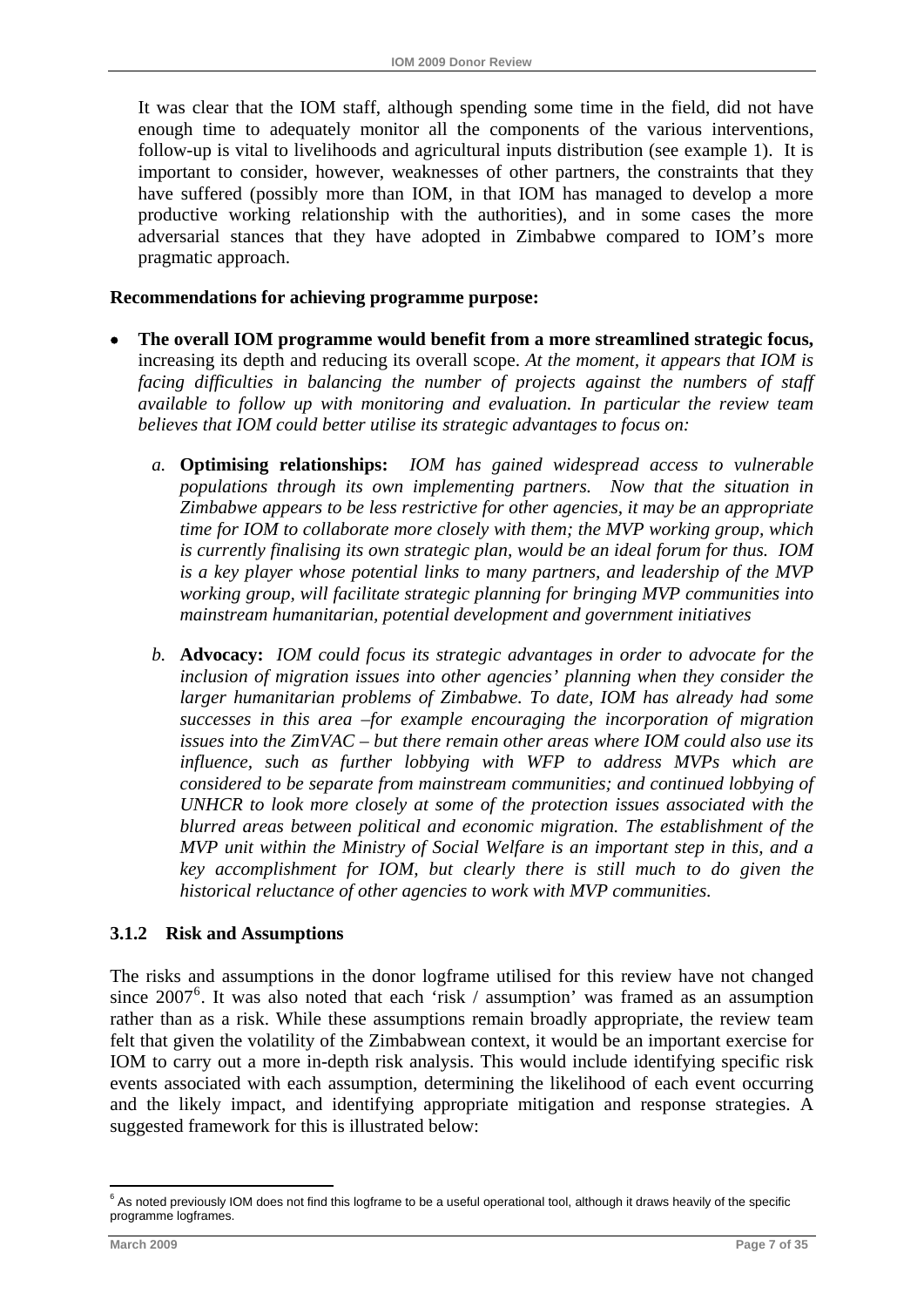<span id="page-13-0"></span>

| <b>Assumption:</b> | <b>Associated</b><br><b>Risks:</b> | Likelihood: | Impact: | <b>Mitigation:</b> | Response: |
|--------------------|------------------------------------|-------------|---------|--------------------|-----------|
|                    |                                    |             |         |                    |           |

A detailed analysis of the specific risks and assumptions in the programme logframe can be found in Annex 2.

## **Recommendation for risk assessment:**

• *IOM should develop a more detailed/pertinent risk analysis framework that properly extrapolates the actual and perceived risks to the programme and defines impact and response strategies.* 

## **3.2 Achievement of outputs to date**

## **3.2.1 Mobile and Vulnerable Populations[7](#page-13-0)**

*Output 1: To address the humanitarian needs of mobile and vulnerable populations* 

## **3.2.1.1 Quality, range and appropriateness of interventions**

When IOM first began its programmes in Zimbabwe in 2002/2003, its added value, as IOM saw it, was the special knowledge that it had in the sectors of migration, and assistance to mobile and vulnerable populations - specifically, in that time period, with evicted farm workers. Since then, IOM has become heavily involved with these particularly vulnerable groups and has built up considerable institutional knowledge over the past years. This could be one simple reason why IOM has developed greater access to the MVPs than have other agencies. Furthermore, as these populations are politically sensitive and many are in locations not traditionally serviced by the wider NGO community, e.g., commercial farming areas, other agencies have historically tended to not be willing to work with these communities. Thus IOM has evolved as the main operator responding to MVP issues in Zimbabwe.

IOM has been quick to respond to the deterioration of the situation of the MVPs – due to the various government eviction operations, for example - and are also aware of the special needs of groups who, as well as facing eviction also are affected by the lack of means to provide themselves with a sustainable living, and vulnerability to HIV/AIDS and other diseases.

IOM has developed a number of assessment tools used to profile these groups (and sub groups within the main MVP groups) and used them to produce detailed databases and profiling. Using the information derived, IOM has been able to target specific groups and identify special needs, developing a needs-based approach to the humanitarian situation.

However, overall there are various specific components on the MVP programme that gave the review team quite serious cause for concern. Details of these are outlined below. However, in discussing these issues it is also important to note that the operating context of the past 18 months has been exceptionally difficult. The period has been characterised by violent elections, suspension of all NGO activities, lack of effective government, economic

<sup>&</sup>lt;u>.</u>  $^7$  As the Government of Zimbabwe does not recognise the occurrence of Internal Displacement (as defined by international conventions) in Zimbabwe, the term 'Mobile and Vulnerable Populations' (MVPs) is used in Zimbabwe to describe populations that in other contexts would be described as 'Internally Displaced Persons' (IDPs).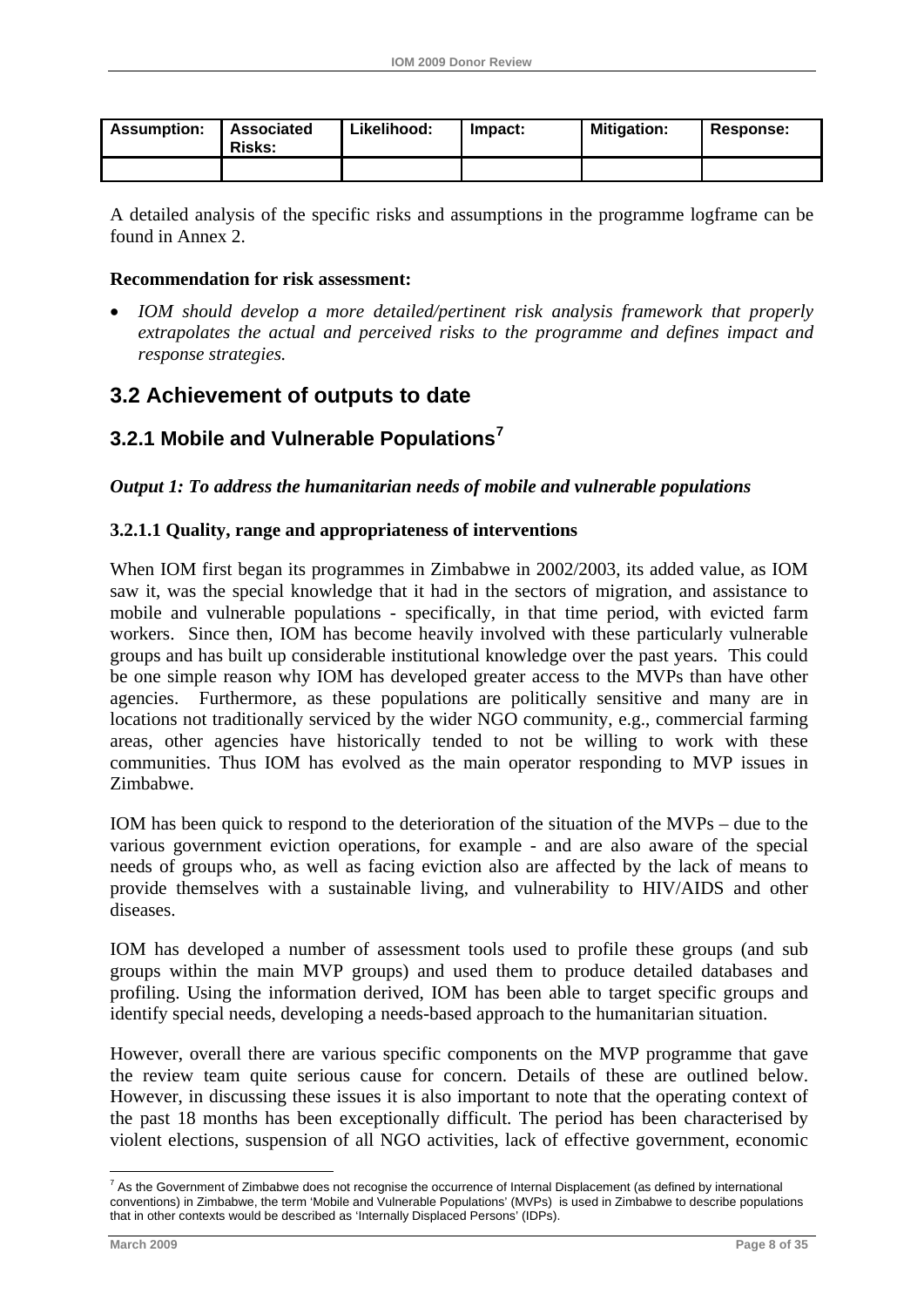<span id="page-14-0"></span>meltdown, break down of public health, water and sanitation systems and a country-wide cholera outbreak. All of this has inevitably strained IOM's systems, procedures and staffing, and may account for some of the overall problems identified below. Nevertheless, this does not reduce the importance of these issues, nor the urgency and concern with which they need to be addressed. Furthermore, the team believes that some of the difficulties experienced in the MVP programme may also be indicative of a wider concern relating to IOM's continued diversification into areas beyond its manageable interests, i.e., that by spreading resources far and wide, overall attention to quality and impact has been diminished. The following specific observations were made by the team during the course of the review:

## **Livelihoods:**

IOM's livelihoods activities within the MVP programme are based on two types of activities: agricultural livelihoods and income generation. The agricultural livelihoods programme focuses on input distribution, mainly of cereal crops, sweet potatoes and more recently soya beans, and the associated basal and top dressing fertilisers. This component is one of IOM's biggest MVP interventions in terms of reach, with approximately 70% of households participating in this programme (33,904 households out of the 48,315 identified in the MVP database). The income-generating component of the programme comprises largely of smallscale projects, which are supposed to be identified in a consultative process between IOM or its implementing partners and the communities (some of the communities interviewed felt that certain livelihood activities had been strongly suggested to them). These projects include such activities as mushroom cultivation, community and communal gardens, bread, candle and soap making and other small-scale production activities. More recently IOM has been collaborating with CARE to conduct a small-scale pilot of CARE's Internal Savings and Lending (ISAL) activity within one of the MVP communities in peri-urban Harare.

Overall, the review team is concerned about the scope, quality and appropriateness of the livelihoods approach taken by IOM. In particular, it was felt that in the initial planning of the livelihoods approaches IOM had failed to consult with an adequate number of more experienced development organisations and programmes operating in  $Zimbabwe<sup>8</sup>$  $Zimbabwe<sup>8</sup>$  $Zimbabwe<sup>8</sup>$  to determine the most appropriate livelihoods interventions for Zimbabwe's unique operating environment, particularly for the income-generating activities. Instead, in many cases, IOM has repeated mistakes already documented as lessons learned by others, and implemented projects that are largely inappropriate for Zimbabwe's macro-economic environment. Furthermore, the team was concerned about the overall cost efficiency of a strategy that entailed a series of small projects spread thinly across all of the communities. **Overall, the team felt that the livelihoods component of IOM's support to MVP communities would be more efficient and effective if more resources were directed into a smaller number of proven approaches, delivered at scale, taking into account the variable characteristics of different types of communities (rural and urban, for example) would need to be taken into consideration. The one activity that is already at scale is the agricultural input distribution, which needs greater attention to technical support and follow-up.** 

Specific concerns identified during the review include:

#### Agricultural Livelihoods

• Of greatest concern for this component of the programme was the lack of impact assessment at the most basic level, i.e., post-harvest data demonstrating productivity. This

1

<sup>&</sup>lt;sup>8</sup> For example, CARE International in Zimbabwe, DfID's multi-agency Protracted Relief Programme (PRP) and the NGO Joint Initiative for Urban Zimbabwe (JI) consortium, all of which have a core livelihoods focus.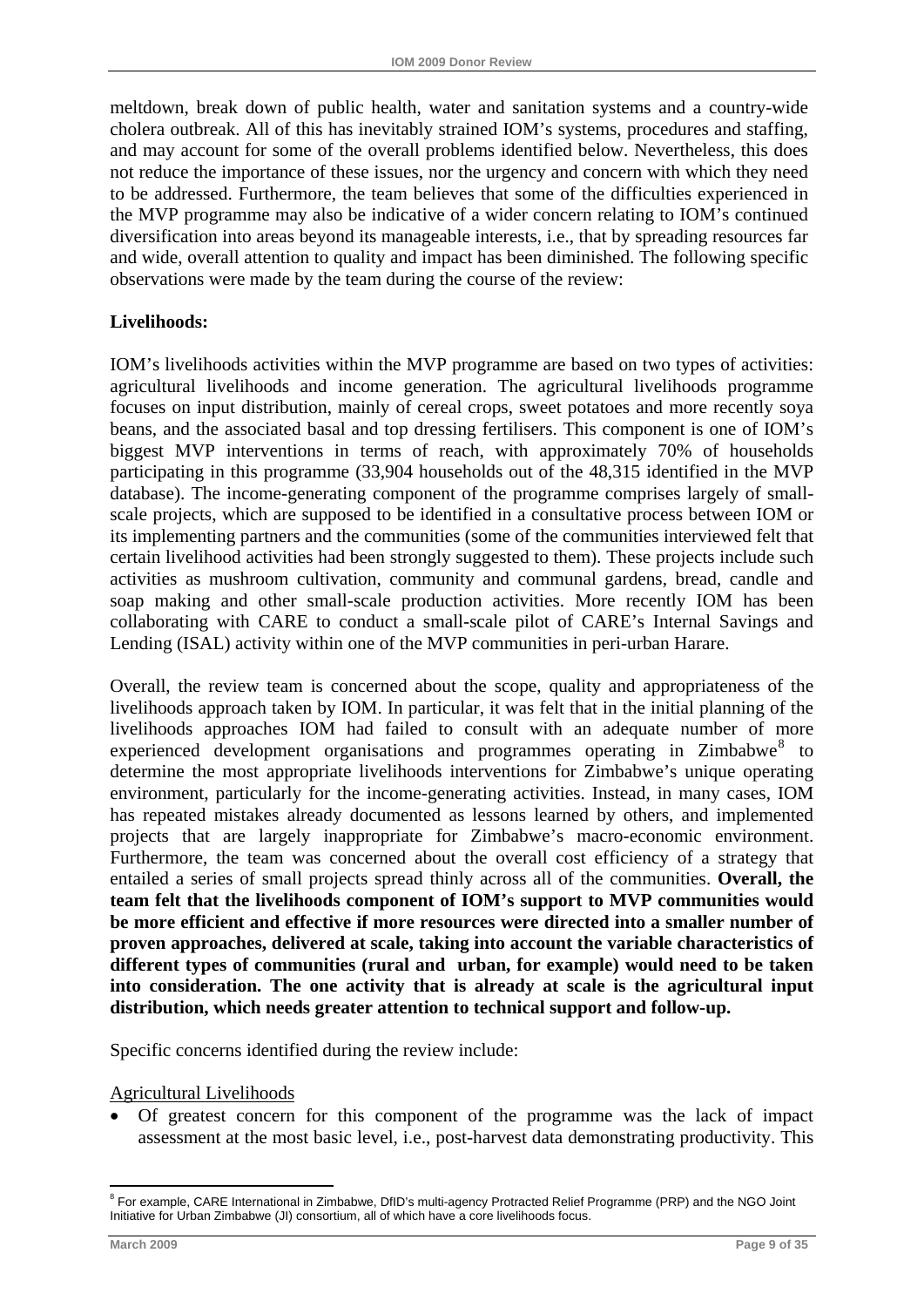<span id="page-15-0"></span>would be considered a very basic stage in any inputs-delivery programme by more experienced livelihoods-oriented NGOs.

- At the first site the team visited (Lionsden), a lack of technical backstopping in the field by IOM was evident from the lack of effective pest management in the crops and limited knowledge of these issues by the beneficiaries. This conclusion was further reinforced during the team's meetings with implementing partners, who also noted the lack of field support by IOM staff. Even though local authorities, e.g., Agritex, are actively engaged by IOM to provide field level technical support, the inherent lack of capacity of organisations such as Agritex on the ground (observed by the review team) necessitates that IOM take a stronger role in technical back-stopping than is currently evident.
- Drip irrigation was still being used in two locations visited, despite the well documented limited success rate of this technology in Zimbabwe. In fact, this was noted in the 2007 review, and in Manicaland IOM estimated only a 30% success rate. At Hopley Taisekwa the use of drips kits appeared to be adding little or no value to the communal garden site. Stands used to support the water barrels were frequently stolen to use as firewood and there were the usual problems of blockages on the lateral lines. Evidence of bucket irrigation was obvious. This was particularly disconcerting as the site was close to a large dam, and therefore the garden should have been highly productive. (Note that IOM has stopped further distribution of the drip kits as a result of their poor performance). Consultation with other, more development-focussed, programmes in Zimbabwe would have identified more productive methods of harnessing this water resource for the project. (Indeed, there did not appear to be any formal management of the dam. The team also had grave concerns about the viability and appropriateness of a proposed fish farming project utilising the dam, the technical aspects of which appear to be seriously misguided and which again did not appear to have benefited from greater consultation with organisations with greater experience with such activities.)
- IOM has also been slow to identify the potential for conservation farming, an approach now widely supported by most major development-oriented actors in Zimbabwe, and that has a well documented success rate. Although IOM cites lack of long-term land security as a limitation (as a three-year commitment is necessary to see real results from this approach), it was felt by the review team that a more in-depth understanding of local conditions might identify several specific sites where conservation farming would be appropriate. For example, the MVP programme M&E framework identifies that 61.5% of supported populations have permission to stay where they are $9$ . In some of the sites visited by the team, beneficiaries had fairly long-term relationships with their plots of land and felt relatively secure. For example, in Lionsden, three of the beneficiaries interviewed had been farming the same plot of land for more than 12 years.

#### Income-Generating Activities

- The focus of this to date has been on small-scale income-generating activities, which are supposed to be identified in consultation with the communities. These have included such activities as soap and candle making, which more experienced organisations (e.g., CARE, the JI) identified as uneconomical and unsustainable much earlier in the current economic crisis.
- The scope and success rate of these projects appears to be, not surprisingly, very limited. The most successful projects visited by the team were in Odzi, Manicaland, where a

1

<sup>&</sup>lt;sup>9</sup> This number is based on the 2006 MVP assessment (which came out in 2007). IOM is currently re-assessing the MVPs under the PRP. The figure of 61.5% was based on 60 out of 150 communities; there are now 330 communities so the actual percentage may be different. However, even based on the initial figure of 60 communities, it should be expected that *at least*  one in five of the communities has some level of security.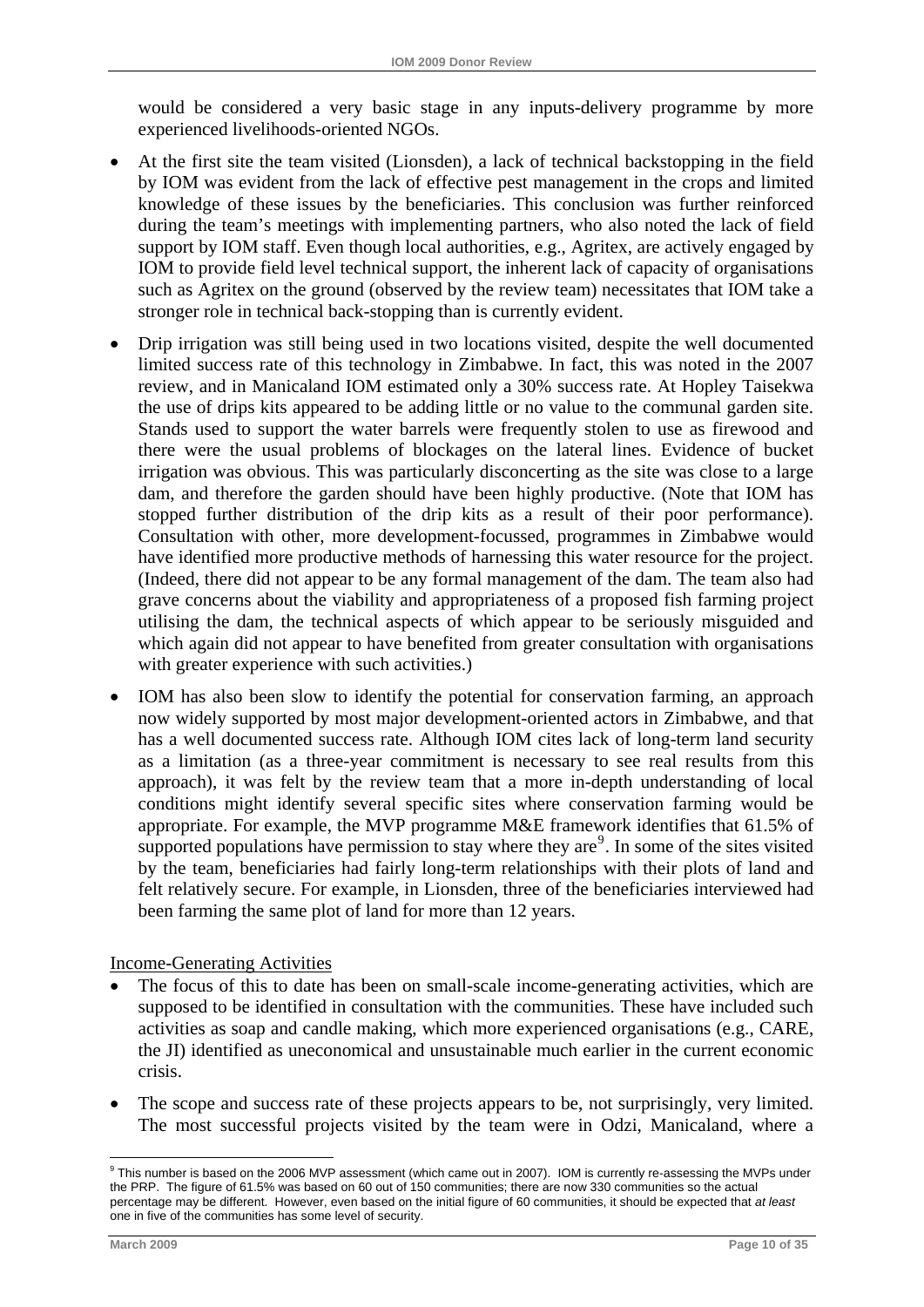relatively new bakery project appeared to have good potential and an established community garden appeared highly productive. However, the reach of these projects was very limited, with 50 households participating in the bakery and 27 in the gardens, out of a total caseload of 649 families. The potential for overall impact is therefore very limited, even where the specific interventions are more successful.

- One of the most successful and well documented livelihoods approaches in Zimbabwe's challenging economic environment has been the Internal Savings and Lending (ISAL) methodology developed by CARE (see Box 1, next page). Although the potential of this was identified by one of IOM's largest and most livelihoods focussed partner (Integrated Sustainable Livelihoods – ISL) IOM did not initially agree to support it. In fact, ISL actually found alternative support to roll out this methodology among the MVP communities that it works with. Very recently, CARE approached IOM to conduct a small-scale pilot of ISALs within one MVP community. However, the need for a 'pilot' was perceived by CARE based on the 'mobile' nature of MVP communities, whereas in practice the some of these communities are largely stable and appear to be functioning much like any other urban or rural community. Therefore there appears to be no reason why this methodology could not be rolled out more broadly across all communities identified as largely stable.
- However, the main limitation of the ISAL approach is that it targets the 'economically active' poor, and therefore does not cater for the poorest and most marginalised members of society. With the recent dollarization and its potential for more economic stabilisation in the country it would be appropriate for IOM to consider more direct social transfers as a safety net mechanism for these groups. Given the long-term commitment necessary for delivering unconditional cash transfers (which by definition need to be longterm, regular and predictable) and the extent of the need for public works in many of the MVP communities, it would seem that there could be potential scope for cash-for-work programmes targeting

**Box 1: Internal Savings and Lending (ISAL)**  *This model is based on self-selected groups of people who pool their money into a savings fund from which members can borrow. The money is paid back with interest, causing the fund to grow. This lump sum distribution provides a large amount of money that each member can then apply to his/her own income generating activities, and is greater than the amount that any individual member could leverage alone. Members receive training on the planning and management of the savings/loans, group formation procedures, information and recordkeeping, and leadership. Additional training in selection, planning, and management of income generating activities is provided when groups and group members are ready to grow or diversify their income generating activities. As a group-based approach, the ISAL methodology contributes to improved social capital and also has peace-building potential for broken communities.* 

the more vulnerable households. However, clearly these also require labour to be available so those households without labour (such as elderly or child-headed households) will also need to be supported with a more comprehensive safety-net, e.g., ongoing food support.

Overall, the livelihoods component of the programme is the area which has given the review team the greatest cause for concern, in terms of both appropriateness and cost-effectiveness of the approaches taken. While some IOM staff felt that involvement in activities was worthwhile even if they were not successful, the review team felt strongly that unproven, experimental initiatives drain people's hope and energy, and could negatively impact their willingness to embrace other opportunities in the future.

#### **Recommendations for livelihoods:**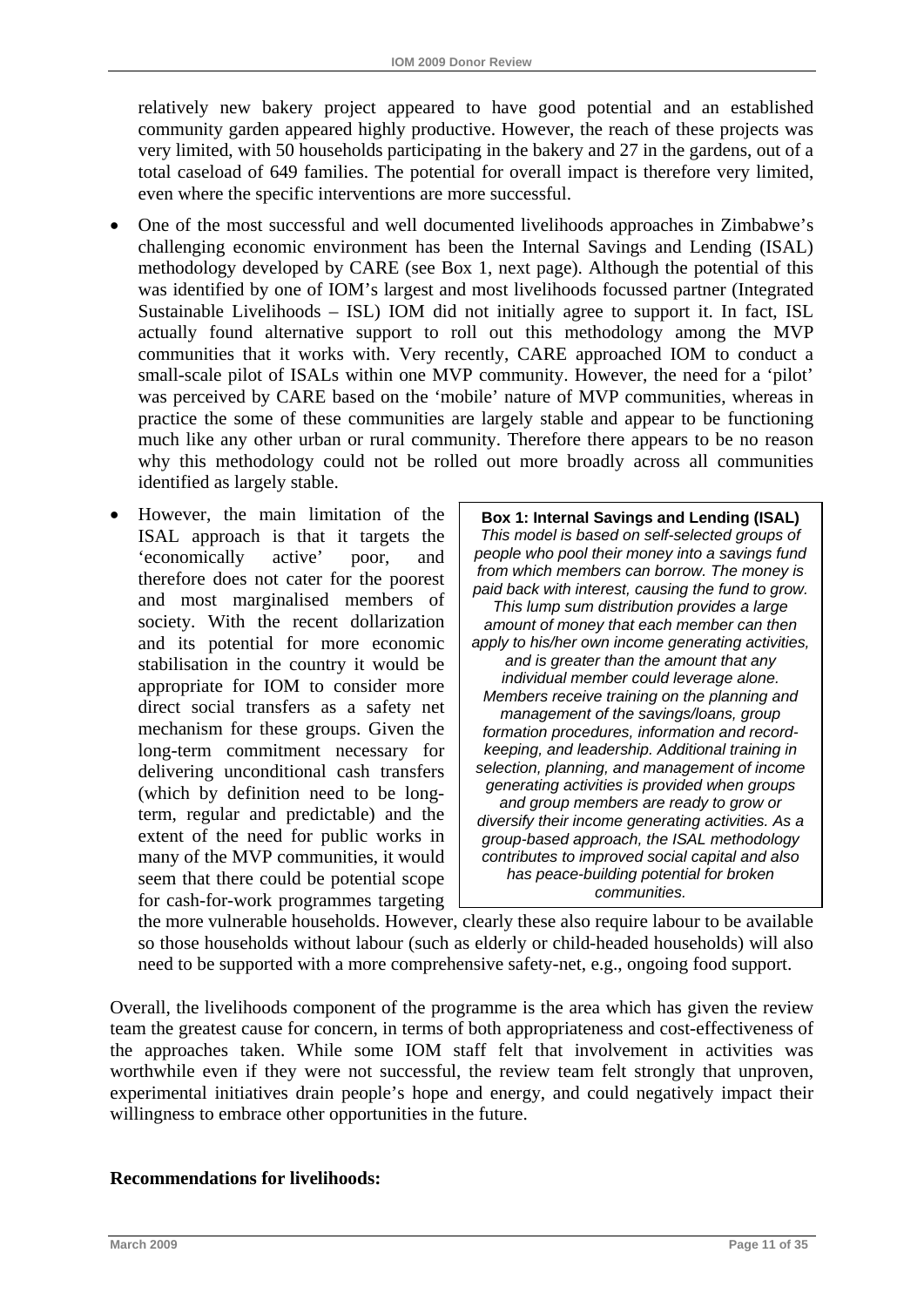- *IOM may wish to consider contracting an immediate external review of IOM's livelihoods interventions to identify specific livelihoods solutions appropriate for communities at different stages as identified in the exit strategy document, and why activities undertaken to date have or have not been successful. This could also potentially be part of the community development planning proposed under PRP.*
- *Scale back on small-scale projects and focus instead on wider-scale roll-out of the ISAL methodology wherever appropriate. (NB CARE, as the leading expert int this area in Zimbabwe, should be contracted to directly train all implementing partners).*
- *Investigate the potential for social transfer mechanisms in viable communities, including cash-for-work linked to needed public works activities. (NB these should be developed*  with an end-date in mind for completion of all necessary works, i.e., projects should not *continue to be 'found' once all identified works have been completed). IOM should not commit to direct cash transfers unless there are clear mechanisms for sustaining these over the longer term.*
- *Put more resources into delivering a more comprehensive agricultural inputs package, including:* 
	- *Appropriate scale to maximise use of available land;*
	- *Tailor-made packages for each location (in consultation with local partners and Agritex office), which may include cash crops where cereal crops are less viable;*
	- *Integrated pest management;*
	- *Ongoing technical support to farmers (delivered through partners and Agritex); and*
	- *Comprehensive technical back-stopping and monitoring in the field (by IOM)*
- *Introduce Conservation Farming to complement the inputs distribution. (NB this should be done with adequate consultation with other organisations or projects that are already successfully implementing this approach, such as PRP.)*
- *Consult with more experienced organisations, such as CARE International in Zimbabwe, to learn about and implement effective dam management strategies where such a resource exists.(NB The review team does not believe that IOM has the technical capacity yet to support fish farming projects and would strongly recommend that where possible plans for such projects are put on hold until feasibility studies have been undertaken.)*

## **Shelter**

The transitional shelter component of the MVP programme was another area of serious concern for the review team. While the political complexities of these interventions are well understood, the team felt that the solutions developed by IOM lacked creativity and responsiveness to the primary needs of the beneficiaries, i.e., to have a safe, habitable shelter. As with some other areas of the programme, it appeared that IOM's ability to oversee activities in the field was very limited, with just two shelter experts based at head office. The implementing partners felt that the level of support received for the shelter interventions was very limited. Despite a high level of staff turnover within IPs, IOM has only two shelter experts to provide ongoing support for this programme, although some efforts have been made to enable partners to directly employ an appropriate profile of staff for managing their shelter projects. One of the main areas where IOM could better support its partners for shelter was in negotiating and advocating with local authorities. Overall it was felt that IOM could leverage its position for improved national level advocacy for the standardisation of building requirements and standards across all locations. Currently, this is one of the greatest challenges faced by implementing partners and it was felt that IOM did not fully appreciate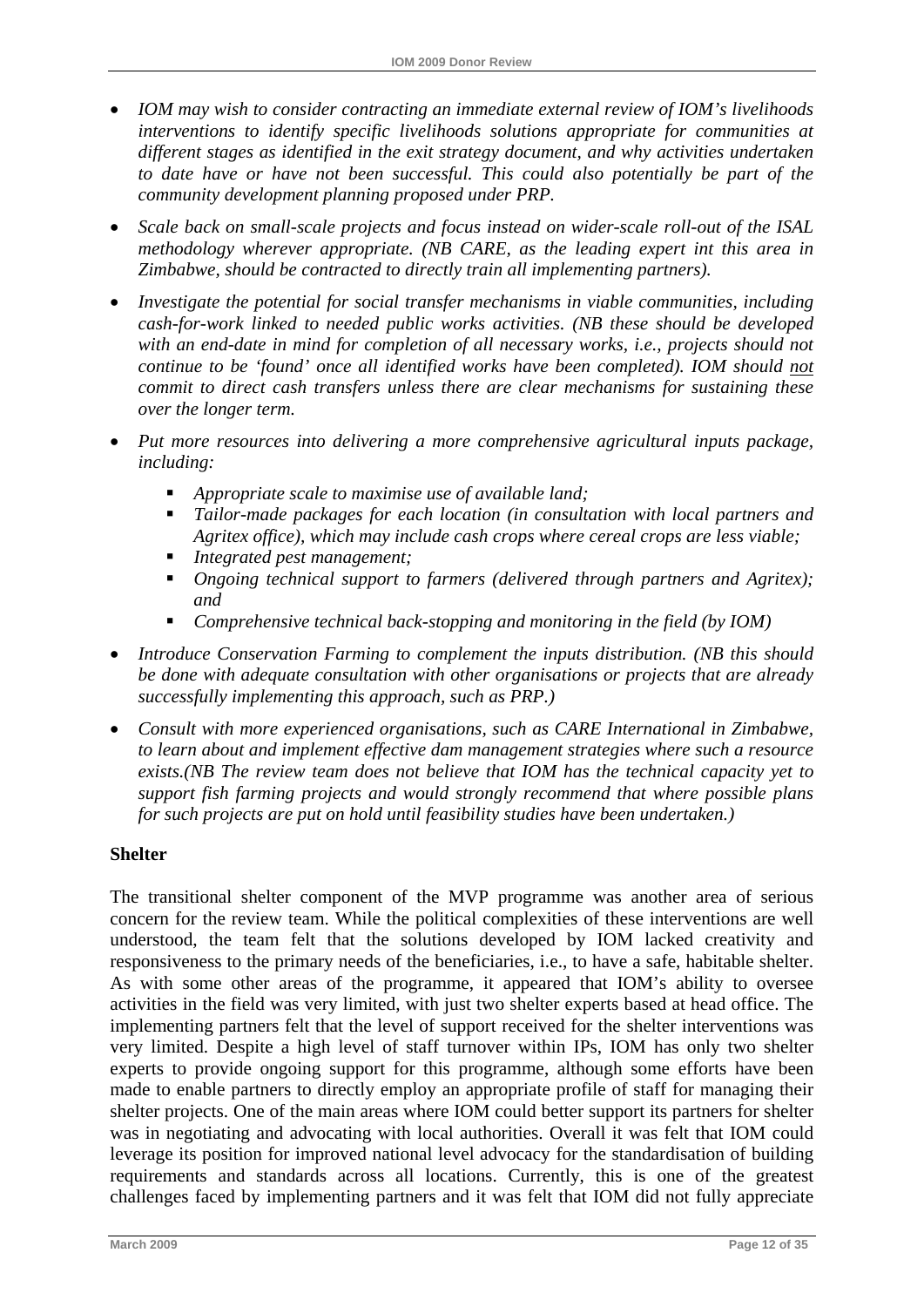the complexities of the differing requirements. In practice, plans and materials accepted by one local council may not be accepted by another, with no apparent national standards. Consequently partners found themselves with materials delivered by IOM that were not deemed acceptable by their local councils. On a similar note, partners also found that materials were often delivered piecemeal, meaning that it was not possible to complete work on schedule. This also caused problems for retaining builders who would often find other projects while waiting for additional materials to arrive. However, it is noted that procurement within the macroeconomic environment in Zimbabwe during the period review has been exceptionally difficult, and that some of the problems probably could not have been avoided. However, it is possible that closer attention could have been paid to specific local authority requirements to prevent the delivery of materials that were known to be unacceptable.

The provision of temporary shelter continues to be effective and useful. At Hopley and Hatcliffe, however, beneficiaries noted that the plastic sheeting distributed two years ago or longer was now wearing out and needed to be replaced. The poor state of the sheeting was confirmed by the review team.

#### **Example 1: Visit to Hatcliffe Transitional Shelter Project**

#### **An Appropriate Project? A Microcosm of all the Difficulties Faced by the Humanitarian Agencies in Zimbabwe.**

As part of the review the team were taken to look at the transitional shelter/housing project for the MVP at Hatcliffe, where an incomplete and uninhabitable house was shown to the team by the implementing partner of IOM, St Gerard's Church. This was one of the 55 houses that had been erected since the project commenced three years ago, with building starting in late 2007. The review team was surprised to discover that during that time only one house out of those 55 has been completed and is being lived in (very happily). Not even rudimentary sanitation facilities have been installed in an area where cholera is rife. Whilst the team was there the MSF/Spain cholera treatment



'Finished' transitional shelter in Hatcliffe (Photo: P. Holdsworth 2009)

centre had diagnosed 184 cases of cholera since they had opened three weeks previously. It is fully understood that there are many political issues involved in this shelter programme, and that the primary aim of the project was to address a fundamental protection issue concerning the tenure of lease and basic stability. It is, nevertheless, difficult to understand why 54 houses could not be completed to a habitable stage, even if it was only to make one room in each house habitable. In this situation the humanitarian imperative appears to have been subsumed by political issues. What is particularly perplexing is that the reasons given for not completing the houses were that (a) IOM and its partners had only agreed to put up the basic structure in the (unlikely) expectation that the beneficiaries (once again the very most vulnerable part of that particular vulnerable population, whose livelihoods had been destroyed when they were evicted) would find the means to complete the building, (b) that there was inadequate funding (over 3 years) to complete the houses to a habitable standard, and (c) that IOM and its partners considered that they had fulfilled the terms of the project, whilst at the same time pointing out that the plastic sheeting under which the so-called beneficiaries were living was beginning to wear out. Unfortunately on the visit the review team was accompanied by a livelihoods person from IOM who knew nothing about the shelter project of St Gerard's. It was clear that the St Gerard's staff members were frustrated by the outcome of the project but they are totally dependent for support and finance on IOM. It was also clear that there were overlaps with other projects in the vicinity indicating a lack of co-ordination. There was evidence that other agencies in the area had completed shelters, and that there was a lack of evidence of consultation with established local NGOs working in the shelter sector, e.g. Dialogue for Shelter / Housing People of Zimbabwe. The issue of co-ordination was raised and IOM had recently pulled together a co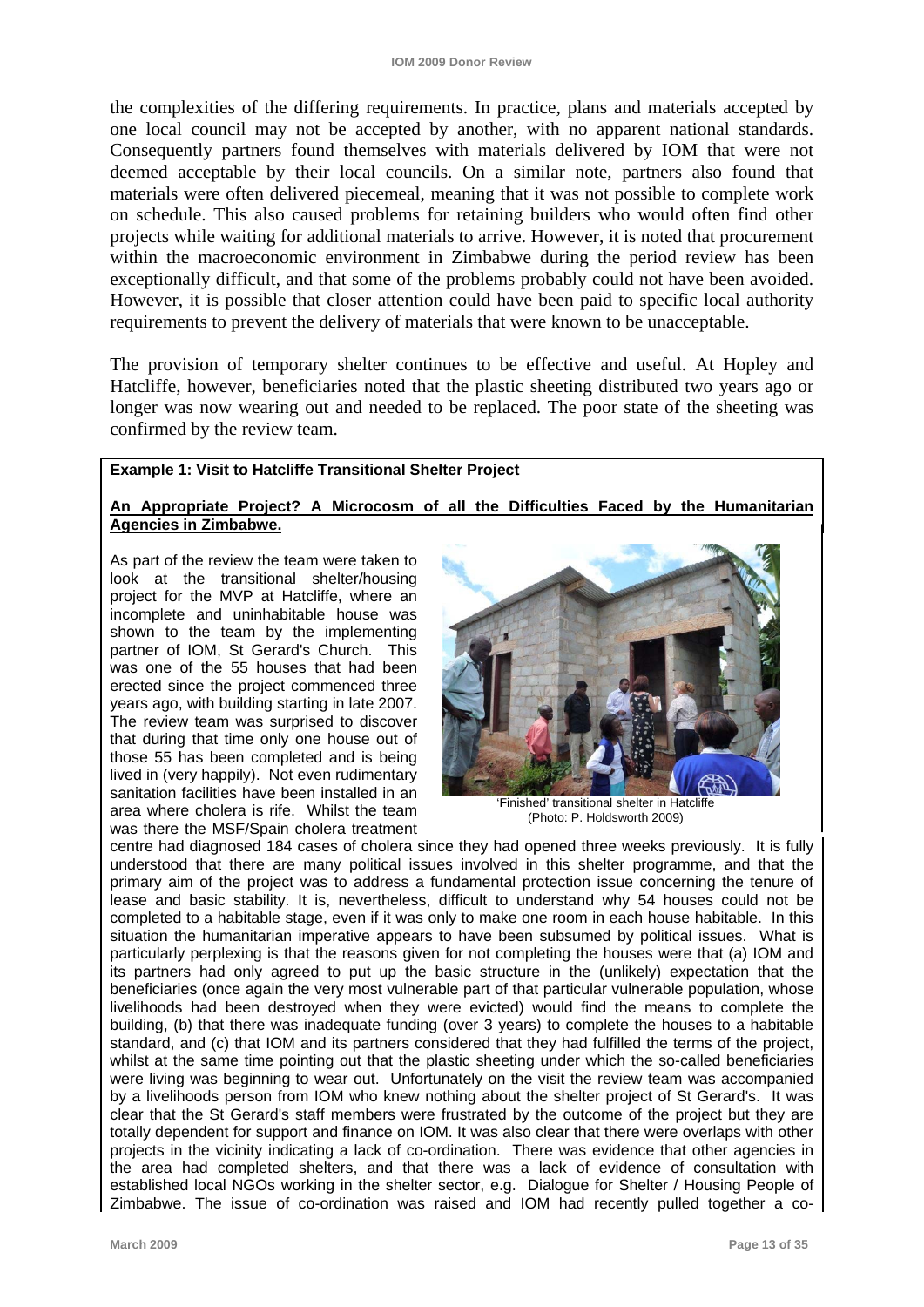ordination meeting for the partners working at Hatcliffe. Interestingly, OCHA - which should be the lead in co-ordination - was not informed of this meeting, nor of the co-ordination problems identified at this site.

#### **The observations that were drawn were:**

- a) As always, shelter projects are supremely difficult to implement in this type of political environment, and despite the humanitarian needs it becomes questionable to what extent and how appropriate it is to become involved in housing projects as compared to the provision of basic, temporary shelter. While the protection issue was significant, the very small number of transitional shelters constructed has limited even the protection aspect of the programme.
- b) Nevertheless, where there is a humanitarian imperative, and despite the political difficulties in implementing this project, it is somewhat contradictory that in three years the structures could not be made habitable, when it was acknowledged that the temporary shelters were becoming uninhabitable.
- c) IOM does not have sufficient expertise or adequate personnel to deal with the complexities of a project such as this, and it should have assessed the situation more carefully before embarking on this project to ensure that there was a greater level of co-ordination and consultation (for example some agencies had, completed shelters for some of the most vulnerable households). The challenge now is to revisit the design of the shelters so that they can be lived in.

#### **The conclusions may be:**

- 1) Whilst it is acknowledged that there are serious limitations in terms of the push/pull factors created by donor limitations with transitional shelter and local authority minimum standards, IOM has not successfully identified appropriate creative solutions for this. E.g. 'lack of funding' as an excuse does not address the reality of the incremental cost of adding one window and one door to provide a completed, habitable room. Either more effort needs to have been made to make the houses more habitable, or if it was deemed that this was solely a protection issue where tenure was pre-eminent, then only the very minimum should have been done for the structures and more effort should have been made to improve the temporary shelter, or, given the extremely limited numbers of houses that were being built in this project against the cost, possibly the funding should have been used differently.
- 2) Whilst one can understand IOM's urgent desire to provide assistance this is possibly an example of 'a project too many' or a project that required considerably more monitoring and assistance to the implementing partner than was made available.
- 3) A much greater level of interaction and co-ordination with both IOM's own implementing partners and other agencies working in the area is required. The locally gathered coordination meeting didn't identify – and missed an opportunity for – wider co-ordination as the meeting had a focus on livelihoods.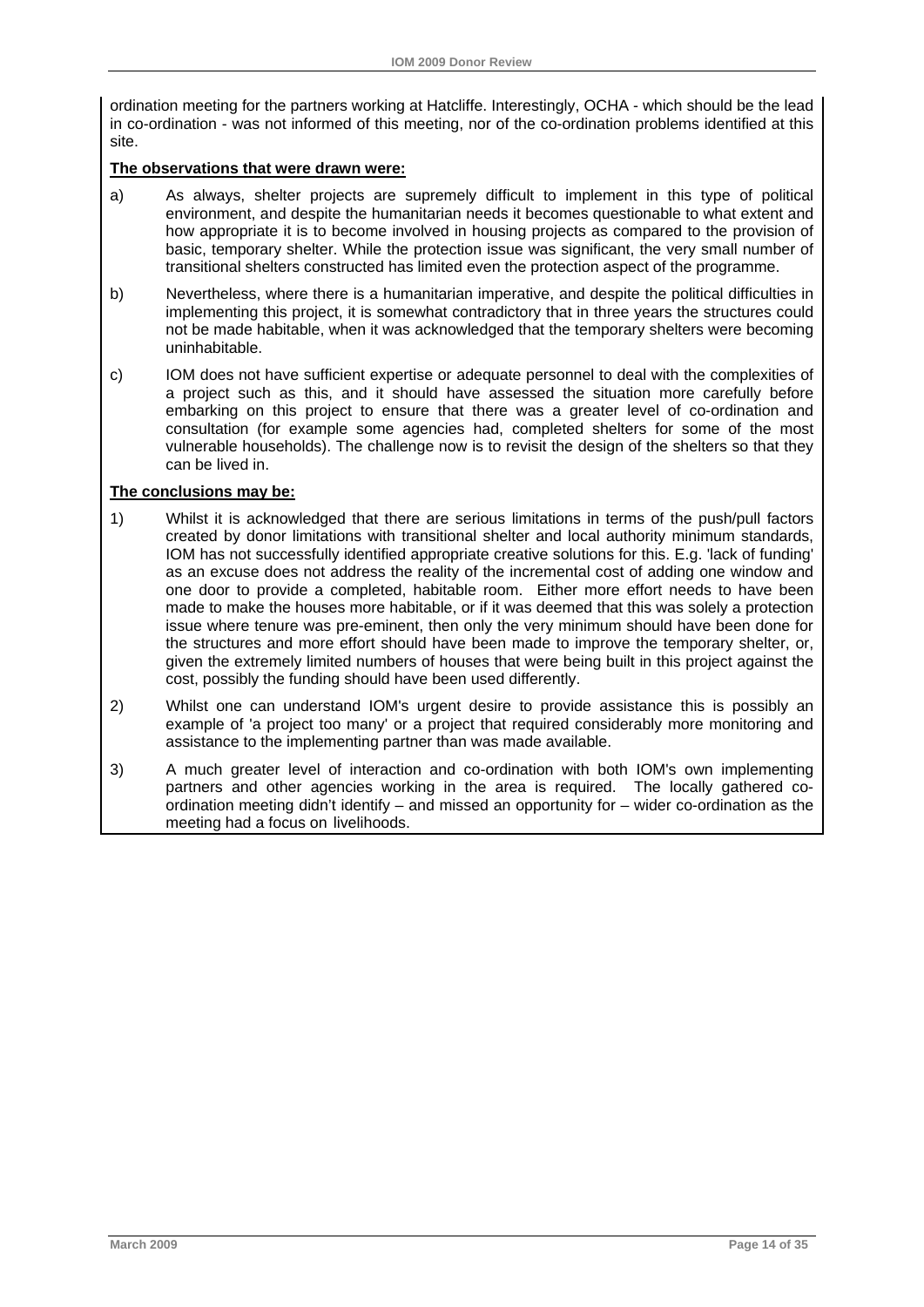#### <span id="page-20-0"></span>**Recommendations for shelter:**

- *IOM urgently needs to review its transitional shelter interventions in consultation with other agencies that have successfully delivered shelter solutions in Zimbabwe, as well as its own implementing partners. This should include an understanding of the local complexities in terms of differing standards and requirements, as well as determining more appropriate logistics solutions.*
- *IOM should leverage its position to advocate at the national level for greater standardisation for minimum standards for building plans and materials.*
- *IOM should reassess households' need for the replacement of plastic sheeting that is wearing out after two or more years of use.*

#### **Migration Health**

This was not an area addressed in depth by the review team, which did not include a health specialist<sup>[10](#page-20-0)</sup>. However, overall, based on literature review, meetings with the Migration Health Unit team and some observations in the field – and consistent with previous reviews – the team was impressed by the professional response to migration health issues and delivery of services. In particular the team was impressed by the readiness with which requested data was made available, demonstrating sound data collection and management within the programme.

Some specific observations were:

- IOM assistance to the national cholera response was very quick, well co-ordinated and appreciated at all levels. However, IOM should not have a long-term role in this, except from a disaster preparedness stand point, both strategically and at the community level (i.e., continued integration of cholera prevention and preparedness into WASH programmes).
- Facilitating access to ART through referral systems is commendable, but IOM should not have a role in delivery of treatment, due to the short-term nature of its funding, compared with the very long-term commitment needed to deliver ART services. Furthermore, the service delivery side of this is already well funded and supported through other mechanisms. However, there is potentially a role for IOM to support ART delivery by working with local health service providers to ensure the MVP communities can *access* ART where is it available. This might include transport or treatment literacy support activities.
- It was felt that given the relatively high HIV prevalence rates in some MVP communities it would be appropriate for IOM to identify potential links to the Zimbabwe Red Cross Society or others for linking to existing Home-Based Care mechanisms. Currently, the lack of care and support for people affected and infected by HIV/AIDS is a clear gap for a comprehensive package of support for communities, particularly given the high prevalence rates in some communities, e.g., 52% at Caledonia. However, it is recognised that this may not be possible in the short-term, unless funding priorities for Zimbabwe change. For example, IOM have approached Zimbabwe Red Cross Society (ZRCS) to provide Home Based care support at Hatcliffe but were told that this was the responsibility of the City of Harare and as such ZRCS would not get involved. However, IOM should continue to advocate for this and to work with others to identify creative solutions as much as possible.

1

 $10$  It is a specific recommendation of this review that the next review team include a health specialist and that the review have a specific focus on migration health. (See section 3.4)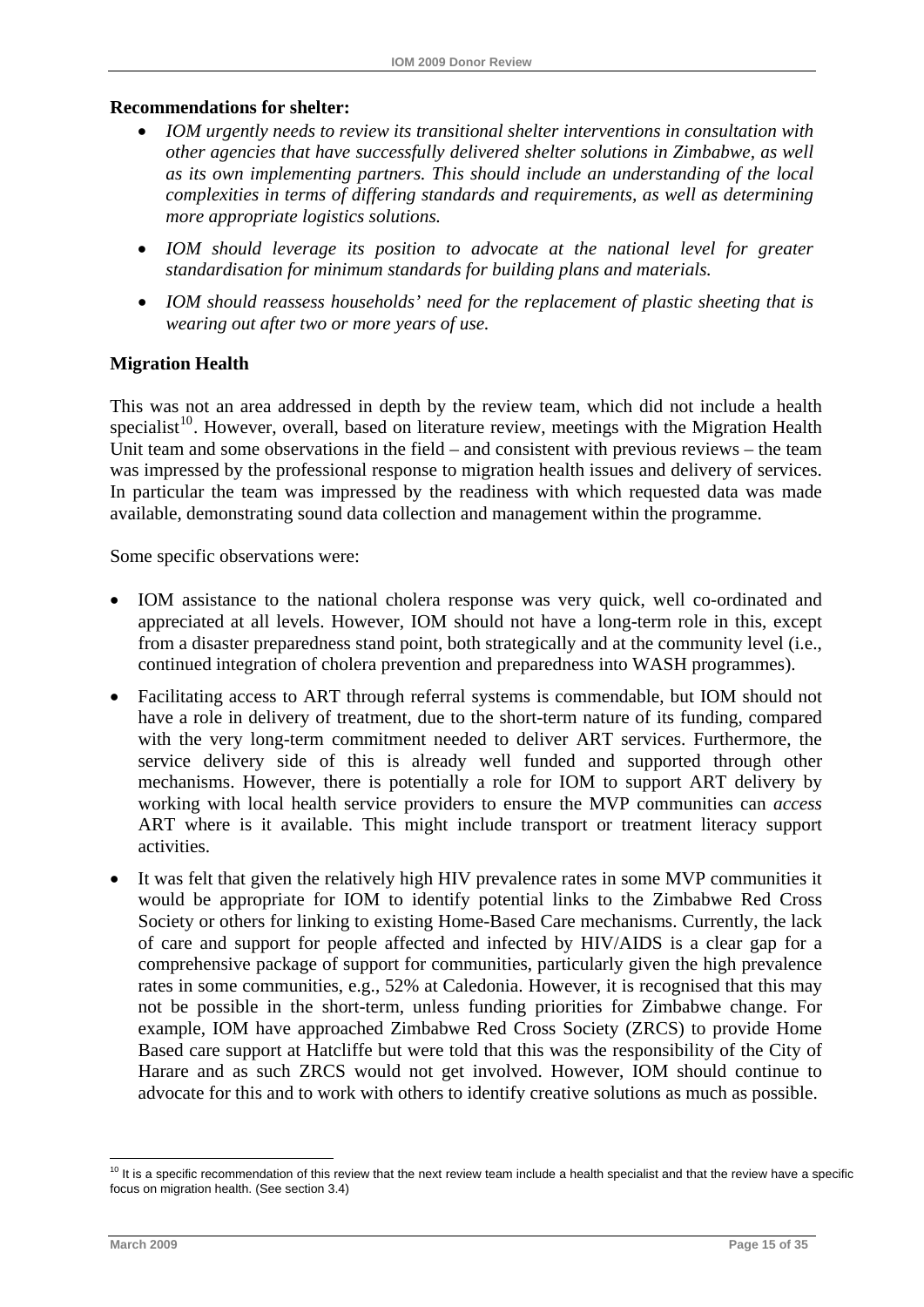#### **Recommendations for health:**

• *While the Migration Health Unit appears to be delivering efficient and appropriate services, the review team would warn against expanding beyond the areas of IOM's strategic and comparative advantages, e.g., into ART service delivery.* 

### **Food Aid**

The review team found that the impression gained from the meeting held with WFP was somewhat contradictory to IOM's own impression of its relationship with WFP. It is therefore recommended that IOM urgently convene a high-level meeting with WFP to clarify these positions. Based on the meeting with WFP, the review team had concluded that:

- WFP has not seen any real improvement in IOM's delivery and has granted them a conditional three-month extension by which time they are expected to (i) provide an effective classification of their different caseloads and (ii) provide a clear exit strategy for food assistance for more stable MVP populations. These issues have been under discussion between IOM and WFP for some time and the hope is to establish clear strategies for the future.
- WFP was concerned that some communities have been 'displaced' for many years and that it was not appropriate for them to continue to be considered as a separate caseload from the wider population receiving assistance.
- IOM's lack of presence in the field was seen as a serious restriction on its monitoring capacity, particularly as WFP then has no direct capacity building role with the organisations that actually deliver the food (i.e., IOM's own implementing partners).
- WFP felt that IOM had high overall staff numbers for the food programme compared with the metric tonnage distributed (although specific data for this was not readily available). WFP also noted that IOM utilised 6 'sub offices', although it a large proportion of IOM programme staff were in Harare, so in order to do any monitoring they had to spend all of their time in vehicles driving from the capital.

However, these conclusions were not shared by IOM, which had a different perception of the relationship with WFP and the status of the food programme. For example, whilst the impression gained from WFP was almost of a 'probation' period for IOM to improve its delivery, IOM's understanding was that this was for IOM to fall in line with the Vulnerable Group Feeding (VGF) cycle. It was also noted that IOM had engaged in discussions with WFP on issues relating to targeting that had not been fully resolved. For example, previously agreed upon criteria were rejected by new staff resulting in the need for re-registration of households. IOM feels that there is a lack of institutional memory within WFP resulting in the same discussions on the issues of displacement being held repeatedly whenever there are new staff at WFP.

Overall, the review team felt that there was such a serious disconnect between the meeting with WFP and the responses of IOM that it was not entirely possible to reach firm conclusions on this aspect of the MVP programme; there was insufficient time to follow up on these issues in more detail. However, what is clear is that the relationship between WFP and IOM will need ongoing and careful management and IOM should proactively seek to improve communications with WFP.

#### **Recommendations for food aid:**

• *IOM urgently needs to convene a meeting with senior WFP personnel to discuss the issues raised in this report. To address the issue of institutional memory within WFP it may be advisable to propose the joint development of a strategy paper for food aid*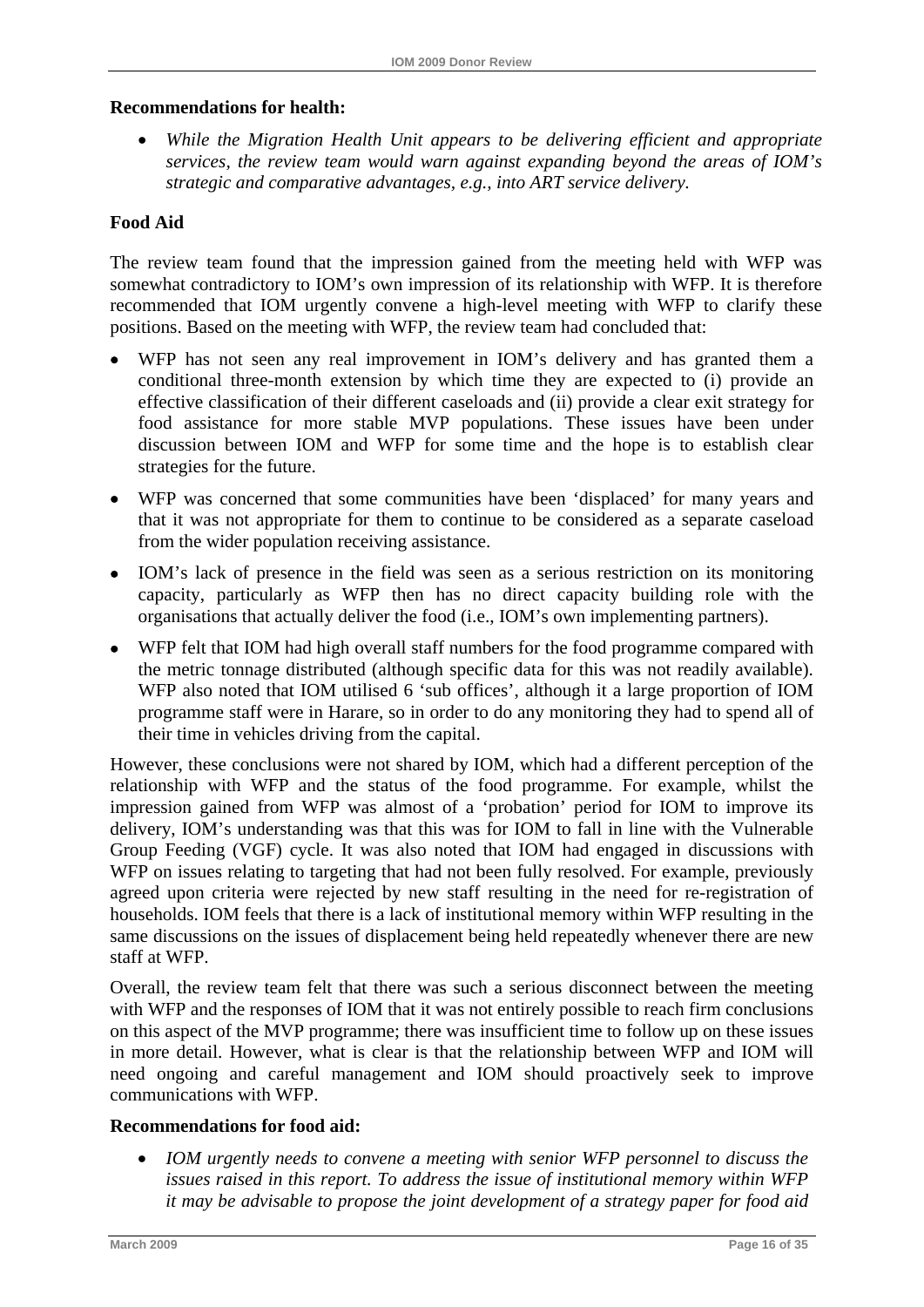*and MVPs in Zimbabwe that would clearly set out all of the current issues, as well as proposed longer term solutions.* 

• *Consider decentralising more staff out of Harare, basing them out in the field, for the ongoing monitoring of the food aid(and other) programme(s).* Targeting and technical monitoring problems were noted by the field team in Lionsden, for example.

## **Monitoring & Evaluation**

Following on from previous reviews, IOM has gone along way in developing quality data collection tools, for which they should be commended. However, it appears that some of these may be too extensive, therefore generating a deluge of programme information. Furthermore, despite the availability of the M & E tools on which IOM has undoubtedly expended considerable effort with its IT experts, there are some gaps which are not reflecting the realities on the ground. Furthermore, the tools that have been developed, whilst useful, become emasculated if they are not followed up by regular visits and effective monitoring in the field. Overall, the wide reach of programme means IOM monitoring is limited, and staff are increasingly becoming removed from communities and the practical realities of 'grassroots' evaluation and monitoring.

#### **Example 2: Monitoring and Evaluation for Development**

One example of IOM's lack of orientation for delivering development as opposed to humanitarian assistance is found in the organisation's approach to monitoring and evaluation (M&E). While emergency relief traditionally focuses on the items delivered (e.g., MT of food, number of NFIs), longer term development-oriented interventions more typically focus on the impact of the assistance on the overall well being of the targeted households and / or community. Some effort has been made to include impact-level indicators in project logframes, but for the most part, the IOM M&E systems are still intervention or input-focussed. This means, for example, that while separate indicators may track the success of several separate interventions in a community, the system is not designed to assess the overall level of impact of multiple interventions delivered at household or community level. Although the organisation has developed an increased awareness of the need for impact level indicators, this has not yet translated into clear impact-focussed programme planning.

### **Recommendations for M&E:**

- *Ongoing development of quality data collection tools: IOM has, sensibly, identified this issue and have contracted a UN Volunteer to look in more detail at the information needs of the organisation and the range of monitoring and evaluation tools available, with a view to streamlining the system to produce the most relevant information. A major recommendation would be to emphasise that this needs to be looked at in a more practical way, that addresses the specific needs of the programmes, rather than specifically in a narrow 'information technology' perspective. Overall there is a requirement for improved impact assessment and documentation. The emphasis should be on 'impact' or effect rather than the measurement of 'outputs' delivery.*
- *IOM would also benefit from consulting more widely with other organisations and programmes (e.g., large NGOs, PRP, JI) to determine a wider range of potential M&E tools, both qualitative and quantitative, that address the need to determine impact. These might include:* 
	- *Household Livelihoods Assessment approaches (NB these are currently used in other aspects of IOM's country-programme and therefore could potentially be rolled out into the MVP programme).*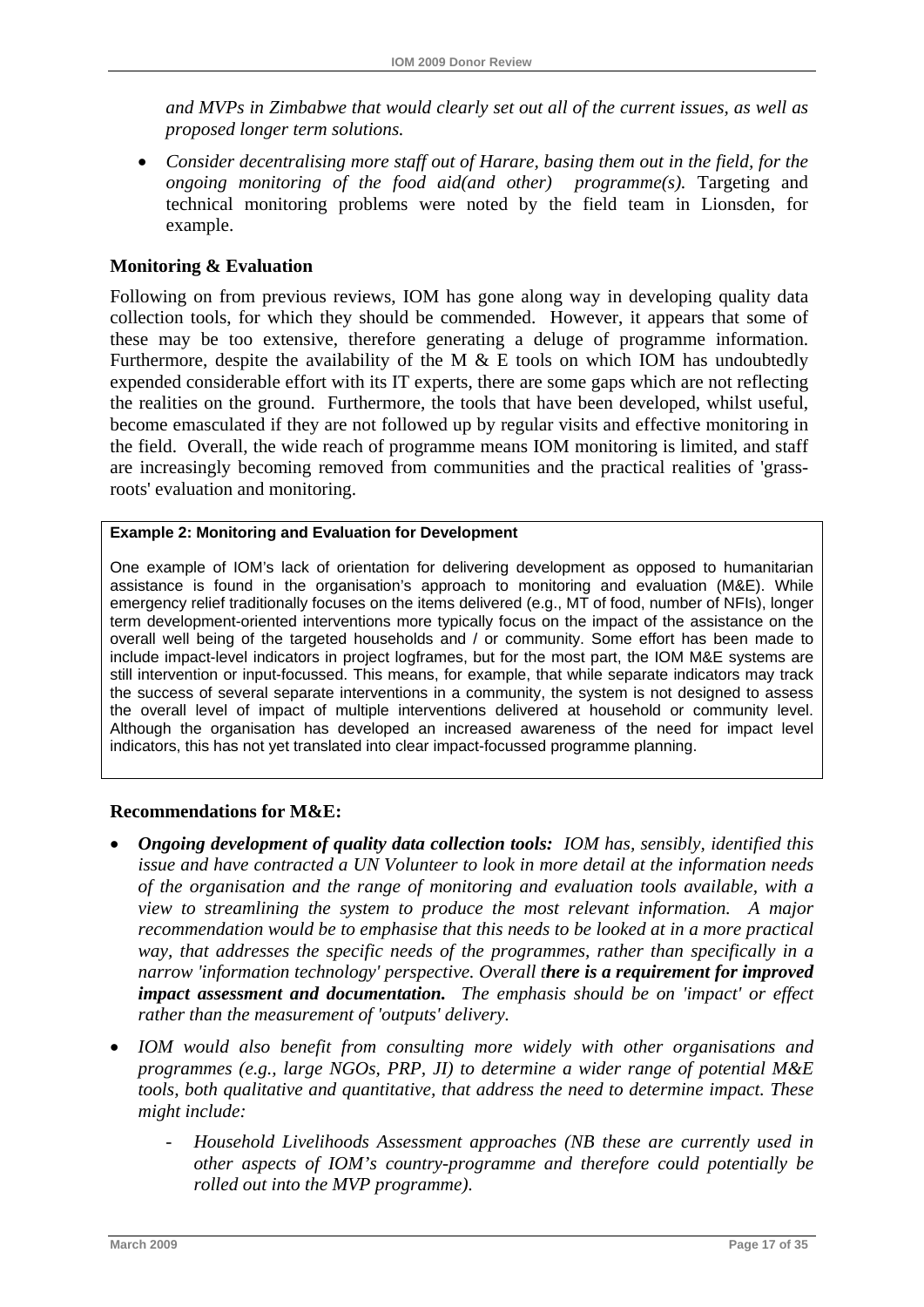- *Case studies / household tracking (i.e., tracking the progress of specific individual households receiving different combinations of benefits).*
- *Community-based Participatory Appraisal techniques.*

## **3.2.1.2 Assessment and targeting methodologies**

IOM's primary targeting criteria are associated with the overall identification of a community as a 'Mobile and Vulnerable Population'. Potential new MVPs are usually identified by implementing partners, or by donors or through articles in the local press. This then triggers a systematic response starting with a rapid assessment to determine whether the community fits within the broad definitions of a 'mobile and vulnerable population'. If the rapid assessment identifies the population as an MVP in need of assistance, then a response is formulated to address the most pressing humanitarian needs, typically food and NFIs. At the same time, a more in-depth analysis is made to determine the longer term needs of the population in areas such as shelter, water, sanitation and hygiene, and livelihoods. Overall, this system appears to be appropriate and robust. However, the review team noted a lack of contextual information used to assess the needs of the MVP groups; that is, how their needs and vulnerabilities compare to those of the external population. MVP community needs should not be determined or assessed in isolation, but rather should be framed within the context of the wider population.

Furthermore, based solely on the experiences of the review team there appears to be some additional concerns relating to specific household targeting for individual interventions. Although the review team only visited a limited number of sites, some of the anomalies identified (see box - 'Example 2: Visit to Lionsden') raise concerns relating to the wider issues identified throughout the review. That, for example, limited follow-up in the field by IOM and limited capacity for technical backstopping (attributed by this review team to the unmanageable level of diversification) has the potential to result in inappropriate and / or ineffective targeting.

In other cases, such as the livelihoods interventions, the scope of the targeting appeared to be limited to the extent that questions were raised about cost-effectiveness and appropriateness of the interventions. In other words are the numbers targeted too small to have a significant impact compared with the overall needs of the community? One example would be the targeting of 27 out of a 649 families in Odzi to participate in a community garden project. Another would be supporting the construction of just 55 transitional shelters in Hatcliffe, with only one completed to a habitable stage in three years.

Under the DfID's Protracted Relief Programme (PRP) IOM, as a technical partner to the programme, are currently conducting a rapid assessment of all active MVP communities in their database. The aim of this is to develop appropriate exit strategies for each community, including identifying potential opportunities for other organisations to eventually take on more MVP caseloads into their mainstream development activities. As part of this, IOM is partnering with Practical Action to develop Community Development Plans for each community. This is an excellent step towards having more appropriate and focussed approaches that respond specifically to community-identified needs.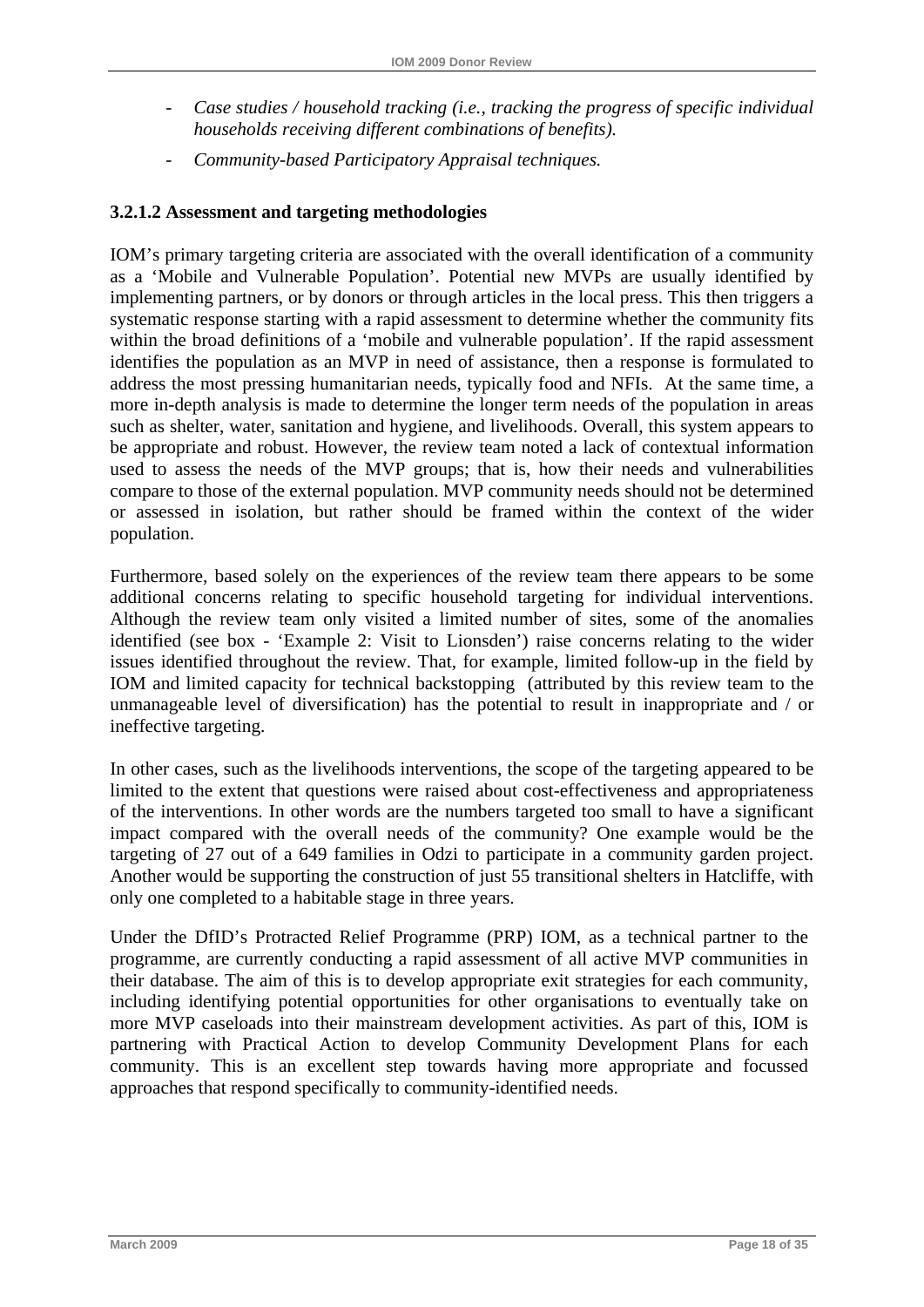#### **Example 3: Visit to Lionsden**

#### **Targeting and Monitoring**

On the first field mission that the review team undertook, five (pre-selected) beneficiaries were visited. These beneficiaries were receiving agricultural inputs in the form of seeds and fertilizer, but no pest or disease control inputs. Bearing in mind that the specific aim of IOM is to *'… assist the mobile vulnerable population (MVP) who were displaced*  **by Operation Restore Order of May 2005...'** (quoted from the IOM briefing note), the review team was surprised to discover that three out of the five beneficiaries had been farming their particular plot of land for between 12 and 15 years, contradicting claims of vulnerability due to displacement. One of these three was a Malawian who had been working in the area for over 30 years, originally in the mines until he became redundant. Of the remaining two beneficiaries, one was not a knowledgeable farmer the only crop that he recognised was maize. He could not distinguish between his soya beans and potatoes and had to be prompted by the Zimbabwe Community Development Trust (ZCDT) representative accompanying the team. His command of English was



Malawian beneficiary (left) in the field he has farmed for more than 30 years with local councillor.  *(Photo: P. Holdsworth 2009)* 

impressive, and he worked for the Ministry of Health, which clearly placed him out of the ranks of the most vulnerable. Three out of the five were growing the Soya beans as a **cash crop** rather than *improving nutrition of the household* (IOM briefing note) and had little interest in learning how to process them for flour or milk, one of the stated aims of the project. One of the five beneficiaries was a woman with 6 children whose husband had died and who had been displaced only three months previously. She was targeted appropriately but, oddly, was not receiving food aid. None of the five had been displaced by Operation Restore Order in 2005. Three out of the five had crops that were affected by pest or disease (aphids, leaf eaters, hoppers, and mildew), and complained that they had received no assistance to deal with these problems, and consequently were in danger of losing their crops; they were not likely to *'ensure success that will then be replicated throughout the community'* (IOM briefing note). The IOM briefing note also stated that the 50 households that were benefiting from the project *'…are being monitored throughout this agricultural season to ensure success…'* None of the five had met the IOM livelihoods person that accompanied us until the day before our visit. Considering that the beneficiaries were supposed to be MVP from the population displaced in Operation Restore Order in 2005, *'…that they were determined to be food insecure and vulnerable…'*, that they had been *'…trained in land preparation, planting, managing the production cycle, hygiene and pest and disease identification and control…'* some doubts were left in the minds of the review team.

**The inevitable observations** that were drawn from this visit were:

- a) If these 5 were typical of the 50 households benefiting from the project (out of 450 households in the target population) then **only 10% of the group are appropriate beneficiaries from among the vulnerable population defined by IOM** (MVPs displaced by Operation Restore Order). They would mostly appear to be *'some of the proud homeowners'* that the background information vaguely alludes to. The monitoring visits from IOM appear to be limited, and do not appear to follow through on some of the fundamental issues raised by the beneficiaries.
- b) The needs of the beneficiaries do not appear to be completely aligned with what IOM believe them to be. As stated earlier, three out of the five beneficiaries spoken to were more interested in producing a cash crop rather than a crop to meet household needs, and whilst this is perfectly acceptable and logical, it does not coincide with the stated aims of the project.
- c) If one of the stated aims is to ensure success that will be replicated throughout the community then possibly not enough care is being taken to guarantee that it happens.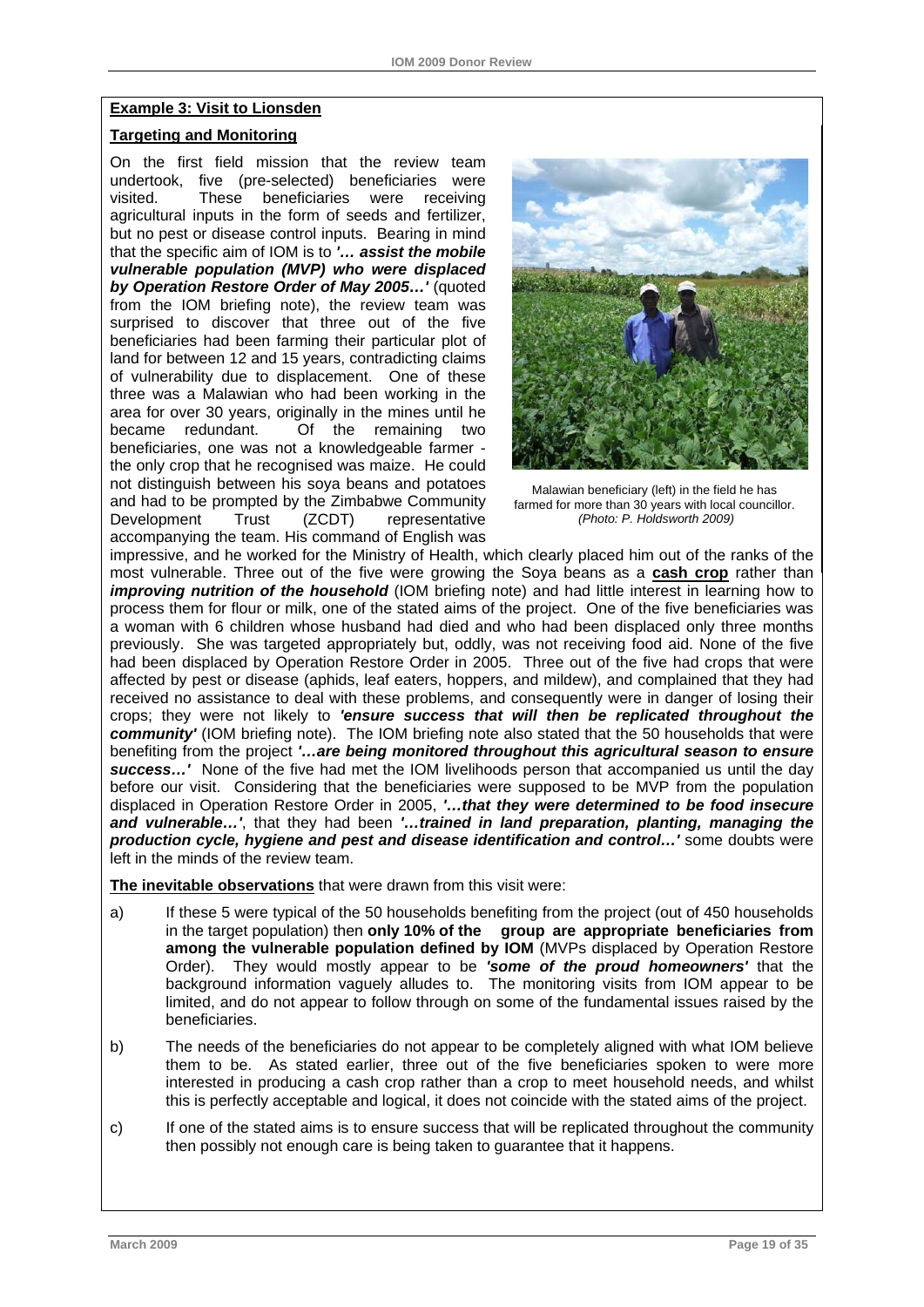#### **The conclusion might be**:

1) The lack of proper identification of the beneficiaries, the fact that the beneficiaries wish to draw a different result from the project to IOM's objective, the limited follow up for a project on which much hope of success is pinned would seem to indicate (a) a lack of expertise in this particular aspect of livelihoods, (b) limited time devoted to effective targeting and monitoring, and (c) that IOM, in the context of all the other projects that it is trying to implement, is involved with too many small projects and diversifying too much instead of focussing on a few core activities - a manifestation of the problems with the IOM programme as a whole.

#### **Recommendations for assessment and targeting:**

- *Overall, targeting needs to be reviewed to ensure that it appropriately and adequately reflects the overall goals of the programme, and further, that these goals are consistent with those of the participating communities.*
- *There is an urgent need to ensure that any future needs assessments and research focussing on MVP communities include appropriate contextual information, i.e., comparing the situation of the MVPs with that of the wider population.*
- *Similarly, contextual factors should be used in the design of programmes and projects (for example the fact that 61.5% of the MVPs has permission to remain on the land)*

#### **3.2.1.3 HIV and gender mainstreaming**

While the team did not focus in depth on these areas, the document review and informal discussions in the field and with IOM staff in Harare indicate that the IOM has continued to make considerable efforts and achievements in this area. IOM has partnered with a variety of organisations to discuss and address these topics, and applied the lessons learned from an extensive joint UNAIDS/IOM/UNICEF/UNFPA external evaluation. Information on SGBV and HIV/AIDS is provided at distribution points for food and agricultural inputs.

Gender mainstreaming activities have included SGBV workshops in Musina, South Africa, and in Beitbridge. The IOM Information Campaign has been focusing on why relatively few girls have been using the Safe Zones in Bulawayo and Chiredzi, and designing ways to encourage them to attend (see box – Example 4: Application of sex-disaggregated data, next page). Efforts have also been made to ensure that the Safe Zones are accessible to both genders by recruiting assistants for each Safe Zone who are different genders to the current facilitators (i.e., a male has been recruited where the facilitator is female). Similarly, a smaller percentage of women use the services at the Reception and Support Centres, a fact which is being examined by IOM staff.

The application of sex-disaggregated data collection for the Information Campaign, health, and HIV/AIDS programmes has been extensive and should be applied to more of the MVP programmes. In particular, the livelihood programmes would benefit greatly from a gender analysis.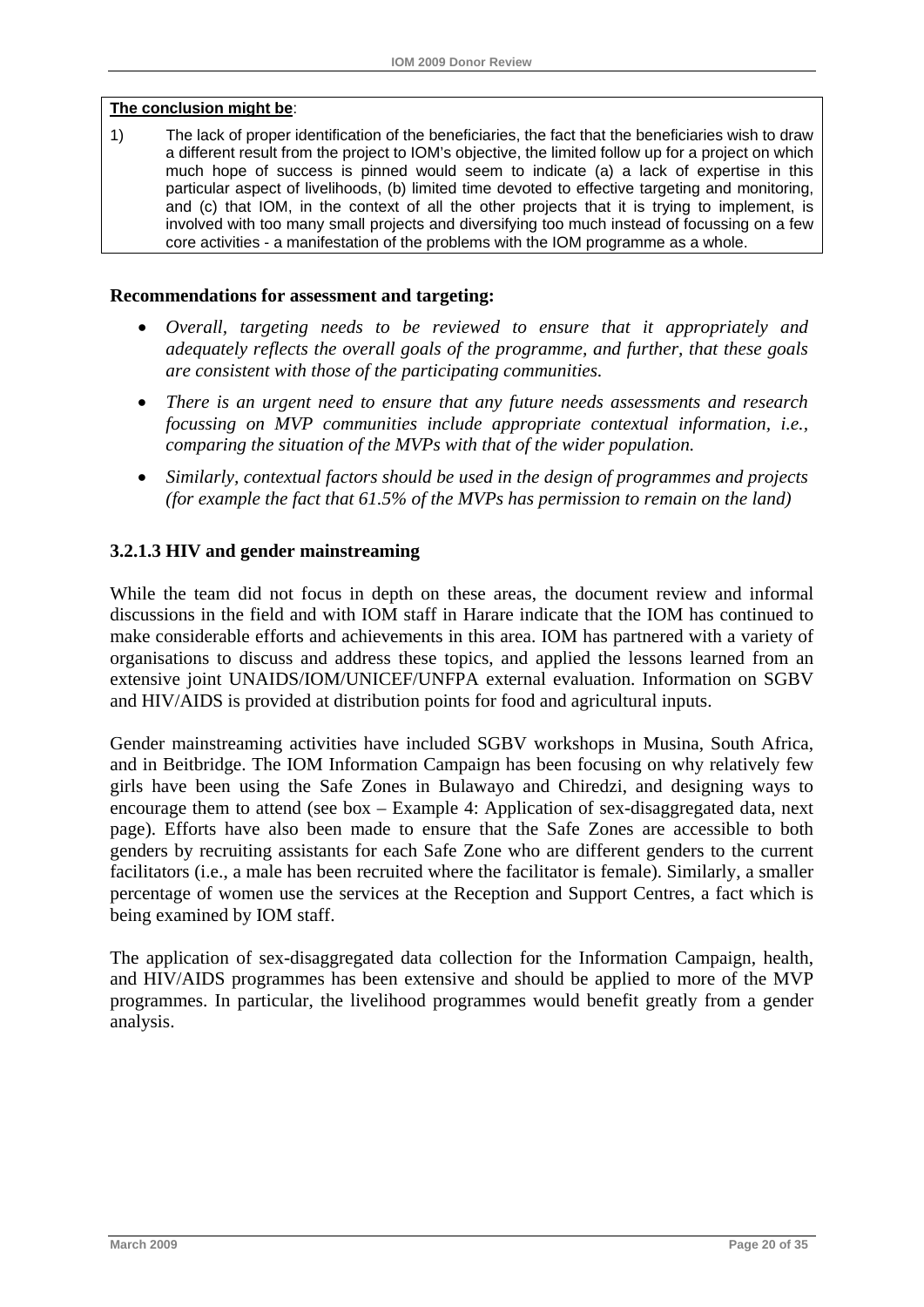#### **Example 4: Application of sex-disaggregated data: Chiredzi Safe Zone**

Sex disaggregated attendance data for the Chiredzi Safe Zone identified that significantly fewer girls than boys were using the facilities. IOM attributed this to several factors, including girls' participation in domestic chores, and the reluctance of parents to allow their daughters to attend an unfamiliar place. To try to address this latter issue, the Safe Zone formed 'women's clubs', allowing mothers to use the centre in the hope that they would then encourage their daughters to do the same. Although the women's clubs themselves were successful, there was no corresponding increase in the number of girls attending the Safe Zone. A further strategy was to have activities that specifically targeted girls, but although girls attended for these activities, they tended to go straight home afterwards, and not stay around to use the wider facilities of the centre. The review team commends IOM for its initiatives to address the issue identified through the disaggregation of the attendance data. A further possible strategy may be to devise 'girls only' times for the centre. The specific times would need to be determined in consultation with girls to determine when they are most likely and able to attend.

#### **Recommendations for gender and HIV/AIDS mainstreaming:**

- *IOM is encouraged to continue its excellent mainstreaming efforts in these areas. The next annual review should include a specific focus on these activities, examining the overall impact of the mainstreaming.*
- *Continued efforts should be made to encourage girls to use the Safe Zones (perhaps by establishing time periods where the centres are only open to girls), and women to use the services at the Reception and Support Centres.*
- *The IOM referral services for HIV/AIDS care and treatment appear to be highly appreciated and should be expanded in the areas where IOM works.*
- *IOM should apply similar gender analysis approaches to the wider MVP programme, particularly the livelihoods interventions.*

#### **3.2.1.4 Implementing partner capacity building**

IOM directly delivers programme activities in just over half (57%) of the 334 MVP sites identified in its database. In the remaining 145 sites programme activities are delivered through the following implementing partners:

|           | <b>Partner</b>                              | <b>Number of sites</b> |
|-----------|---------------------------------------------|------------------------|
|           | Integrated Sustainable Livelihoods (ISL)    | 91                     |
| $\bullet$ | Zimbabwe Community Development Trust (ZCDT) | 27                     |
|           | Help Age Zimbabwe (HAZ)                     | 19                     |
|           | <b>LEAD Trust</b>                           | 5                      |
|           | Evangelical Fellowship of Zimbabwe (EFZ)    | 2                      |
|           | St Gerard's                                 |                        |

The review team met with both ZCDT and St Gerard's in the field, and conducted a group interview with ISL, ZCDT, EFZ and St Gerard's. LEAD Trust and HAZ were not directly represented during the review.

For the most part the IPs were very positive about IOM's specific capacity building activities, such as HIV and SGBV mainstreaming training, and the tools provided for M&E and report writing. Partners also felt that IOM was very efficient and supportive in addressing new emergencies, such as new evictions, floods and the 2008/9 cholera outbreak. In particular IOM, as opposed to other international partners, was felt to have "stuck it out" with its partners during the turbulent 2008 political upheaval. Following the 2008 NGO ban, IOM has also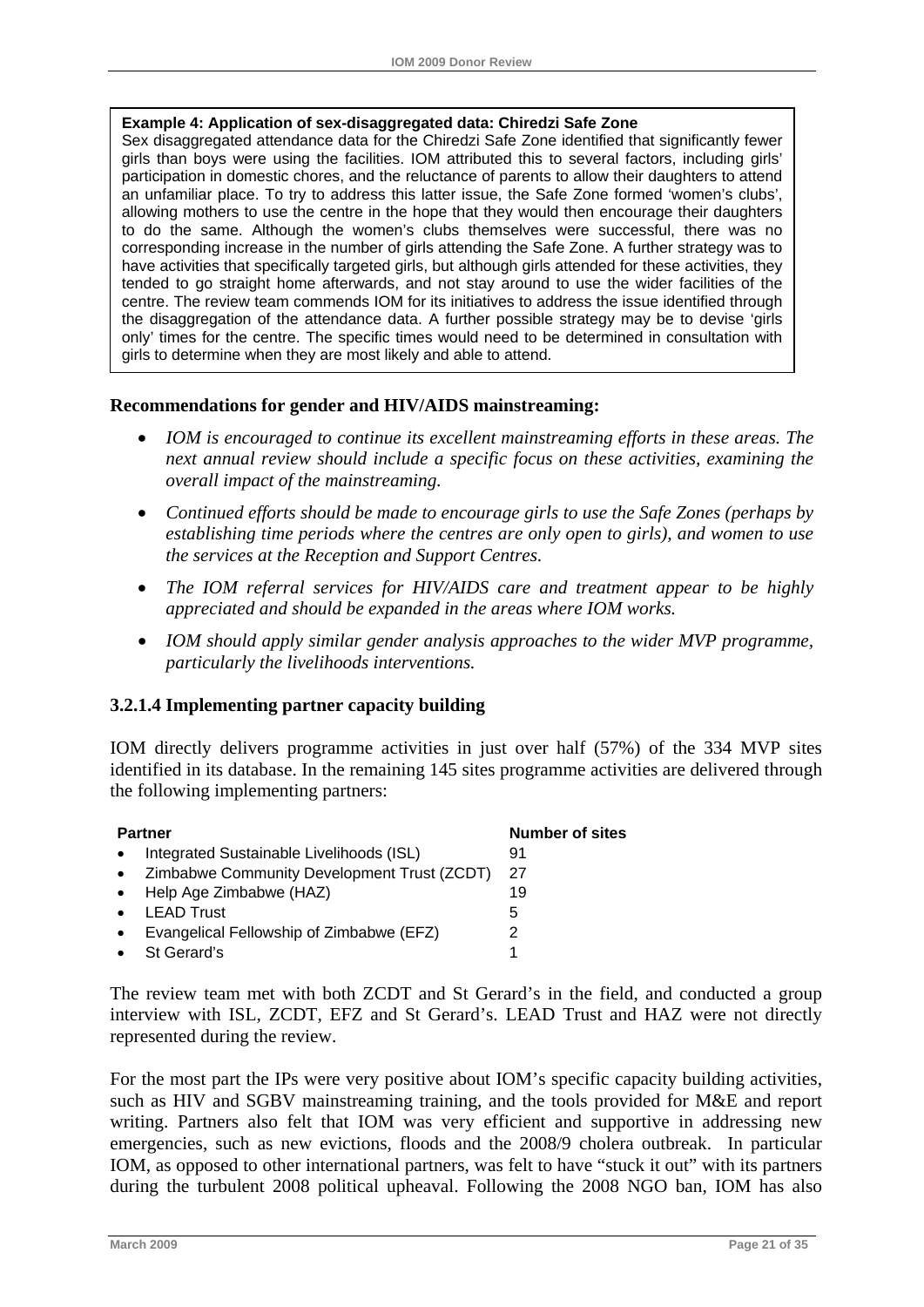assisted some partners that are registered as Trusts to apply for PVO status. Partners also felt that they benefitted from IOM's wider good relationships around the country.

However, the group meeting with four of IOM's implementing partners overwhelmingly identified a very serious breakdown in the relationship between IOM and its partners. It was noted by the review team that during previous reviews IOM's relationship with its IPs has been relatively strong, and it is possible that this breakdown has largely resulted from the tumultuous operating environment of the last 18 months where certain systems and protocols may have been allowed to slide. For its part, IOM – and in particular the Chief of Mission – have also identified that there are weaknesses and gaps in the support to partners and are in the process of developing strategies to address this. This will include developing a framework for partner capacity building that will identify what support is needed to take partners to the next level in terms of project development and design and fundraising.

**Box 2: Selected quotes from the joint partner meeting:** 

*"IOM commit themselves to too many things"* 

*"(IOM's responses to needs are) not consistent with the goal of stabilising communities as soon as possible"* 

 *"The feeling is that we are not equal partners so it is not easy for us to call a meeting"* 

Some specific issues identified during the partner meeting included:

## *A. Programme Quality*

- Overall there was a lack of technical support and oversight in the field. This was also directly observed by the review team, which noted a lack of technical back-stopping to various agricultural livelihoods programmes. Partners felt that their main interaction in the field with IOM was during food distributions, with very little on-site technical support to other interventions.
- Partners also felt that IOM was not always adequately responsive to needs, citing examples of incomplete or insufficient packages for agricultural inputs programmes, and unresponsiveness to suggestions for more appropriate crops for specific locations.
- Many partners had experienced problems with transporters under the food aid component of the programme. IOM had addressed these issues in some cases, but not others. Also, IPs were not included in meetings convened with transporters to address problems.
- There were a number of examples, particularly relating to the shelter and agricultural livelihoods interventions, where IPs felt that IOM did not respond appropriately the IP's direct experiences of the complexities of the local operating context. For example, that building materials or designs accepted by local authorities in one location may not be accepted by local authorities in another (see section 3.2.1. – Shelter). Several examples were also identified where IOM had failed to harness the knowledge and experience of partners in designing and delivering livelihoods approaches (see section  $3.2.1.1 -$ Livelihoods).
- Overall, there was a strong feeling that more "intensive and professional" training on livelihoods was needed.
- *B. Relationship between IOM and IPs* 
	- It was widely felt that there was a general lack of co-ordination within IOM. For example one unit would call for a meeting of all field officers at the same time that another unit would want field officers available to go into the field. Partners also felt that it was difficult to ascertain "who does what" in IOM and were frequently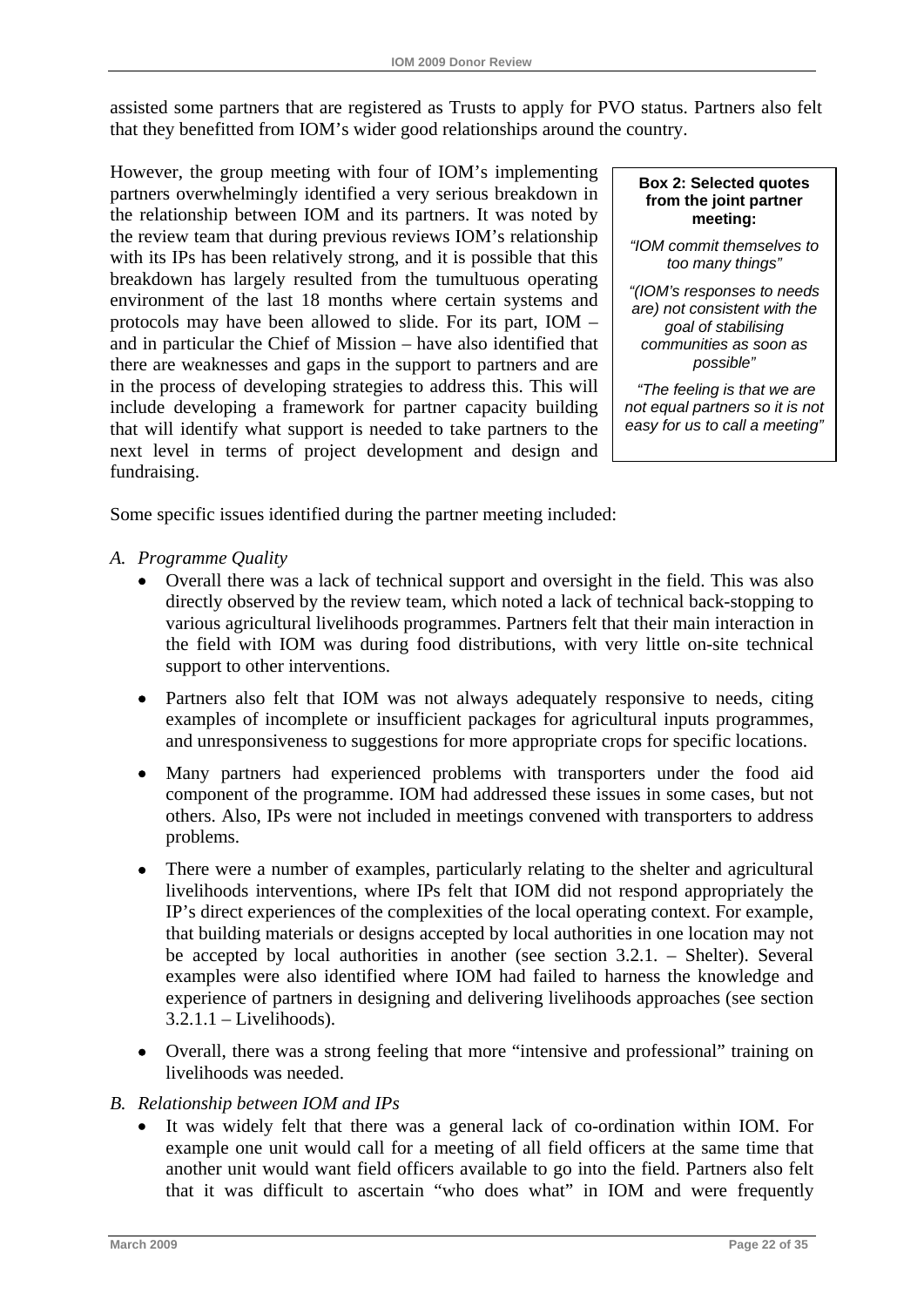frustrated by dealing with various different technical staff who lacked an overall picture of the IP's programme.

- Partner programme planning was very restricted by the very short-term MOUs prepared by IOM. These started from as little as 3 months. Given the various delays in delivering programme inputs (e.g., shelter materials), many programmes were barely under way before the MOU expired. Some partners had also attempted to start renegotiating MOUs more than two months in advance of the current one expiring only to find that IOM did not respond until after the MOU had expired. Given IOM's own experience of the perceived restrictions caused by short-term funding, it would be appropriate for IOM to devise mechanisms that minimise the extent to which this is passed on to IPs.
- IPs also felt there was a lack of open (i.e., not activity-specific) fora for them to share problems, ideas and experiences. Previously IOM used to convene monthly meetings with IPs to discuss programme activities, which were felt to be very useful by the IPs.
- Partners were frustrated that IOM has resisted supporting salary adjustments based on increased the cost of living. IPs felt that IOM was building its good reputation – and proposals – on the basis of their (the IPs) hard work, but was not willing to reward them for this.
- Some partners felt that the access they facilitated for IOM to their communities was sometimes abused. For example, through calling meetings or introducing new partners in the name of IP without advising and / or inviting them.

## **Recommendations for partner capacity building and support:**

#### *IOM should:*

- *Urgently convene a feedback meeting for IPs to address the issues highlighted in this report.*
- *Have a single focal point for implementing partners who can then direct them to technical specialists as necessary, but retain overall co-ordination and history.*
- *Reintroduce monthly IOM-IP meetings. IPs should also be encouraged to establish their own networking fora for addressing common problems and solutions for specific sectoral activities (e.g., shelter).*
- *Develop more appropriate MOUs. These should be for no less than 6 months, i.e., MOUs should be tied to funding periods, not project-based.*
- *Conduct a proper assessment of appropriate salaries and establish a salary structure that shows acceptable ranges for key positions, taking into account the increased cost of living.*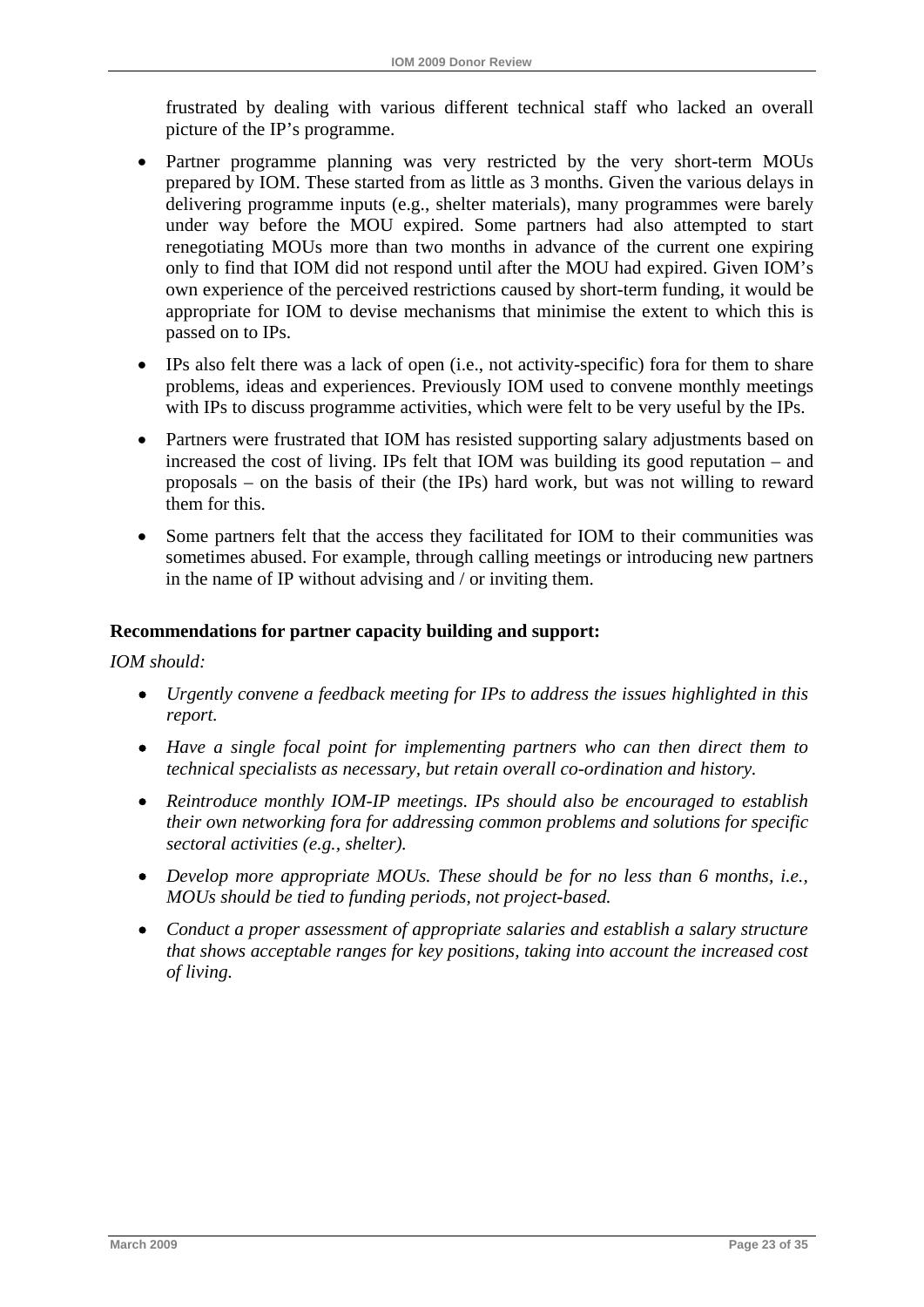# <span id="page-29-0"></span>**3.2.2 Reception and Support Centres**

## *Output 2: Address the humanitarian needs of returned migrants at Beitbridge and Plumtree[11](#page-29-0) and increase the involvement of stakeholders in promoting and protecting the rights of migrants*

## **General quality, effectiveness and appropriateness**

In providing assistance to returned migrants (deported from South Africa and Botswana) IOM has implemented an excellent and humane approach through the inception of the reception centres in Beitbridge and Plumtree. Unique in Africa, these centres are highly appropriate to the regional situation, and key to assisting desperate Zimbabweans who are seeking a way out of poverty, lack of employment, harassment, social depredation. These reception centres provide services ranging from care for unaccompanied minors to negotiating with South African or Botswanan authorities, and from providing counselling on HIV/AIDS to providing medical assistance to returnees who are ill. A much needed and appreciated basic hot meal for migrants who register at the centre is also provided, as part of IOM's partnership with WFP. Additional meals are provided to unaccompanied minors and those who stay at the centres for one or more days for medical attention or other reasons. One issue that arose at Beitbridge that needs to be addressed is the fact that some of the cooked food has had to be thrown out when the expected number of migrants does not arrive on a given day. The excess food has been donated to the local prison and/or local farmers, but that is not the intention of the program. Adding a set of smaller cooking pots would enable the centres to cook smaller amounts of food and thus waste less. The reception centres are recognised by the South African and Botswanan government authorities, and the information and outreach campaigns have ensured a more sensitive approach towards the migrants by the deporting authorities, police, and border officials.

The management of irregular migration is one of IOM's areas of key strategic advantage, and in the context of Zimbabwe it has fulfilled expertly a role that other agencies cannot accomplish. A positive aspect in the managing of irregular migration has been that IOM is constantly moving on and learning, and therefore refining its systems. An example of this would be the introduction of the e-registration system - a digital database system that should provide IOM with a much more accurate picture of the migrant population. It should also go some way towards defining what the problems are that lead to recycling (which may themselves raise different humanitarian issues that have to be addressed)<sup>[12](#page-29-0)</sup>. An example of the analysis that has been produced is, for example, that 60% of women returned migrants registered in Plumtree, as opposed to 30% in Beitbridge, use the centre's services (it is not yet known why). IOM should be commended for this type of gender analysis in these centres.

The review team was particularly impressed with the following components of the reception and support centres:

*There is little doubt that IOM is setting a shining example in one of the main areas of its expertise* - managing irregular migration. Progress towards achieving this has been exemplary as manifested by the recent setting up of the Plumtree reception centre, which has derived much from the example of the Beitbridge centre. In addition there are plans for setting up many additional services within these centres, including the refinement of the eregistration system.

1

<sup>11</sup> Plumtree Reception Centre only opened in May 2008

<sup>&</sup>lt;sup>12</sup> The latest information available from January 2009-now (since the system has been in place) is just over 4% of people eregistered had been to the centre before (in that same time period) which is significantly less than expected.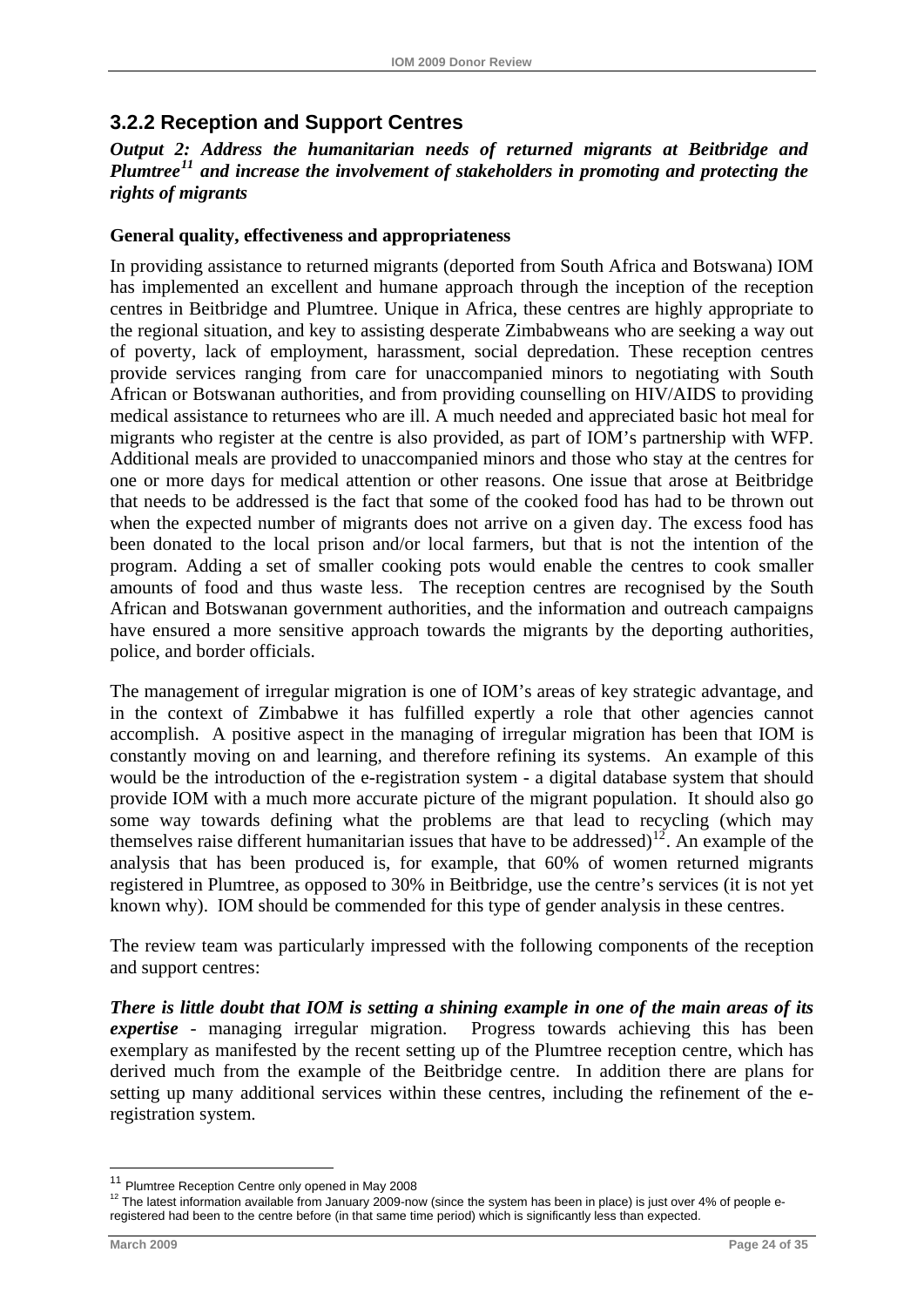*The well established centre in Beitbridge has been excellent* in facilitating migrants' return to South Africa to prosecute abuses, get health care and collect wages owed, and has been successful in terms of decreased number of abuses reported. It also should be commended for information collection and analysis (for example using the information collected at Beitbridge and linking to the information campaign to identify target groups). The staff at the centres has paid consistent attention to training for stakeholders, in the form of outreach, negotiations, and workshops.

*Protection, mitigation of the consequences of irregular migration:* In the context of the reception centres IOM has also been a champion of protection issues at the border, especially in the sub context of basic human rights violations. The mere presence of these structures together with the IOM personnel who staff them have done much to mitigate the effects of the dangers of irregular migration; the injustice, banditry, rape, violence, theft, blackmail, trafficking, and racketeering which lurk in the anarchic regions of inadequately controlled borders, where any form of government control or regulation has little effect or is not imposed. One illustration of the 'protection' and mitigation that has had positive benefits has been the changed attitude of the South African police which has been transformed into a more benevolent attitude toward the migrants when they deport them.

*Excellent application of lessons learned from Beitbridge* for both design and operational aspects to the second centre in Plumtree. Indeed, IOM should be particularly commended for having been able to establish such a centre on the Botswanan border, given that Botswana is not a member state of IOM.

*Looking after unaccompanied minors has become an important 'protection' issue for IOM*  (assisted by UNICEF and Save the Children - Norway) and for the reception centres a sound system has been set up, where any unaccompanied minors are identified early (sometimes involving early notification from South African or Botswanan authorities) and looked after in separate sites within the reception centre. For their onward journey back to parents or guardians considerable care is taken with the reunification process.

**Concerns:** Despite the overall excellence of the Reception Centres there are areas that can be improved even more:

• *Continuity of Reception Centres:* IOM should distinguish carefully between emergency relief and longer-term sustainable development in terms of capacity building with regard to the reception centres. Ultimately, the reception centres, set up as an emergency response system to the large numbers of irregular migrants crossing the borders, have to be handed over to local authorities if the orderly migration is to be sustained. Ultimately all the elements involved in migration should be under the control of the police, the border officials, government medical personnel, and other officials on both sides of the borders. IOM has set a fine example in running the reception centres to date, but it would not make strategic sense for it to control the places ad infinitum. Although the head of one of the reception centres recognised this concern and estimated that they could probably be handed over in the next two years, this fact is not reflected in IOM's 2009-2011 strategic plan. However it is recognised that there are many complex factors that will affect the potential for handover to the government. For example, signs of irregular migration and deportation dropping, as well as the government having an ability to finance operations, especially transport and health operations, should be evident before a handover can be feasible and practical. However, ultimately the eventual aim should be that the government take over these functions (although not necessarily the physical structures).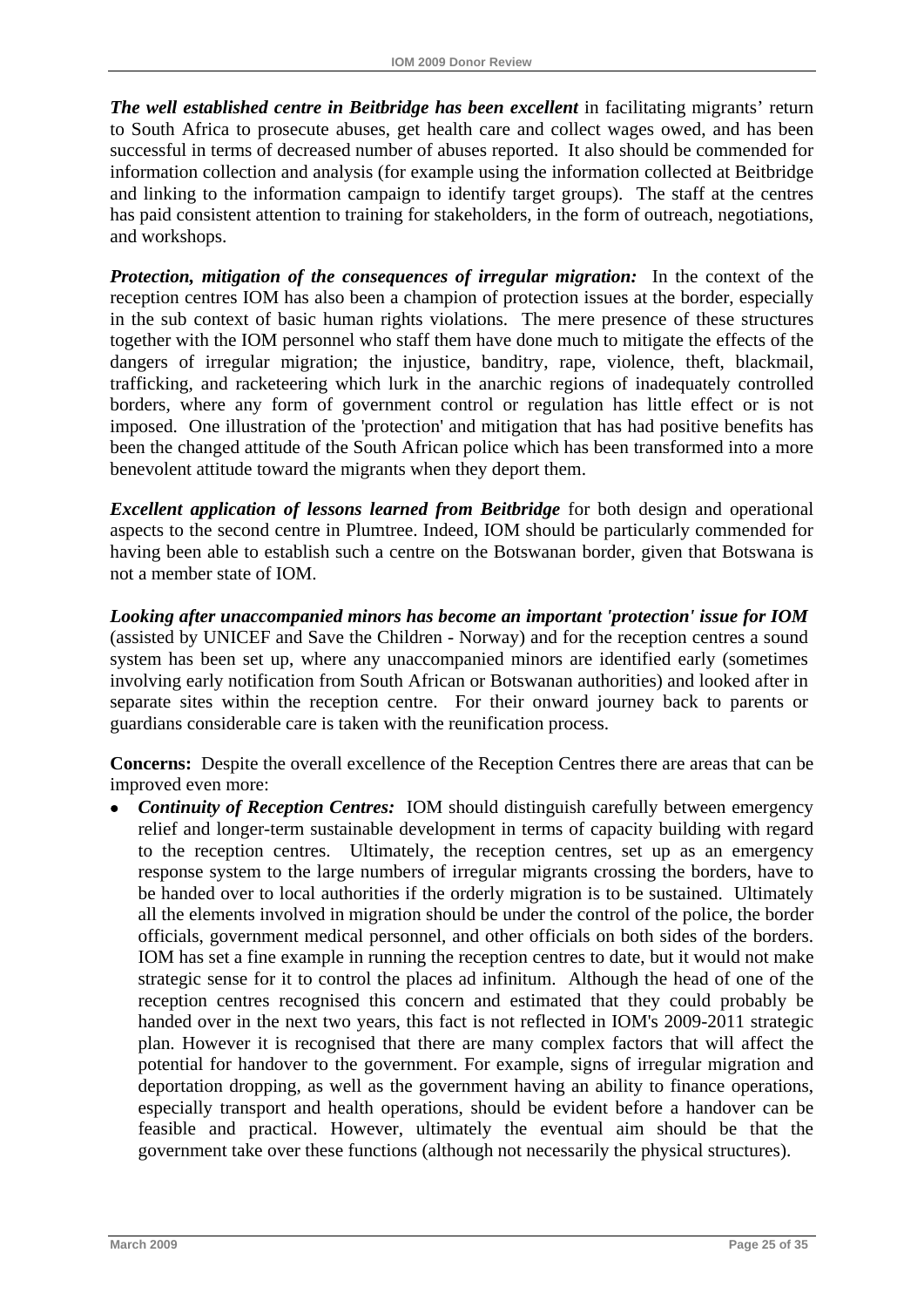## <span id="page-31-0"></span>**Recommendations for Reception and Support Centres:**

*Generally IOM should continue its good work in this area, with the following recommendations:* 

- *Management of irregular migration: IOM should continue in its robust management of irregular migration; continue to refine its systems, especially the e-registration system which currently still needs to be tweaked to become a fully pragmatic tool for the processing of migrant data (for example, the system does not have the capacity yet to determine how many times a migrant is cycling—whether it is three times a week, month, or year), and continue to apply lessons learned from Beitbridge to Plumtree.*
- *Protection: Above all IOM should be robust in continuing to address the complicated protection issues that arise over migration issues, but should increasingly share these responsibilities with UNHCR, which is in the process of taking over the lead of the protection working group/cluster[13](#page-31-0).*
- *Documentation: Overall, so impressed was the review team with the ongoing success of the systems and procedures established at the Reception and Support Centres that it is a specific recommendation of this review that these important experiences and*  lessons learned be documented in a book. The team feels that although current *documentation in the 'grey' literature is commendable, for these systems to be truly replicable a more thorough documentation is required. This may require, for example, that the programme manager be awarded a sabbatical in which to focus on documenting the programme experiences in a book, or working with a writer to do so.*

## **3.2.3 Information Campaign**

## *Output 3: Provide potential Zimbabwean migrants with sufficient information to make informed choices about migration while also increasing their levels of knowledge on potential risks and vulnerabilities including the threat of exposure to HIV/AIDS*

The aim of the information campaign is to provide potential Zimbabwean migrants with sufficient information to make informed choices about migration while also increasing their levels of knowledge on potential risks and vulnerabilities including the threat of exposure to HIV/AIDS. The information campaign is implementing this strategy through work at youth centres, known as 'Safe Zones', in Bulawayo and Chiredzi, through information dissemination at the migration reception centres, through outreach, and a variety of other creative youthfocussed approaches. IOM has already commissioned a comprehensive evaluation of its information campaign. With the report of this evaluation readily available this particular review will not go into a second detailed analysis but will highlight some of the issues that the review team found.

Overall, the review team found the information campaign approach to be creative and appropriate. In particular the team was impressed by:

*Targeting:* The target group for the campaign is well defined, based on the data from the Beitbridge Reception and Support Centre identifying that the majority of returned migrants were males aged  $15 - 24$ . The responses devised appear to very appropriately target this demographic, focussing on such areas as music CDs and videos, sporting

1

 $13$  IOM has noted that UNHCR has not had a permanent presence in the area, and whilst may help with lobbying, cannot directly assist with the hands-on practical protection work which is done from the Centre. In addition, IOM has built up trust and reputation with the stakeholders (both at the border and within the returnees) that it should continue to provide this individual assistance.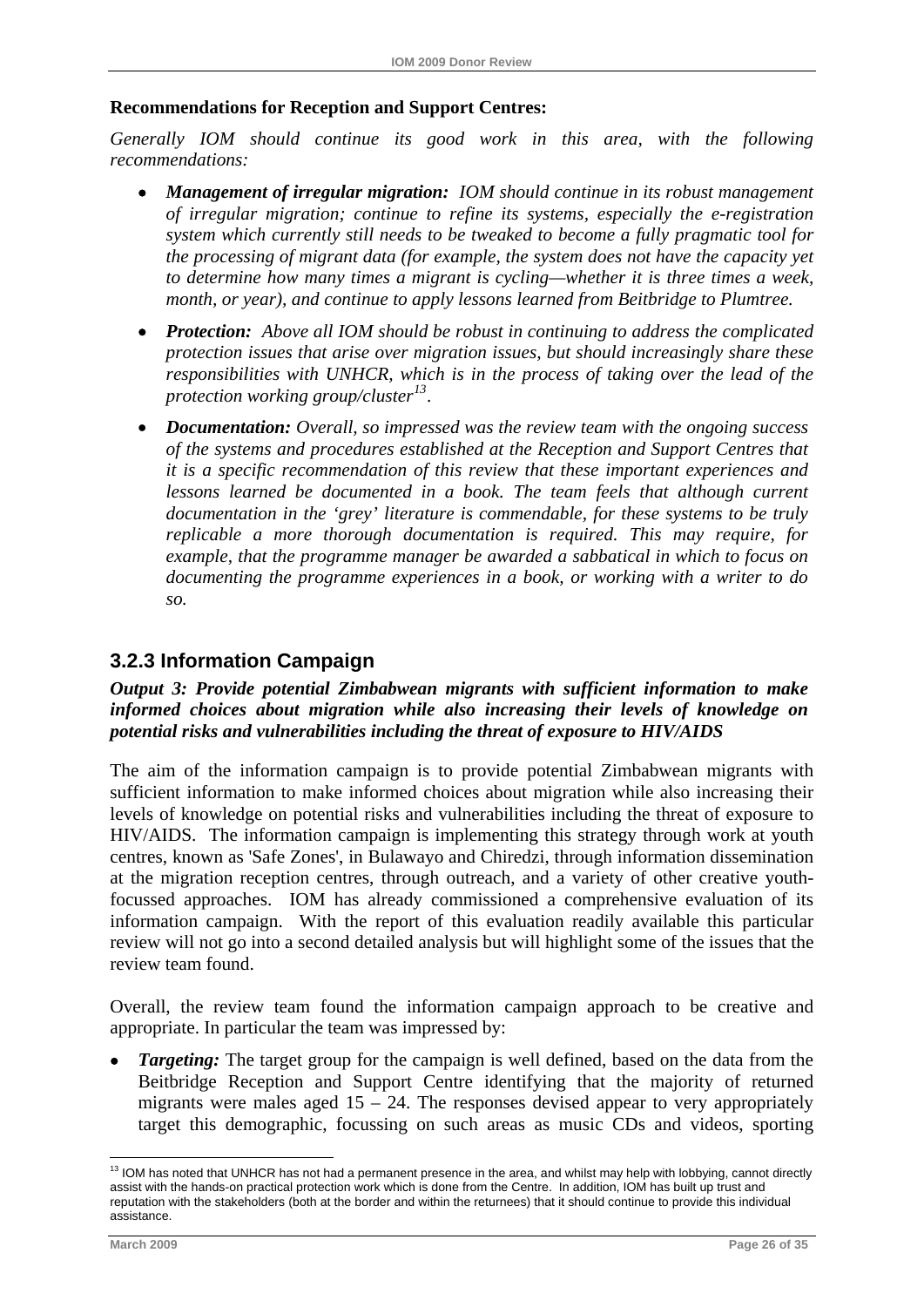tournaments, youth centres, schools outreach and youth forums, as well as print media and radio campaigns. However, it is not clear to what extent this target group have been directly involved in devising and critiquing the campaign. IOM may find it particularly valuable to involve the target group in the design process for future print media campaigns, which are typically very hard to target accurately.

- *Captive audiences and outreach:* IOM has sought to maximise its potential for disseminating its information campaign through targeting 'captive' audiences such as deported migrants, MVPs during food and other sorts of distributions, potential youth migrants at the Safe Zones, and through outreach such as the IOM personnel at the Safe Zones visiting schools, attending youth sporting events, and linking with other youth centres.
- *Self examination:* IOM has taken the initiative to get an evaluation of its information campaign and it is clear that those involved have read the report and are attempting to take measures to rectify recognised deficiencies in the information campaign. Similarly, IOM conducted a self evaluation of the Safe Zone in Chiredzi with a view to identifying areas of concern and documenting lessons learned before opening the second Safe Zone in Bulawayo.
- *Types of information:* Many of the ways of presenting information, such as on HIV/AIDS are well tested methods that have proven to be successful - an example would be the use of drama to put across messages on HIV/AIDS and the audiences that the review team witnessed at the reception centres watching the dramas certainly appeared to be engaged.

## **Concerns**

The main concern relating to the information campaign is how widespread the campaign is (and therefore its effectiveness/impact) and the extent of 'linkages'.

• *Linkages:* Various linkages that may enhance the information campaign do not appear to have been given adequate consideration. Examples of this are Diepsluit in South Africa and Nkulumane in Bulawayo. It seems to be commonly known amongst the Zimbabweans that Diepsluit in Johannesburg is where the largest community of Zimbabwean migrants lives, and yet there is no information campaign taking place there. Similarly data has shown that many of those deported at the Plumtree border originate from the neighbourhood (also a bus terminal) of Nkulumane in Bulawayo, but there is no information campaign there either. The review team asked why the current site for the 'Safe Zone' in Bulawayo was selected but was told there was no particular strategic reason other than it was a site allocated by the city council. Given the information that is now being collected in Plumtree, rehabilitation of the city council youth centre nearest to Nkulumane would be very appropriate.

Another area where linkages were missing, bearing in mind that migration is by definition a cross-border issue, is with IOM's regional/South Africa office. It was felt that the IOM office in Zimbabwe could do more to engage the South African office (or vice versa) and an information campaign in Diepsluit and other areas that Zimbabweans go to, could be facilitated by the regional office.

It really is not clear how much impact the Safe Zones have – i.e., how effective the two 'Safe Zones' in Bulawayo and Chiredzi really are. There is nothing to show whether youths who are deported and end up in Beitbridge or Plumtree have ever been to the Safe Zones, even though when they arrive at the Reception Centres they are given the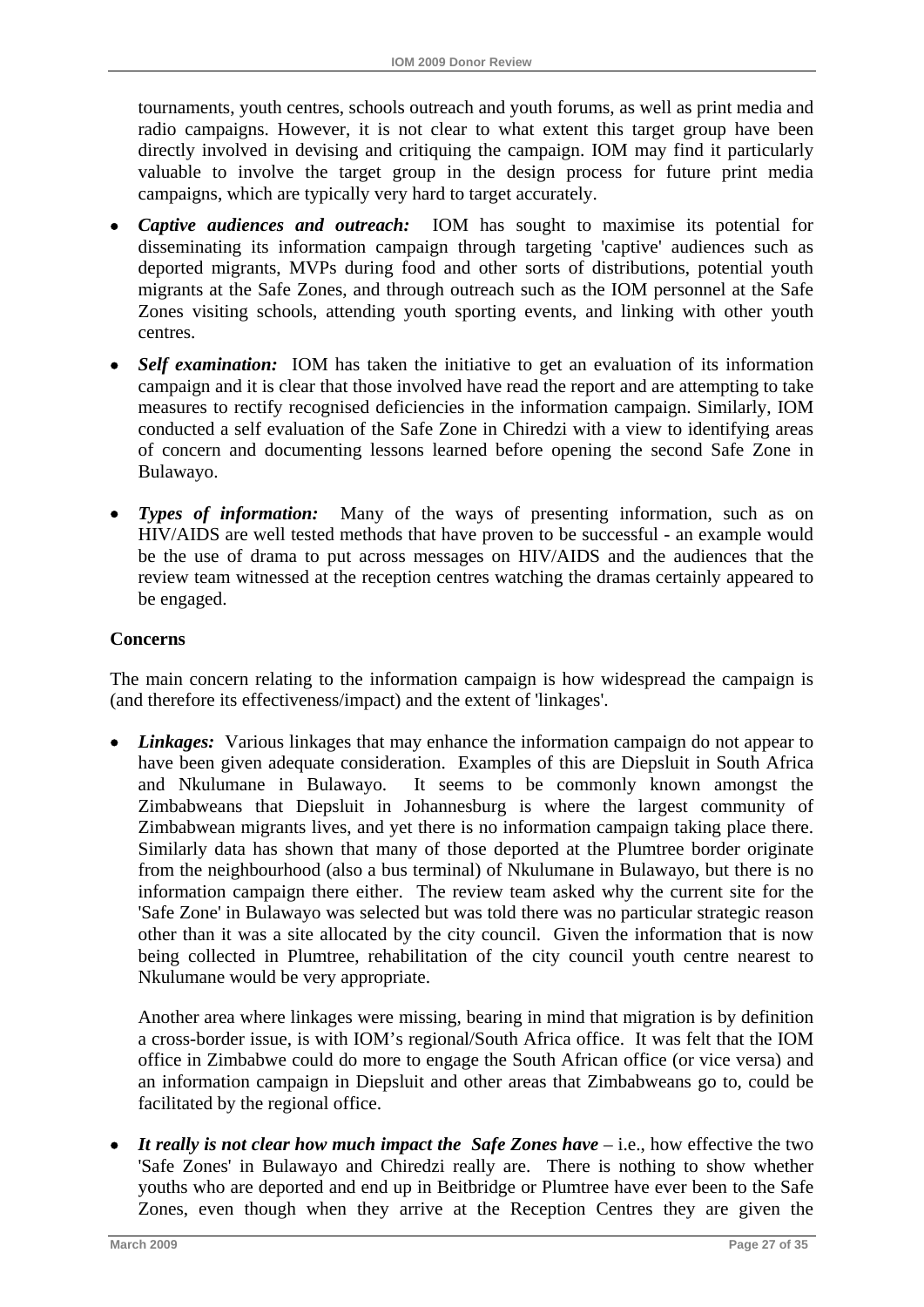<span id="page-33-0"></span>addresses of the Safe Zones. Despite the impressive attendance figures at the Safe Zone in Bulawayo most of these are probably repeat attendances, and certainly most of the youth that the review team saw were from the immediate area

- *Supporting the work of other Youth Centres:* Another complex issue is whether, through refurbishing one of many youth centres and attracting such people as the peer advisors to whom they pay very high incentives of between \$30 and \$40 per month, IOM has undermined the functioning - however limited - of neighbouring city council centres, drawing attention and activities away from them. This raises the question of whether the resources could have been spread between two or three different centres rather than focussing on just one, which would have provided wider coverage for Bulawayo and greater outreach for the information campaign. An alternative solution being explored by IOM has been for a mobile centre, which would facilitate greater outreach.
- *Lack of integration with the MVP programme:* The team also noted that while HIV/AIDS prevention messaging was mainstreamed throughout the MVP programme, Safe Migration issues were not. This appears to be a missed opportunity as MVPs would certainly appear to fall into the category of potential economic migrants and are less likely than others to be able to afford to do this through the legal channels. The potential for irregular migration is therefore strong. Indeed, some of the beneficiaries interviewed as part of this review stated that they were interested in cross-border trading and other opportunities out of the country.

## **Recommendations for the information campaign**

- *IOM should devise strategies for proactively engaging the target group in developing the programme, in particular the print media campaign. This might include, for example, holding focus group discussions to get feedback on different draft poster designs to determine which are the most appropriate.*
- *IOM should consider a strategy of providing wider support to youth centres in the Bulawayo and Chiredzi areas to widen of the Safe Migration Campaign. This might also include rolling out initiatives such as the video in production that could be usedfor training purposes at other centres, or through a mobile safe zone team. For example, IOM could link with other centres to provide a weekly or monthly 'Safe Zone' day at other centres, using a mobile team.*
- *IOM should devise strategies for adapting the Safe Migration messages for MVP communities.*

# **3.3 Appropriateness of IOM's current programmes[14](#page-33-0)**

There is little doubt that IOM's programmes are a central part of the aid effort in Zimbabwe, and have a vital, widespread and active implementation in the complex situation there. Most importantly, the projects contribute significantly to the alleviation of the suffering of many of the vulnerable population. In its core strength or expertise - that of contributing to the regularisation and management of cross-border (international) migration and mitigating the effects of irregular migration - IOM has set a fine example through the setting up of projects that enable its reception centres at Beitbridge and now at Plumtree. They are, possibly, the only examples of their kind, worldwide, and may set vital precedents for future situations

1

<sup>&</sup>lt;sup>14</sup> This refers to the three programme areas reviewed, namely the MVP programme, the information campaign and the reception and support centres, although the wider context of IOM's overall strategic plan is also addressed.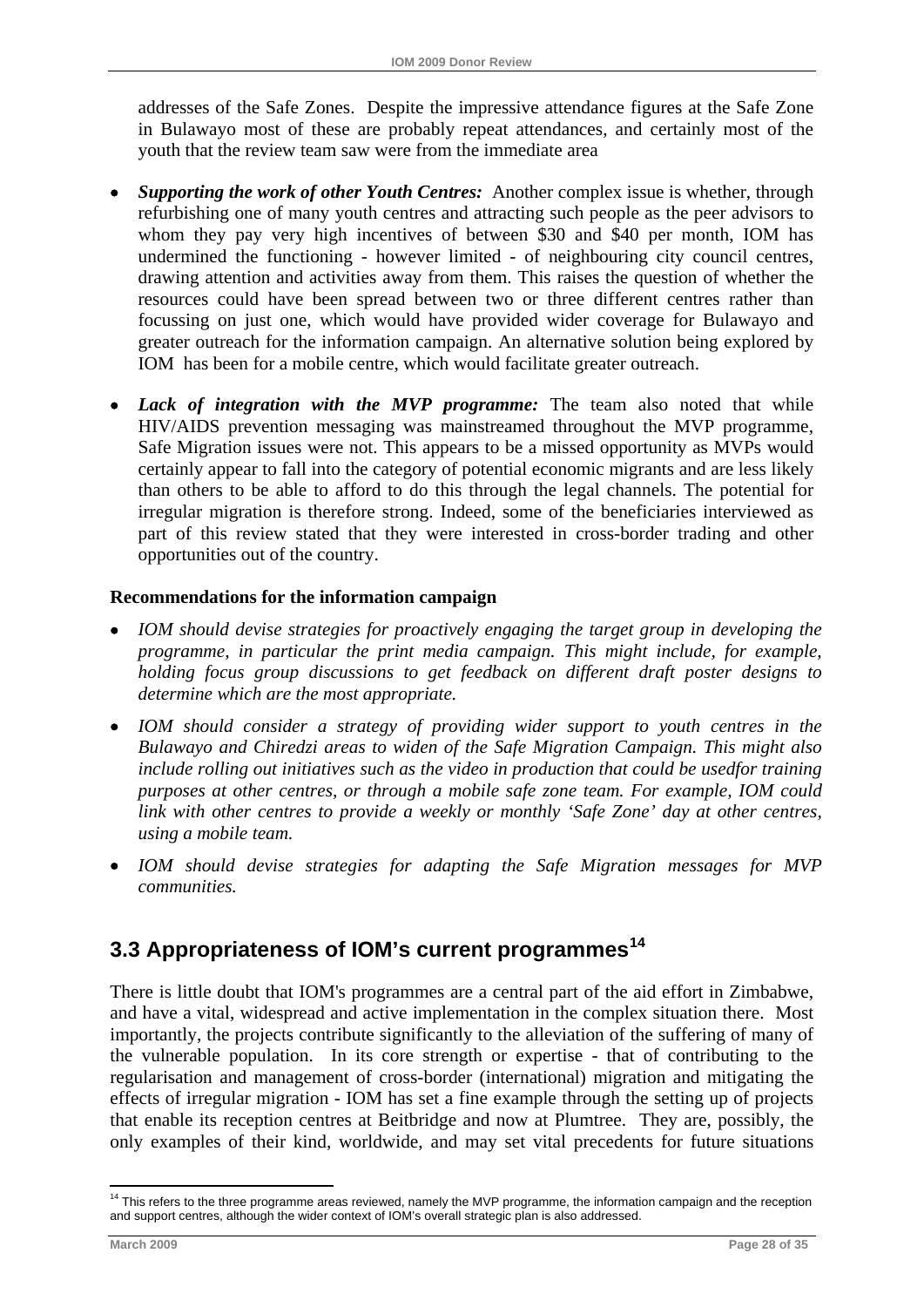<span id="page-34-0"></span>where large outflows of population are caused by a stressful economic breakdown combined with other exacerbating factors such as the HIV/AIDS pandemic and ineffectual and incompetent governance. IOM should be very strongly commended for these two reception centres which do so much to mitigate the effects of the dangers of irregular migration; the injustice, banditry, rape, violence, theft, blackmail, and racketeering which lurk in the shady regions of inadequately controlled borders.

#### **Impact**

IOM programmes have also had a positive impact in the overall humanitarian situation in Zimbabwe through its widespread implementation of projects to assist mobile vulnerable populations (MVPs) and on occasion as a result of its rapid execution of aid such as occurred in response to the recent cholera outbreak. IOM has also received much praise from the government for its co-operation and at the same time, perhaps thanks to this co-operation IOM, has been able to implement programmes in areas where other agencies appear to have had limited access or capacity<sup>[15](#page-34-0)</sup>. IOM has therefore been instrumental in relieving the suffering of otherwise isolated communities.

## **Dynamic Response**

In the context of its projects IOM should be praised for its dynamism, its rapid responses, for its initiatives, for its ability to fill many of the humanitarian gaps, for the fine examples it has set with its reception centres at Plumtree and Beitbridge and generally for the work that it has done to mitigate the humanitarian situation in Zimbabwe.

#### **Unique Access/Wide Range of Activities (diversification):**

The 'unique access' (the term used by IOM in its discussions with the review team) aspect has encouraged a wide scope of humanitarian activities to be taken on in Zimbabwe, with activities that range from immediate humanitarian relief, such as the response to the land evictions, to the urban cleansing operation and the outbreak of cholera to rehabilitation and development-orientated activities such as involvement in agriculture and livelihoods. Whilst on the one hand IOM could be praised for adopting a holistic approach that links relief to the initial phases of rehabilitation and development, on the other hand the identification of problematic outcomes earlier in this report, specifically within the MVP programme, reveals that IOM has not been able to adequately manage the programme portfolio it has designed.

There is a risk is of losing focus and effectiveness as a whole. A constant refrain from all the projects visited was that there was always too little money resulting, sometimes, in projects that were in danger of losing any impact they might have otherwise had. Some of the agricultural projects that were visited, for example, were in jeopardy of being emasculated by the fact that there was no money for pesticides and fungicides meaning that some of the crops were being destroyed by pests and diseases such as aphids and mildew witnessed by the review team. After visiting only some of the projects, the review team began to get the impression that the 'butter was being spread thinly'; that instead of concentrating all its efforts on doing a limited number of projects really well (and they were doing some projects very well) IOM was experimenting with a wide range of projects that were only on the fringes of

<u>.</u>

<sup>&</sup>lt;sup>15</sup> From a humanitarian point of view it may be extremely beneficial to other agencies in the future for IOM to explain how it was able to achieve this 'unique access', where virtually all other agencies have failed to establish any sort of meaningful rapport with the Government of Zimbabwe. It would be pertinent and valuable to understand; whether, for example, IOM has relied on its quasi UN status; whether it has been more dynamic in its approach; whether it has developed unique skills which could be passed on to other aid agencies, whether it has been through its long-term presence, or whether the other agencies have been less prepared to compromise their particular positions or whether it is a combination of factors.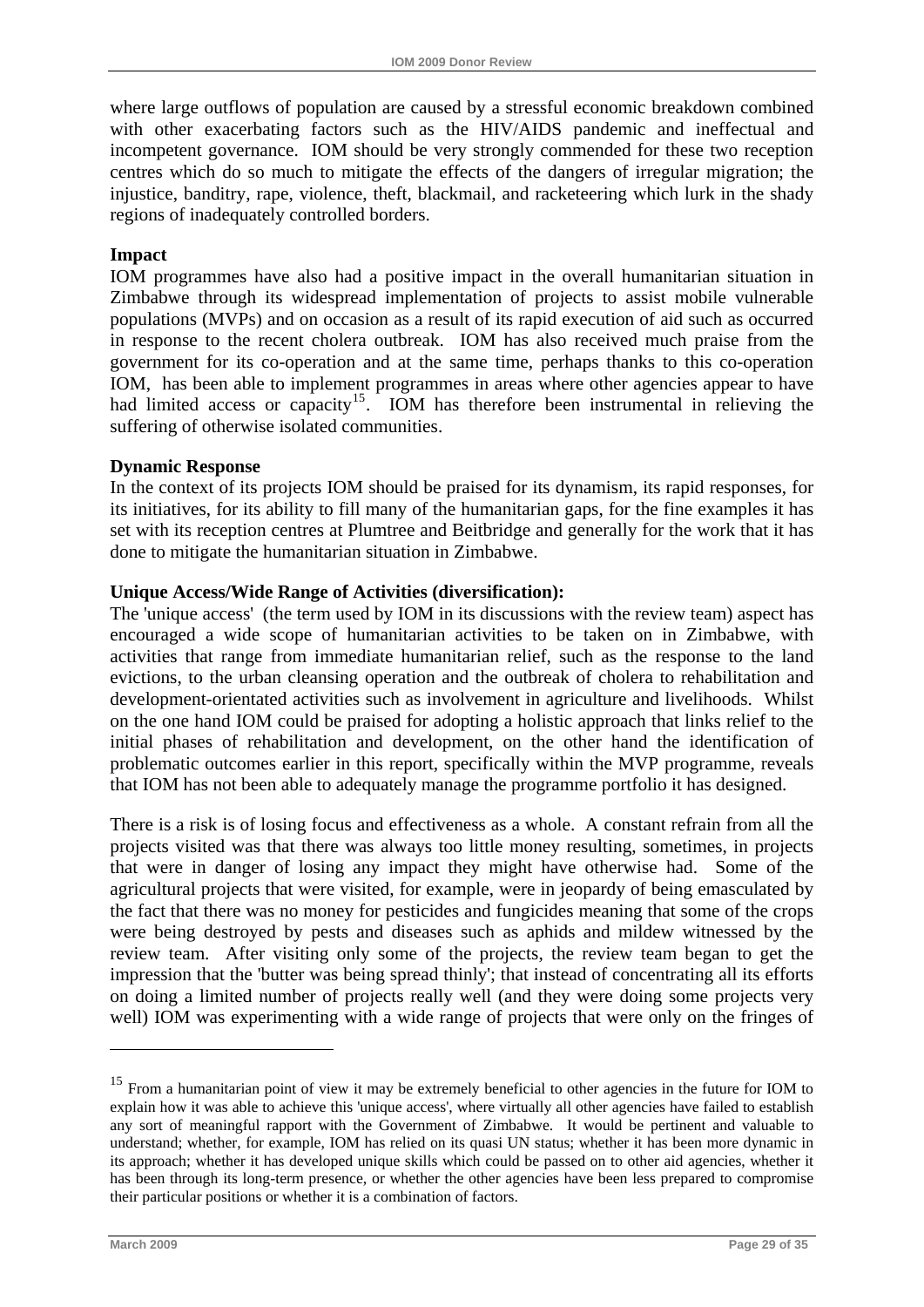its expertise, such as the 'revolving livestock' project, which appeared to involve considerable expense (\$207,879) and numerous other agricultural livelihood projects where targeting and monitoring appeared to be random and follow-up inadequate.

#### **Causes for Reflection**

In its programming, nevertheless, IOM should reflect on some important issues;

- ¾ *Whether it should focus more on its core strengths and unique specialities;* Although IOM has a broad mandate, is it in danger of expanding its programmes beyond its managerial capacity or interest? This has been identified as a factor in both the 2006 and 2007 reports and by donors, other agencies and government. The 2006 report stated that *'…IOM has not had the technical capacity to meet all the needs…'* and that *'…it is now time for IOM to explore opportunities for handing over activities to organisations with more appropriate skills…'* During the 2009 review the director of social services said in an interview with the review team *'…because of the developmental nature of the needs of these communities, IOM needs to build up more linkages with organisations that are more developmental orientated for long term sustainability...'.* Overall IOM would benefit from a more streamlined strategic vision that identified and focussed on the organisation's core strengths, i.e., those areas in which it has a clear comparative and strategic advantage compared to other organisations.
- ¾ *Whether there are potential disconnects:* Is IOM making the most effective use of many of the excellent M  $&$  E tools that it has developed or is developing, or by creating a large number of tools is IOM in danger of putting too much burden on its personnel allowing them little time to follow through with effective 'grass-roots' monitoring that provides an early opportunity to identify problems in a project and remedy them? Are the tools fulfilling its desired end purpose? Also, should some of these tools be used on a more regional basis to address some of the Zimbabwean migration issues in some of the known migration destinations, e.g., in the locations in South Africa and Botswana where most illegal migrants tend to congregate.
- ¾ *Whether the important and ultimately essential relationship that it has with its various partners, UN, NGOs, government at all levels can be enhanced or rationalised:* Can the 'unique access' that IOM has achieved for its programmes be used more to empower other agencies with specific competencies to move forward on projects that go beyond IOM's interests, such as the initiative that IOM is taking with an MVP strategic planning workshop with 30 different groups, leaving IOM to focus on its proven strengths, harnessing strong relationships to facilitate access for others.
- ¾ *Whether 'Disaster Preparedness' should be given greater consideration:* Given the current situation of Zimbabwe, that the economic situation is unlikely to recover quickly, despite the 'dollarization' of the monetary system, the further weakening of the population against more shocks, the more frequent occurrences of disasters, and the incapacity of the government to assist, should IOM include more disaster preparedness in its programmes, even if it is only to raise awareness amongst the vulnerable communities? This need not necessarily require significantly more funding, if it is combined with other community activities in which IOM is already involved. One key opportunity for integrating disaster risk reduction may be in the development of 'Community Development Plans' currently planned in consultation with Practical Action.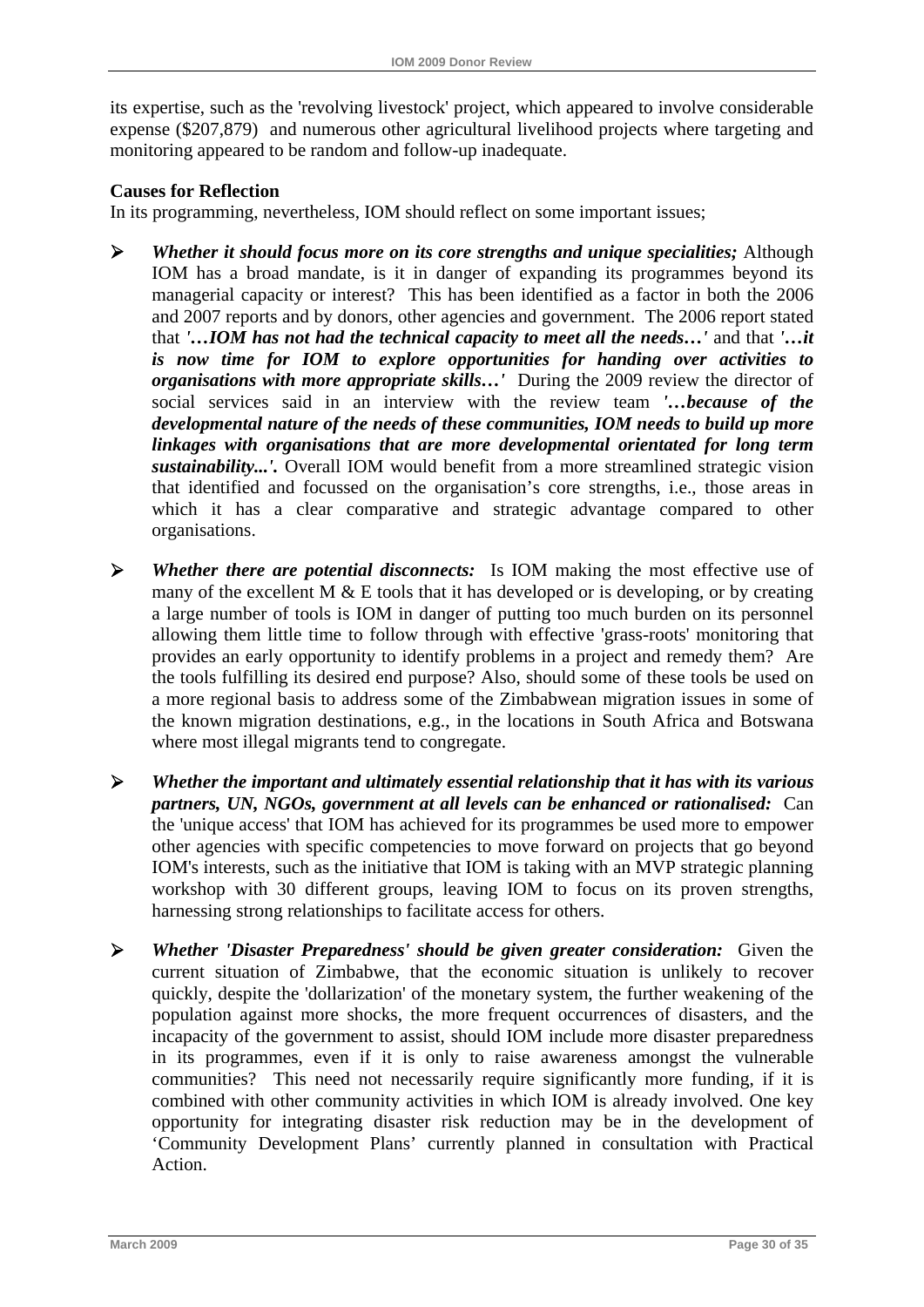## <span id="page-36-0"></span>**3.3.1 Scope of programme**

The IOM Zimbabwe office has expanded significantly since the last joint donor review, managing over \$14m in funding from 17 different funding sources in 2008 alone. IOM currently manages and tracks more than  $60$  17 different active projects<sup>[16](#page-36-0)</sup>, and is now delving into new, complex areas of responsibility related to education, livestock initiatives, and transfer of labour skills, for example. Because IOM does not receive core funding that would support overhead and core staff costs, it depends on individual project income to support all of its operations. However, the expansion and large number of programmes has resulted in an extremely heavy management and reporting burden, less time spent in the field to monitor activities and implementing partners, diminished quality of some activities (notably livelihoods, transitional shelter, and capacity building of implementing partners) and the production of large amounts of data to gather and process. The staff has not had adequate time to analyse and process the data and apply the findings to improve many of the ongoing programme activities. . These problems were noted in the 2007 review, and appear to be worsening as IOM continues to expand the scope and range of its activities. Recommendations for IOM to refocus its attention away from longer-term developmentoriented activities were made by representatives of the GOZ, NGOs, UN agencies, donors, and implementing partners - virtually the whole range of those interviewed by the team. If these problems are not corrected, IOM risks further damaging its overall reputation in Zimbabwe

The need to manage all of its activities may distract IOM from devoting adequate time to making contingency plans for a wide variety of actual and potential developments/needs involving migrants and MVPs, including:

- The need for negotiated access to land by returning and newly displaced migrants or MVPs;
- Possible abuse of Zimbabwean migrants as a result of the World Cup event in South Africa in 2010, including a clean-up campaign, high levels of migration of youth and adults to watch the games; return of migrants who were working on construction for the Games (IOM is also anticipating higher trafficking potential);
- The potential for engagement with the GOZ on a nation-wide assessment of vulnerability and total populations of MVPs/IDPs (IOM has begun this dialogue);
- Results of the new farm evictions in Mashonaland East and other sites:
- The identification of old (graduated) MVP communities that are newly vulnerable and merit assistance and / or ex-post evaluations of these sites to assess long term sustainability;
- Assistance to households that need new distributions of NFIs;
- Incorporation of cholera awareness and prevention into ongoing WASH information messaging;
- Complications that arise from the next elections, predicted between six months and two years from now; and
- The potential impacts of South Africa's revised migration policy.

#### **Recommendation for the overall scope of the programme**:

• *For the third time in an annual review, it is strongly recommended that IOM reduce the scope and scale of its operations in Zimbabwe and refocus on a more manageable portfolio of activities more closely aligned with more recent displacements and migration.*

<u>.</u>

<sup>&</sup>lt;sup>16</sup> As shown in IOM's project tracking tool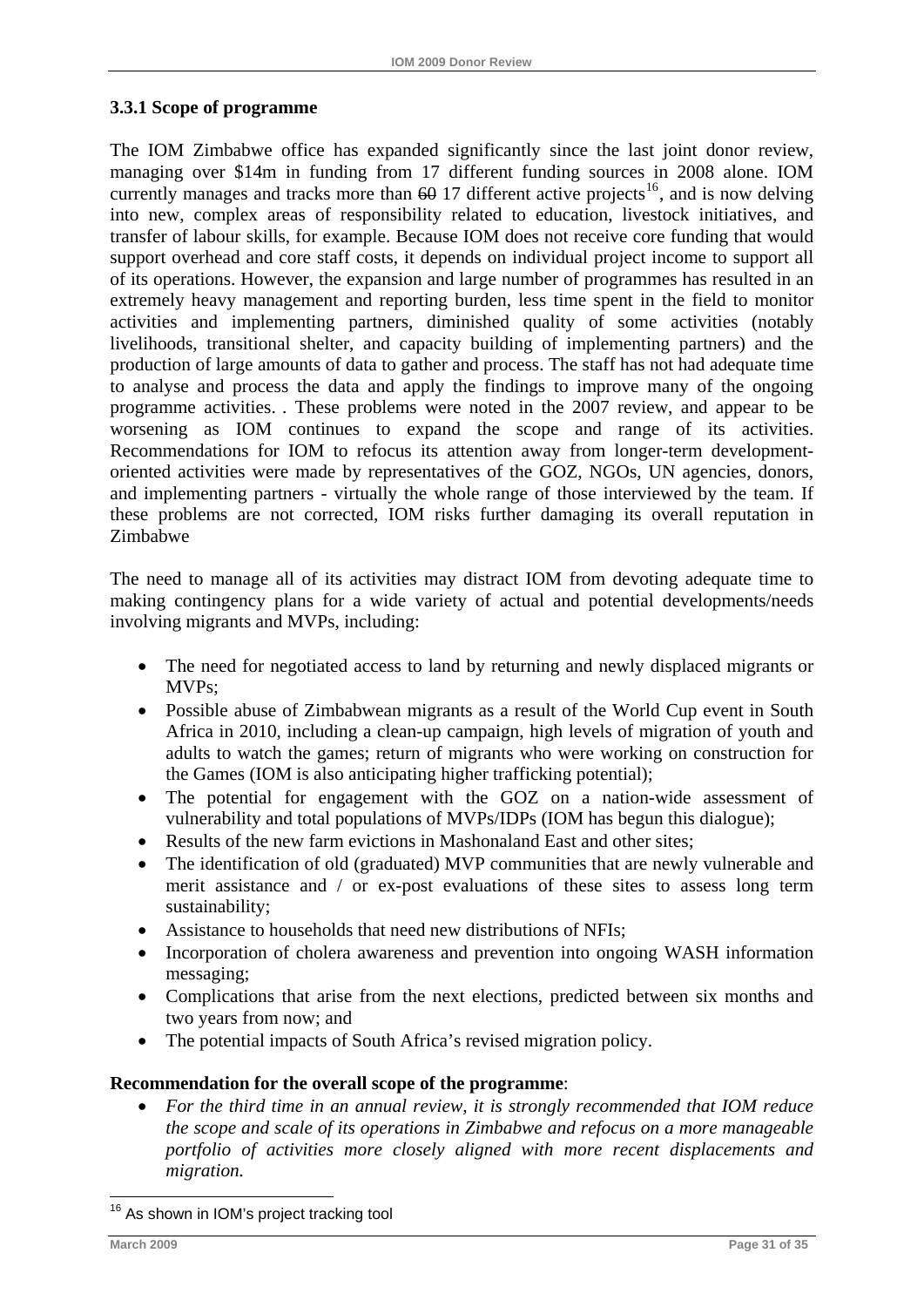## **3.3.2 Appropriateness of IOM's strategic plan**

The review team reviewed both the 2008 – 2010 strategic plan, and the most recent version of the updated 2009 – 2011 strategic plan (currently at advanced draft stage). This section is primarily related to the latter, more recent version of the strategic plan. According to the document, the strategic plan "*provides a summary of IOM Zimbabwe's strategic direction for the three-year period from 2009 – 2011. It considers the operating environment, the challenges of migration in Zimbabwe and prioritises a set of strategies based on scenario planning"*.

On the whole the strategic plan appears to be a very appropriate and solid planning tool. In particular, the review team felt that scenario planning was a good strategy for identifying different emphases in programming relating to different potential scenarios ('improved'; 'likely'; and 'worst case'). However, overall the scope of the strategic plan, in terms of the number of projects and potential projects identified, appears to be too broad. In particular, the review team is concerned that it would be difficult for such a large and multi-faceted programme to rapidly change direction between the different scenarios. The overall scope of the programme outlined in the strategic plan also risks losing focus on quality of delivery, as also noted in previous sections.

The review team also felt that the strategic plan failed to demonstrate a clear analysis of IOM's own internal limitations and weaknesses, although IOM has explained that this was carried out as an internal exercise prior to developing the Strategic Plan. Nonetheless, it would be useful to include some of this self analysis in the strategy document itself and identify how this analysis has related to the development of the strategy. Similarly, the document does not clearly define IOM's comparative or strategic advantages, and how these relate to the overall strategy. Clearer identification of weaknesses and comparative and strategic advantages would be a key stage in streamlining the overall scope of the strategy to a more appropriate and manageable level.

As noted in other sections of this report, IOM's monitoring and evaluation capacity is disproportionately focussed on outputs, as opposed to outcomes, and this is once again demonstrated in the strategic plan. The document identifies IOM's 'successes' almost entirely as the results of specific processes or deliverables, rather than as the overall impact of the consolidated programme at household or community level.

Also as mentioned in other parts of this report, IOM would also benefit from more integrated Disaster Risk Reduction (DRR) strategies across its programme, as well as more in-depth risk-analysis, both of which could be more solidly reflected in the overall strategy document.

Finally, it was noted that the exit strategies defined for the current rapid review of all MVP communities (under PRP) were not included in the strategic plan. If IOM is committed to a long term vision of reintegrating these communities into mainstream government and development activities, then this should be an integral part of the strategic plan. Ultimately, bringing communities into formal development structures (both NGO and ultimately government) should be a **primary goal** of the programme **even if it is not achievable in the short-medium term**. There is a danger of compounding marginalisation of these communities by continuing to treat them outside of the mainstream. Nevertheless, it is important to acknowledge that the actual opportunities for doing this in the short term are extremely limited. It was acknowledged, for example, that although the current process under PRP is aimed at facilitating 'handover' it is not anticipated to see any short term results – PRP is envisaged as a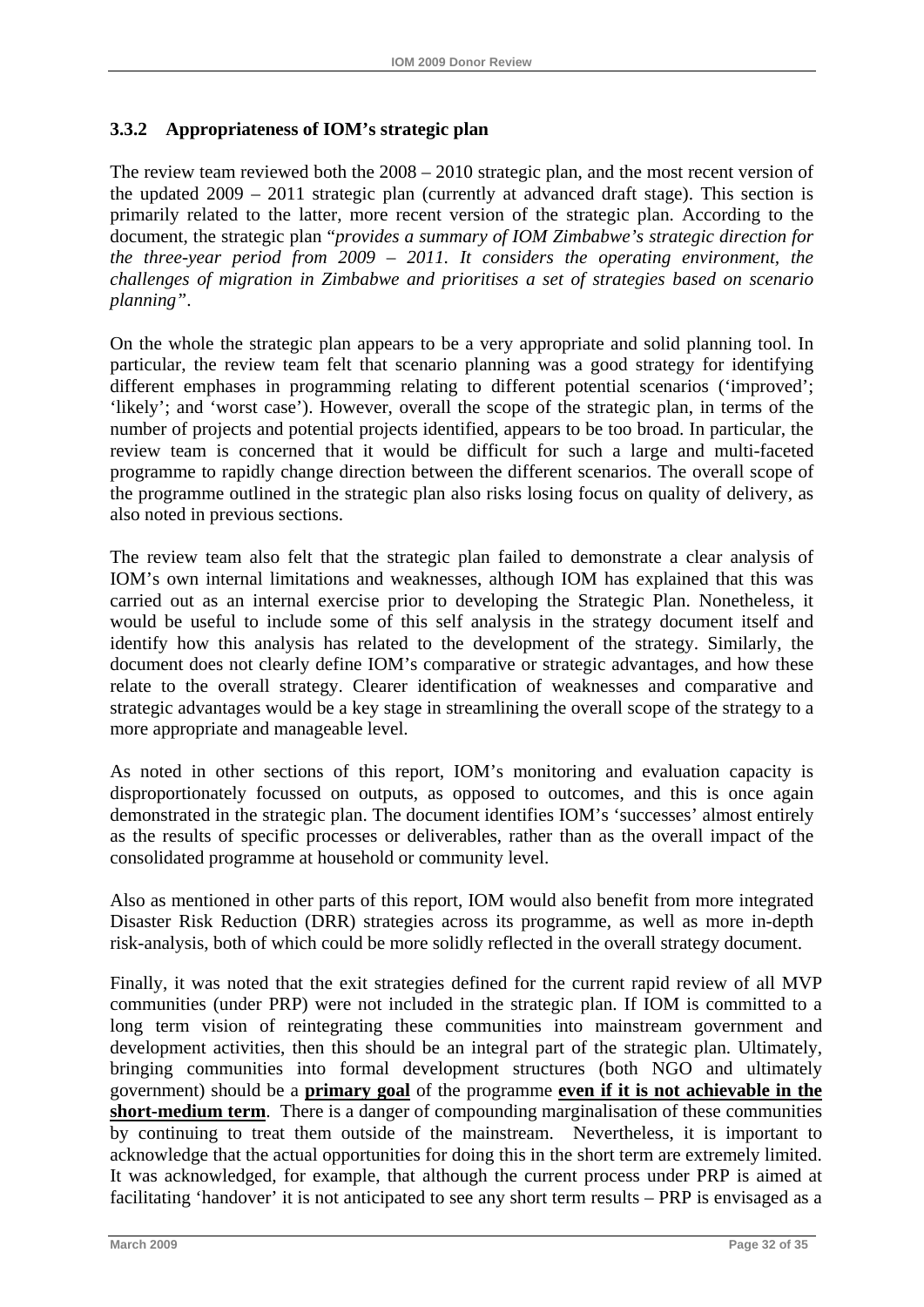<span id="page-38-0"></span>5 year programme – (three years plus possible 2 year extension), and that is the timescale being looked at in this context.

## **Recommendations for strategic planning:**

- *IOM should review the strategic plan to include the following activities, leading to a more streamlined overall programme strategy:* 
	- *Analysis of internal limitations and weaknesses;*
	- *Analysis of IOM Zimbabwe's strategic and comparative advantages;*
	- *Inclusion of exit strategy process;*
	- *Risk analysis; and*
	- *Disaster Risk Reduction mainstreaming*

# **3.4 Donor harmonisation**

Both previous joint donor reviews identified ways in which IOM and its donors could work together more efficiently and harmoniously, keeping in mind the various structural constraints and limitations faced by all entities.

This current review finds that some limits to the harmonisation process have been reached; certain donors with structural and legal limitations will not be able to increase the flexibility of their relationships with IOM. This must be accepted. IOM currently receives funding from 17 entities; each relationship has expanded the management and reporting requirements for IOM. On a positive note, the new global IOM financial tracking tool—PRISM—should enable IOM to improve its capacity for tracking and reporting. This system allows IOM to track programmes individually or as part of an overall budget, each project with a unique identification number. IOM also invited its donors to engage in the development and finalization of its 2009-2011 Strategy (although no comments were forthcoming). Donors were also consulted in the early stages of strategy development through discussions with the consultant hired to assist in developing the strategic plan.

All organizations receiving humanitarian assistance funding must adjust to changing levels of funding, since funds are allocated according to needs spread across countries all around the world. IOM has been receiving long-term funding from its largest donor, DfID (three years). Similarly, SIDA and other major donors reported that their funding has been so consistent over the past few years that IOM's claims that it cannot count on a minimum level of assistance are somewhat false, and that they should not be used as an argument to not undertake such programmes as Conservation Farming or Internal Savings and Lending. Although specific levels of funding may be unknown from year to year, a certain level of *continuity* of funding is expected, hence there may be scope for longer term programming. The long-term DfID funding has been very useful in filling gaps and responding to sudden emergencies. But because DfID has been increasingly concerned about IOM's rapid expansion into services for more stable populations, it has been working with IOM staff to reassess the vulnerability of all of the households IOM assists, with the aim of handing over households in more stable areas to development-oriented partners. Furthermore, there may be more opportunities to use the multi-year DFID funding more strategically, i.e., to specifically address interventions that require a multi-year approach. The more focused a program IOM has, the easier it would be to react to changes in funding levels from one year to the next; adjusting 15 activities rather than 30, for example.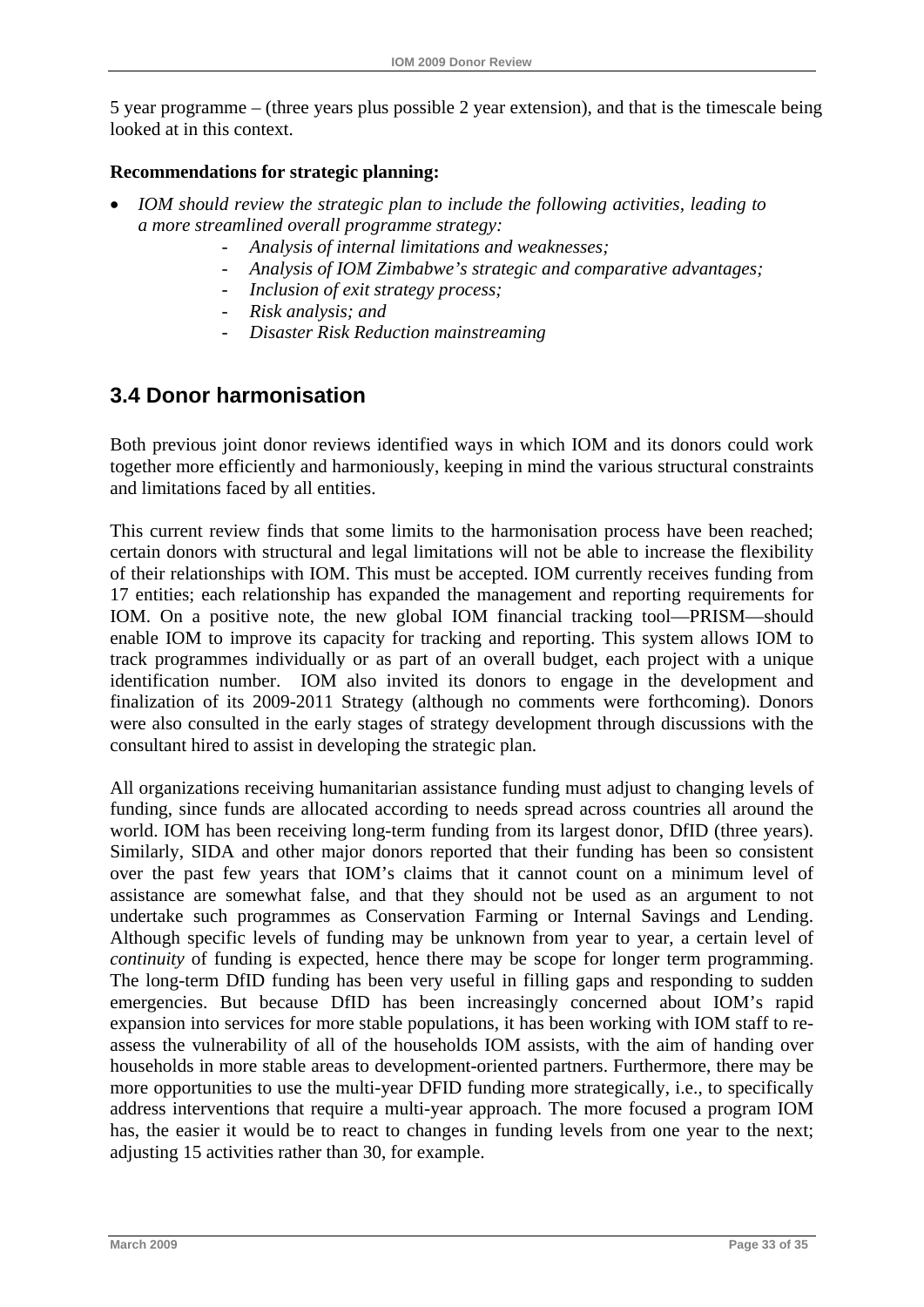IOM is in discussion with its largest donors about a pooled/basket funding mechanism, but was also concerned that such a mechanism may affect its bilateral relations with each. Pooled funding would ease the tensions associated with operating with multiple pools of smaller funding.

*One of the most serious problems the review team identified with IOM's programmes is the poor performance and tracking of some of the livelihood programmes. This was raised during the previous two reviews as well, and it is incumbent upon both the donors and IOM to see that this problem is addressed immediately. Poorly designed, implemented, monitored, and tracked programmes waste tax-payer money and beneficiary time and energy. This cannot be emphasised more strongly.* 

## **Recommendations for IOM for donor harmonisation:**

- *IOM should strongly consider reducing the number of partnerships with small donors to ease its management and reporting burden.*
- *IOM should provide the standardised reporting format to the donors.*

## **Recommendations for donors for donor harmonisation:**

- *Any pooled/basket funding mechanism developed with IOM should clearly delineate the roles and responsibilities of all entities involved, in particular as they relate to setting priorities.*
- *Donors that are able should allow for a small (5-10%) contingency budget line item to allow IOM to respond quickly to fast developing emergencies, with a rapid approval system for allocation by the donor.*
- *Donors should exercise the leverage they have to ensure that IOM greatly improves the quality of its livelihood programmes, focusing on better design, implementation, monitoring, and impact evaluation.*
- *The joint donor review should be held on a biennial basis, for a month instead of two weeks. The longer time on the ground will enable the team to examine programmes more in depth. Each review should have at least one topical focus, with the next examining the Health programmes, as well as the HIV/AIDS and SGBV mainstreaming.*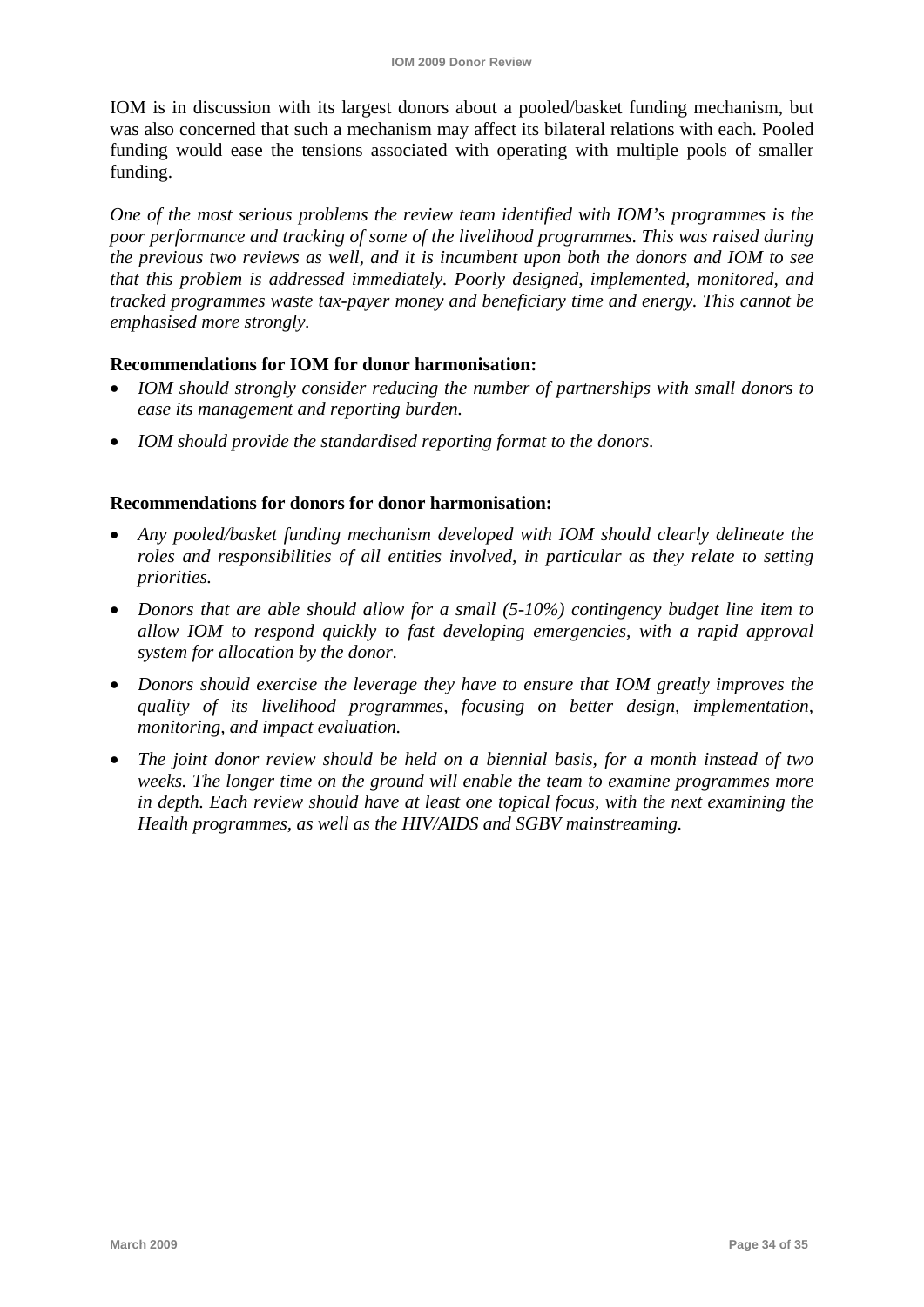# <span id="page-40-0"></span>**4. Conclusions**

Overall, IOM is making good progress towards achieving its programme purpose, and the individual outputs appear to be appropriate to achieving this. Most impressive among the activities reviewed were the Reception and Support Centres, which represent a significant innovation for replication in other similar contexts. The information campaign also appears to be largely well managed and appropriately targeted, although it is inevitably difficult to measure or attribute the success of specific information strategies. IOM has also been commended for its responses to new and rapid onset emergencies, often being at the forefront of such responses. IOM is also providing ongoing support for highly marginalised and often difficult-to-access MVP communities. However, it is here that the review team found greatest cause for concern, in particular within the livelihoods approaches and shelter solutions, and more generally with the impact monitoring and overall quality control and support at field level. The team also identified a potentially serious breakdown in the relationship between IOM and its implementing partners. Overall, it is the assertion of the review team most of these problems are symptomatic of the increasing expansion and diversification of IOM's overall strategic direction in Zimbabwe. The strongest recommendation hailing from this review is that IOM needs to urgently review its strategic advantages and internal weaknesses with a view to developing a more streamlined strategy for its overall programme in Zimbabwe.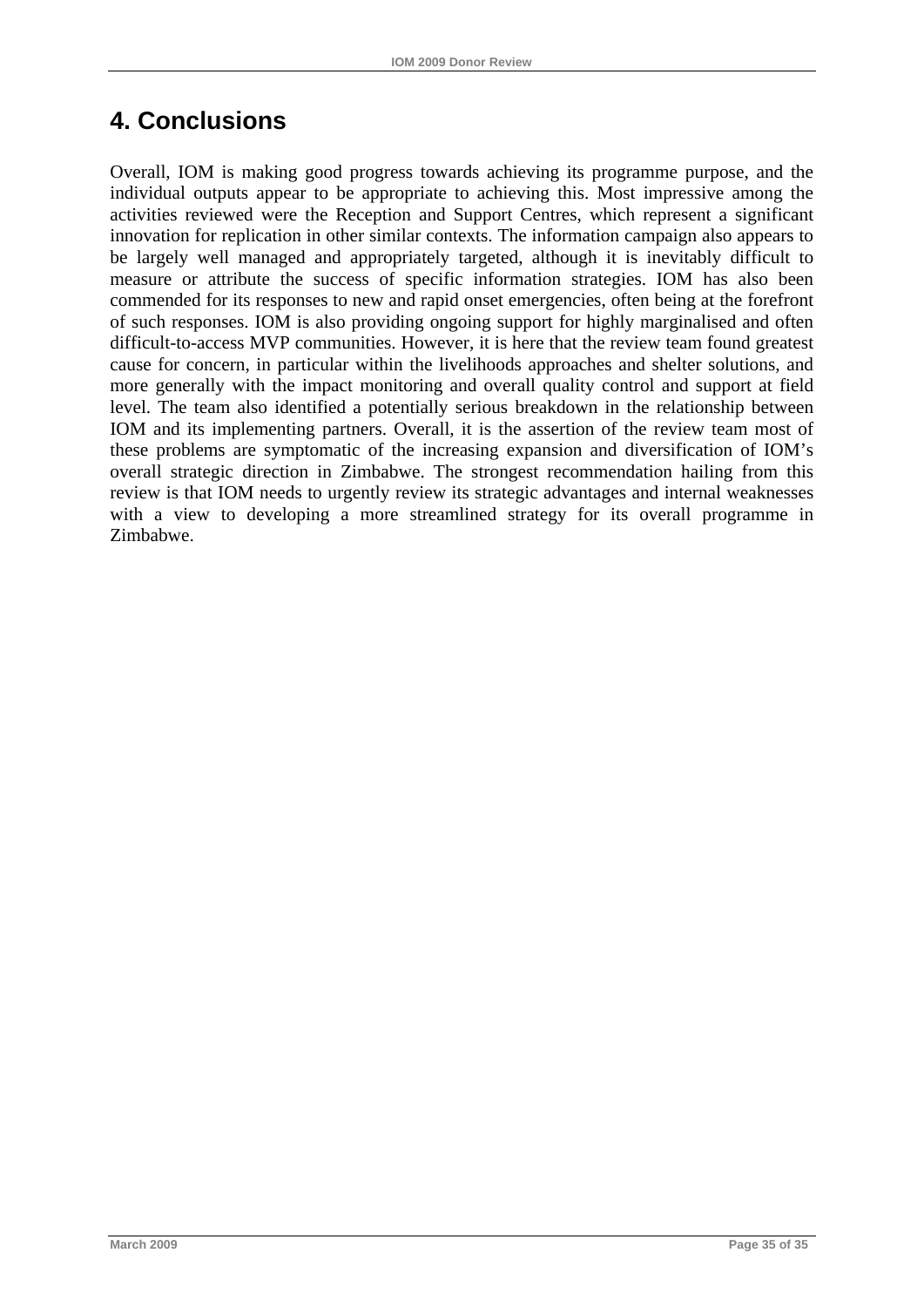# **Annexes:**

- 1. Summary of recommendations
- 2. Analysis of programme risks and assumptions
- 3. Log Frame
- 4. Review schedule
- 5. List of key informants
- 6. List of documents reviewed
- 7. Terms of reference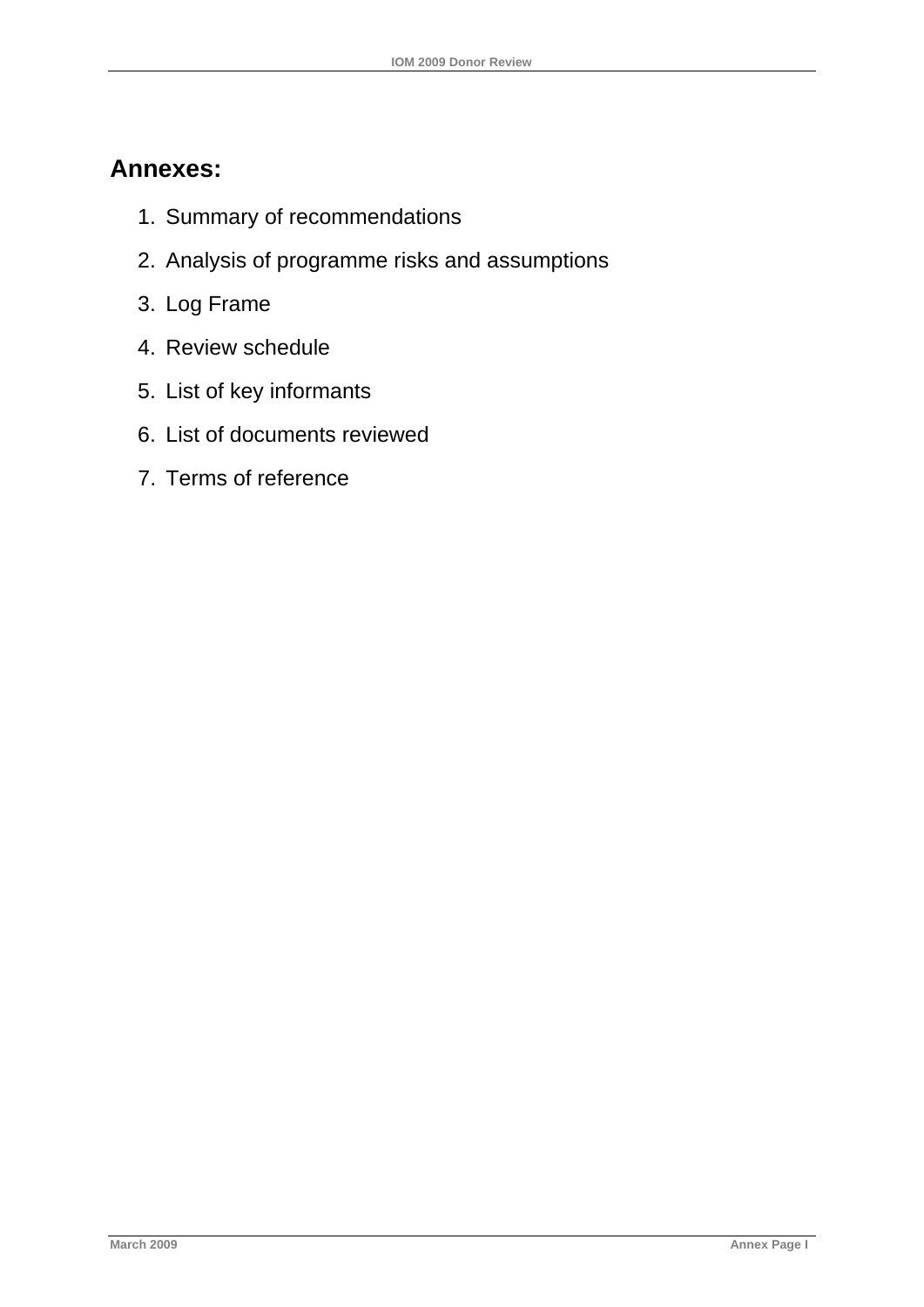## <span id="page-42-0"></span>**Annex 1: Summary of Recommendations**

## **(a) Recommendations for IOM**

#### **Recommendations for IOM for future reviews:**

- *Informal interaction with beneficiaries, in the fields or at livelihood sites, for example, is a more useful and unbiased way to gather information than through prepared testimonials. In fact, prepared testimonials and speeches should be avoided as much as possible.*
- *Where possible is it better for the review team itself to identify the beneficiaries to interview or speak with.*
- *IOM programme team meetings: it is more productive for the review team to meet with two or three people for shorter time periods than longer meetings with many participants, which also are not the best use of IOM staff time.*

#### **Recommendations for achieving programme purpose:**

- **The overall IOM programme would benefit from a more streamlined strategic focus,**  increasing its depth and reducing its overall scope. *At the moment, it appears that IOM is facing difficulties in balancing the number of projects against the numbers of staff available to follow up with monitoring and evaluation. In particular the review team believes that IOM could better utilise its strategic advantages to focus on:*
	- *a.* **Optimising relationships:** *IOM has gained widespread access to vulnerable populations through its own implementing partners. Now that the situation in Zimbabwe appears to be less restrictive for other agencies, it may be an appropriate time for IOM to collaborate more closely with them. IOM is a key player whose potential links to many partners, and leadership of the MVP working group, will facilitate strategic planning for bringing MVP communities into mainstream development and government initiatives..*
	- *b.* **Advocacy:** *IOM could focus its strategic advantages in order to advocate for the inclusion of migration issues into other agencies' planning when they consider the larger humanitarian problems of Zimbabwe. To date, IOM has already had some successes in this area –for example encouraging the incorporation of migration issues into the ZimVAC – but there remain other areas where IOM could also use its influence, such as further lobbying with WFP to address MVPs which are considered to be separate from mainstream communities; and lobbying UNHCR to look more closely at some of the protection issues associated with the blurred areas between political and economic migration.*

#### **Recommendation for risk assessment:**

• *IOM should develop a more detailed/pertinent risk analysis framework that properly extrapolates the actual and perceived risks to the programme and defines impact and response strategies.*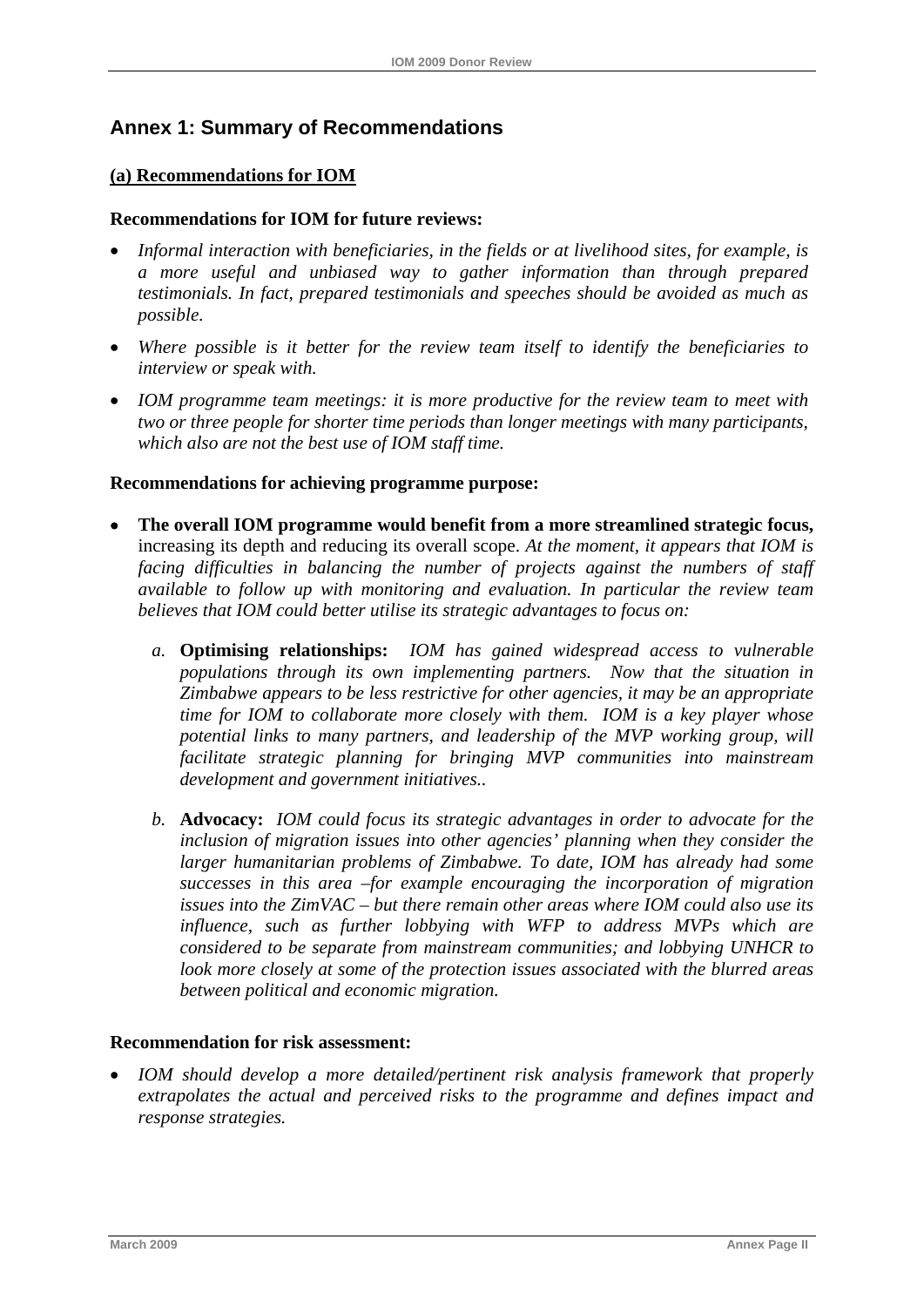#### **Recommendations for livelihoods:**

- *Contract an immediate external review of IOM's livelihoods interventions.*
- *Scale back on small-scale projects and focus instead on wider-scale roll-out of the ISAL methodology. (NB contract CARE to directly train all implementing partners).*
- *Investigate the potential for social transfer mechanisms, including cash-for-work linked to needed public works activities. (NB these should be developed with an end-date in mind for completion of all necessary works, i.e., projects should not continue to be 'found' once all identified works have been completed). IOM should not commit to direct cash transfers unless there are clear mechanisms for sustaining these over the longer term.*
- *Put more resources into delivering a more comprehensive agricultural inputs package, including:* 
	- *Appropriate scale to maximise use of available land;*
	- *Tailor-made packages for each location (in consultation with local partners and Agritex office), which may include cash crops where cereal crops are less viable;*
	- *Integrated pest management;*
	- *Ongoing technical support to farmers (delivered through partners and Agritex); and*
	- *Comprehensive technical back-stopping and monitoring in the field (by IOM)*
- *Introduce Conservation Farming to complement the inputs distribution. (NB this should be done with adequate consultation with other organisations or projects that are already successfully implementing this approach, such as PRP.)*
- *Consult with more experienced organisations, such as CARE International in Zimbabwe, to learn about and implement effective dam management strategies where such a resource exists.(NB The review team does not believe that IOM has the technical capacity to support fish farming projects and would strongly recommend that where possible plans for such projects are put on hold.)*

#### **Recommendations for shelter:**

- *IOM urgently needs to review its transitional shelter interventions in consultation with other agencies that have successfully delivered shelter solutions in Zimbabwe, as well as its own implementing partners. This should include an understanding of the local complexities in terms of differing standards and requirements, as well as determining more appropriate logistics solutions.*
- *IOM should leverage its position to advocate at the national level for greater standardisation for minimum standards for building plans and materials.*
- *IOM should reassess households' need for the replacement of plastic sheeting that is wearing out after two or more years of use.*

#### **Recommendations for health:**

• *While the Migration Health Unit appears to be delivering efficient and appropriate services, the review team would warn against expanding beyond the areas of IOM's strategic and comparative advantages, e.g., into ART service delivery.* 

#### **Recommendations for food aid:**

- *IOM urgently needs to convene a meeting with senior WFP personnel to discuss the issues raised in this report.*
- *Consider decentralising more staff out of Harare, basing them out in the field, for the ongoing monitoring of the food aid programme.*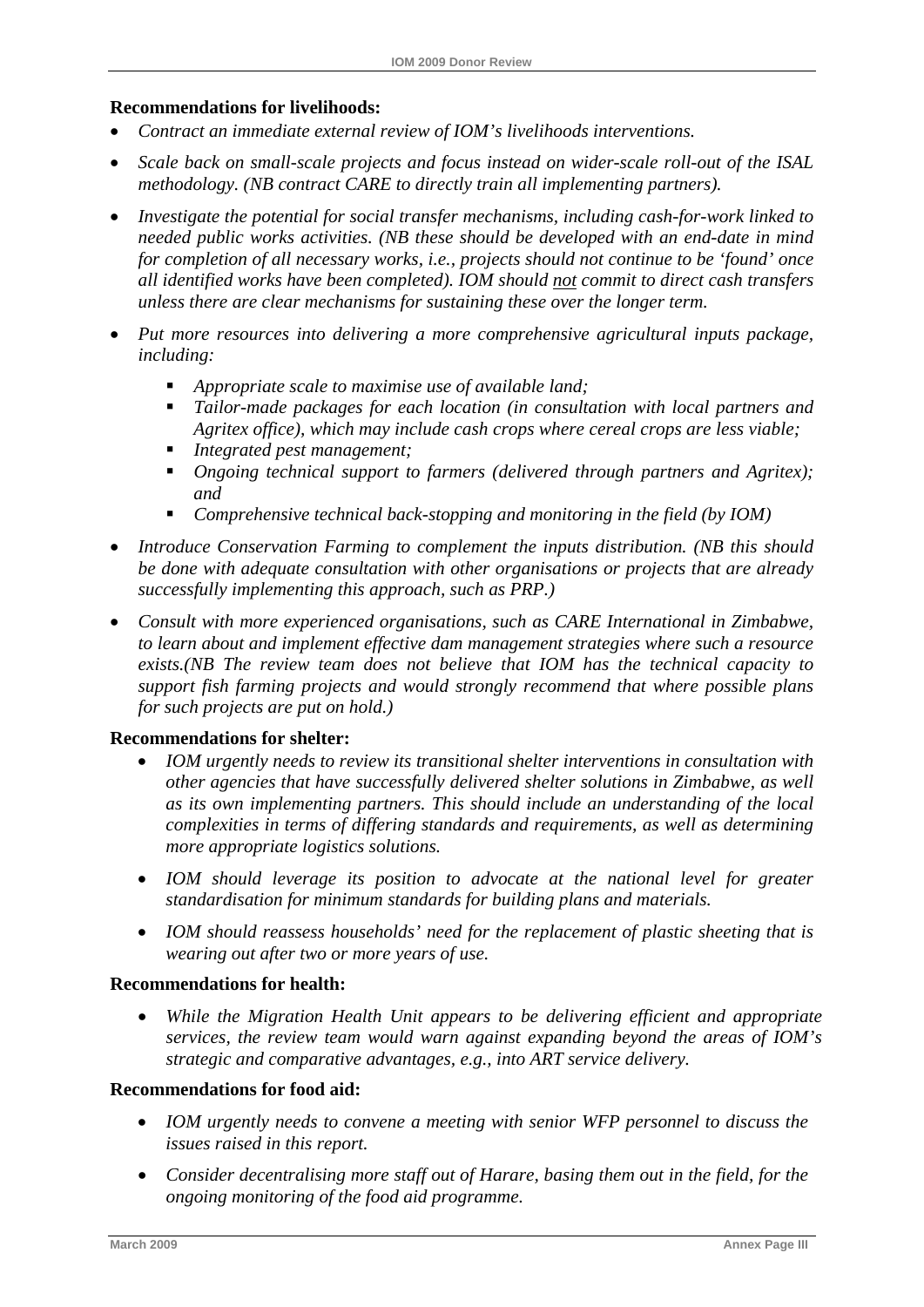### **Recommendations for M&E:**

- *Ongoing development of quality data collection tools: IOM have, sensibly, identified this issue and have contracted a UN Volunteer to look in more detail at the information needs of the organisation and the range of monitoring and evaluation tools available, with a view to streamlining the system to produce the most relevant information. A major recommendation would be to emphasise that this needs to be looked at in a more practical way, that addresses the specific needs of the programmes, rather than specifically in a narrow 'information technology' perspective. Overall there is a requirement for improved impact assessment and documentation. The emphasis should be on 'impact' or effect rather than the measurement of 'outputs' delivery.*
- *IOM would also benefit from consulting more widely with other organisations and programmes (e.g., large NGOs, PRP, JI) to determine a wider range of potential M&E tools, both qualitative and quantitative, that address the need to determine impact. These might include:* 
	- *Household Livelihoods Assessment approaches.*
	- *Case studies / household tracking (i.e., tracking the progress of specific individual households receiving different combinations of benefits).*
	- *Community-based Participatory Appraisal techniques.*

#### **Recommendations for assessment and targeting:**

- *Overall, targeting needs to be reviewed to ensure that it appropriately and adequately reflects the overall goals of the programme, and further, that these goals are consistent with those of the participating communities.*
- *There is an urgent need to ensure that any future needs assessments and research focussing on MVP communities include appropriate contextual information, i.e., comparing the situation of the MVPs with that of the wider population.*
- *Similarly, contextual factors should be used in the design of programmes and projects (for example the fact that 61.5% of the MVPs has permission to remain on the land)*

### **Recommendations for gender and HIV/AIDS mainstreaming:**

- *IOM is encouraged to continue its excellent mainstreaming efforts in these areas. The next annual review should include a specific focus on these activities, examining the overall impact of the mainstreaming.*
- *Further efforts should be made to encourage girls to use the Safe Zones (perhaps by establishing time periods where the centres are only open to girls), and women to use the services at the Reception and Support Centres.*
- *The IOM referral services for HIV/AIDS care and treatment appear to be highly appreciated and should be expanded in the areas where IOM works.*
- *IOM should apply similar gender analysis approaches to the wider MVP programme, particularly the livelihoods interventions.*

## **Recommendations for partner capacity building and support:**

## *IOM should:*

• *Urgently convene a feedback meeting for IPs to address the issues highlighted in this report.*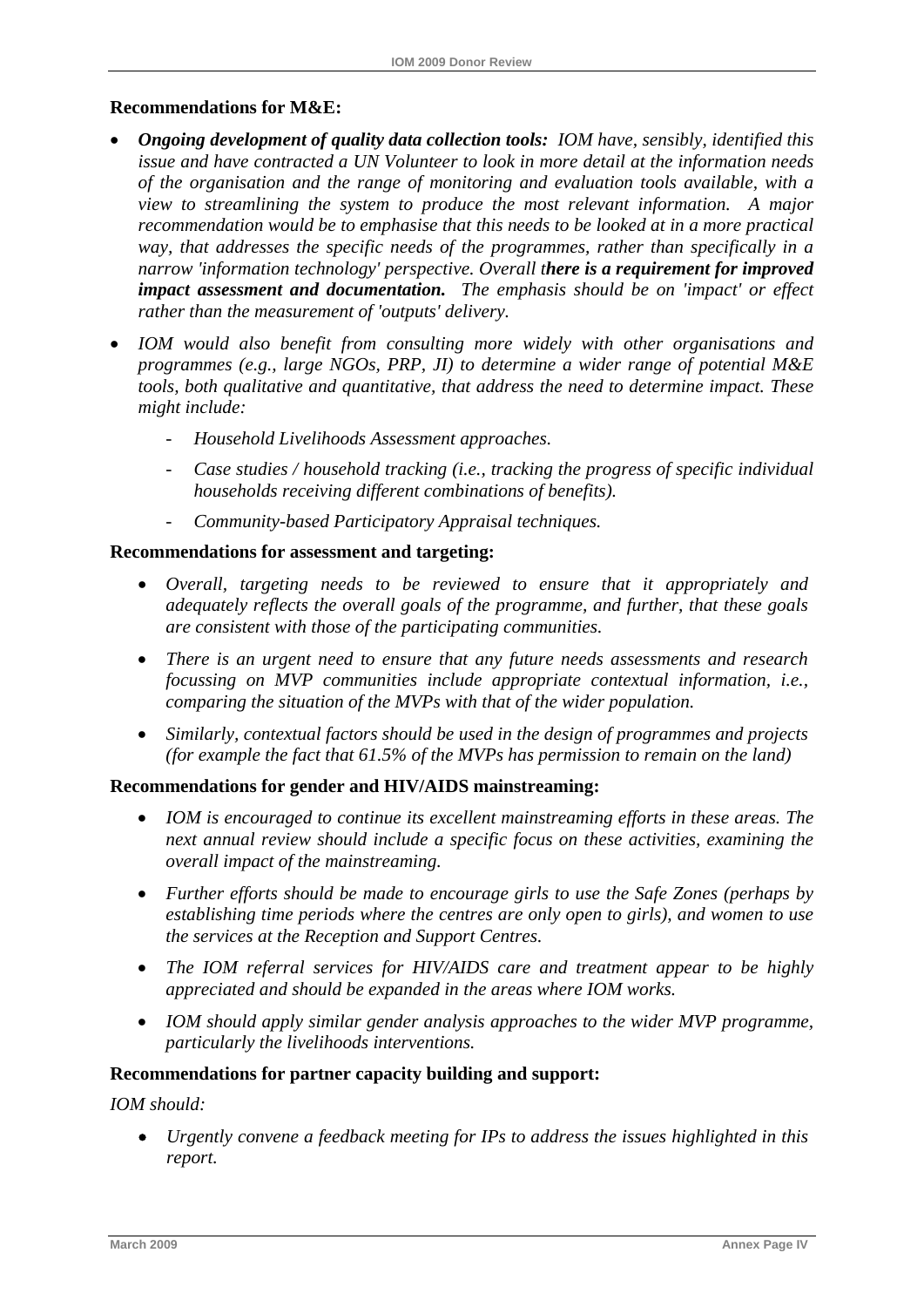- *Have a single focal point for implementing partners who can then direct them to technical specialists as necessary, but retain overall co-ordination and history.*
- *Reintroduce monthly IOM-IP meetings. IPs should also be encouraged to establish their own networking fora for addressing common problems and solutions for specific sectoral activities (e.g., shelter).*
- *Develop more appropriate MOUs. These should be for no less than 6 months, i.e., MOUs should be tied to funding periods not project-based.*
- *Conduct a proper assessment of appropriate salaries and establish a salary structure that shows acceptable ranges for key positions, taking into account the increased cost of living.*

## **Recommendations for Reception and Support Centres:**

*Generally IOM should continue its good work in this area, with the following recommendations:* 

- *Management of irregular migration: IOM should continue in its robust management of irregular migration; continue to refine its systems, especially the e-registration system which currently still needs to be tweaked to become a fully pragmatic tool for the processing of migrant data (for example, the system does not have the capacity yet to determine how many times a migrant is cycling—whether it is three times a week, month, or year), and continue to apply lessons learned from Beitbridge to Plumtree.*
- *Protection: Above all IOM should be robust in continuing to address the complicated protection issues that arise over migration issues, but should increasingly share these responsibilities with UNHCR, which is taking over the lead of the protection working group/cluster.*
- *Documentation: Overall, so impressed was the review team with the ongoing success of the systems and procedures established at the Reception and Support Centres that it is a specific recommendation of this review that these important experiences and*  lessons learned be documented in a book. The team feels that although current *documentation in the 'grey' literature is commendable, for these systems to be truly replicable a more thorough documentation is required. This may require, for example, that the programme manager be awarded a sabbatical in which to focus on documenting the programme experiences in a book, or working with a writer to do so.*

## **Recommendations for the information campaign**

- *IOM should devise strategies for proactively engaging the target group in developing the programme, in particular the print media campaign. This might include, for example, holding focus group discussions to get feedback on different draft poster designs to determine which are the most appropriate.*
- *IOM should consider a strategy of providing wider support to youth centres in the Bulawayo and Chiredzi areas to widen of the Safe Migration Campaign.*
- *IOM should devise strategies for adapting the Safe Migration messages for MVP communities.*

## **Recommendation for the overall scope of the programme**:

• *For the third time in an annual review, it is strongly recommended that IOM reduce the scope and scale of its operations in Zimbabwe and refocus on a more manageable portfolio of activities more closely aligned with more recent displacements and migration.*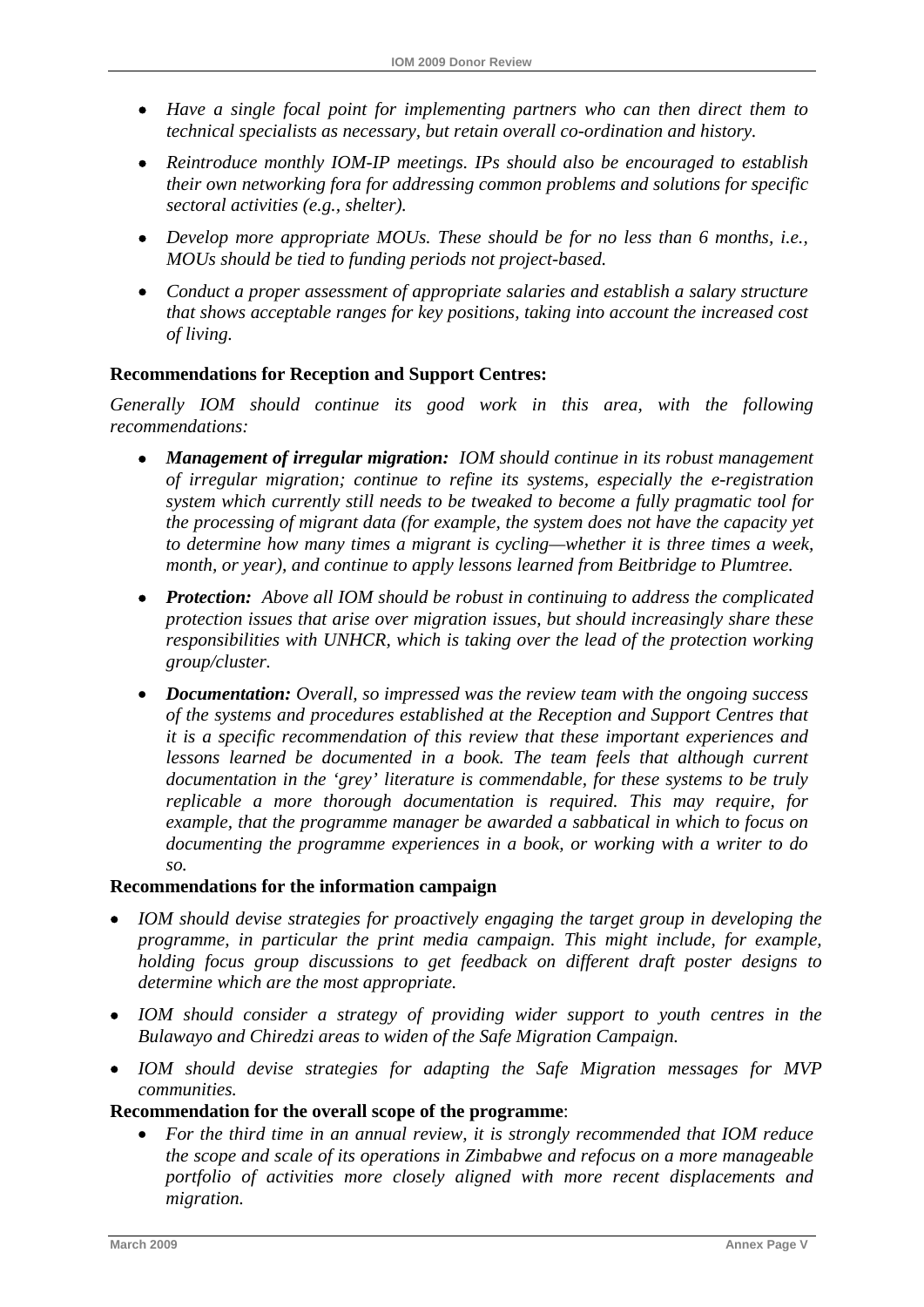## **Recommendations for strategic planning:**

- *IOM should review the strategic plan to include the following activities, leading to a more streamlined overall programme strategy:* 
	- *Analysis of internal limitations and weaknesses;*
	- *Analysis of IOM Zimbabwe's strategic and comparative advantages;*
	- *Inclusion of exit strategy process;*
	- *Risk analysis; and*
	- *Disaster Risk Reduction mainstreaming*

### **Recommendations for IOM for donor harmonisation:**

- *IOM should strongly consider reducing the number of partnerships with small donors to ease its management and reporting burden.*
- *IOM should provide the standardised reporting format to the donors.*

## **(b) Recommendations for Donors**

#### **Recommendations for donors for donor harmonisation:**

- *Any pooled/basket funding mechanism developed with IOM should clearly delineate the roles and responsibilities of all entities involved, in particular as they relate to setting priorities.*
- *Donors that are able should allow for a small (5-10%) contingency budget line item to allow IOM to respond quickly to fast developing emergencies, with a rapid approval system for allocation by the donor.*
- *Donors should exercise the leverage they have to ensure that IOM greatly improves the quality of its livelihood programmes, focusing on better design, implementation, monitoring, and impact evaluation.*
- *The joint donor review should be held on a biennial basis, for a month instead of two weeks. The longer time on the ground will enable the team to examine programmes more in depth. Each review should have at least one topical focus, with the next examining the Health programmes, as well as the HIV/AIDS and SGBV mainstreaming.*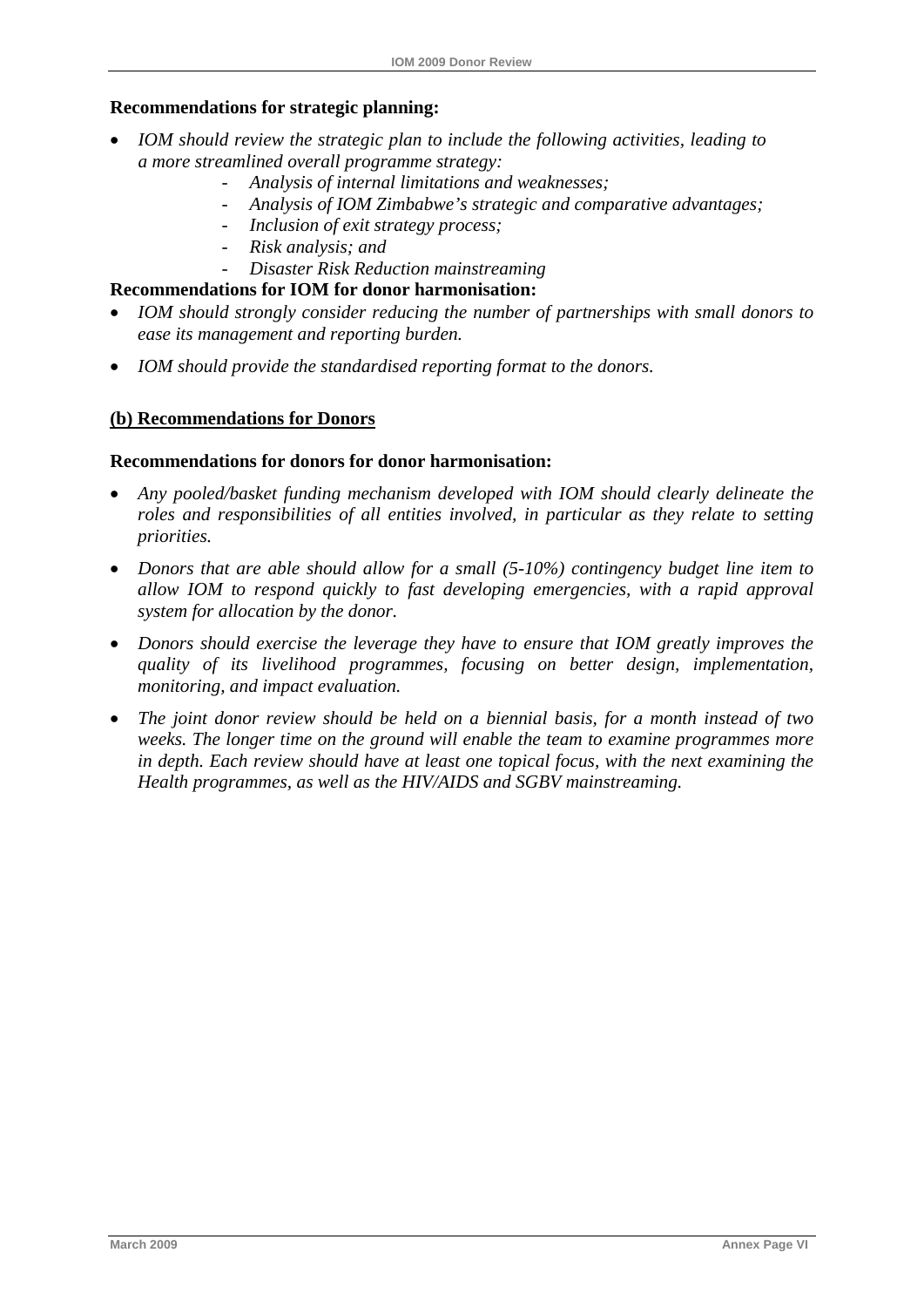## **Annex 2: Risks and Assumptions**

*This table shows the risks / assumptions from the current donor logframe along with the comments of the 2009 review team. For interest, the 2007 review team comments have also been included as many of these remain relevant. As noted previously, this logframe is not used as a programming tool by IOM, but does draw on the specific programmatic frameworks that are utilised for project monitoring.* 

<span id="page-47-0"></span>

| 2006-2009<br><b>Risks</b><br><b>Framework</b><br>and                                                                                                                                                                               | <b>Comments from 2007 review</b>                                                                                                                                                                                                                                                                                   | Comments (2009 review team)                                                                                                                                                                                                                                                                                                                                                                                                         |
|------------------------------------------------------------------------------------------------------------------------------------------------------------------------------------------------------------------------------------|--------------------------------------------------------------------------------------------------------------------------------------------------------------------------------------------------------------------------------------------------------------------------------------------------------------------|-------------------------------------------------------------------------------------------------------------------------------------------------------------------------------------------------------------------------------------------------------------------------------------------------------------------------------------------------------------------------------------------------------------------------------------|
| Assumptions For Programme Purpose and<br>Goal                                                                                                                                                                                      |                                                                                                                                                                                                                                                                                                                    |                                                                                                                                                                                                                                                                                                                                                                                                                                     |
| The political and security situation does not<br>deteriorate sufficiently to make the project<br>unable to meet its objectives                                                                                                     | The harsh political realities and conflict between the GoZ<br>and opposition parties have brought on international<br>condemnation New risks and assumptions: Chances are<br>very high that the political situation will further deteriorate<br>with upcoming presidential and parliamentary elections in<br>2008  | IOM needs to take into account several potential socio-<br>political-economic evens that may lead to a significant<br>deterioration of the operating environment. These may<br>include:<br>The potential failure of the Government of National<br>Unity (GNU)<br>Revenge attacks from victims of political violence<br>Reversal of dollarization (and ensuing shortages)<br>Continued Increasing costs (exaggerated cost of living) |
| Safety of IOM staff and its implementing<br>partners will not be compromised                                                                                                                                                       | This past year, the security of IOM staff, highly respected<br>in Zimbabwe, and unique access largely has not<br>compromised its work.                                                                                                                                                                             | This may become a bigger issue if GNU collapses                                                                                                                                                                                                                                                                                                                                                                                     |
| authorities<br>The<br>abide<br>will<br>generally<br>by<br>humanitarian<br>principles;<br>recognized<br>non-<br>discrimination on aid delivery, humanitarian<br>access to beneficiaries, and protection of<br>humanitarian workers; | The GoZ tardiness in providing permits for stands for the<br>so-called "Mbare" annex populations in Hopley Farm for<br>example, is limiting IOM and its partners from providing<br>shelter and other basic services. GoZ is reluctant to<br>provide stands for temporary shelter<br>rather than<br>permanent ones. | Due to its unique position as an international organisation<br>of which Zimbabwe is a member state, and yet outside of<br>the formal UN system has so far allowed IOM to continue<br>access during times of severe political upheaval where<br>others have failed.                                                                                                                                                                  |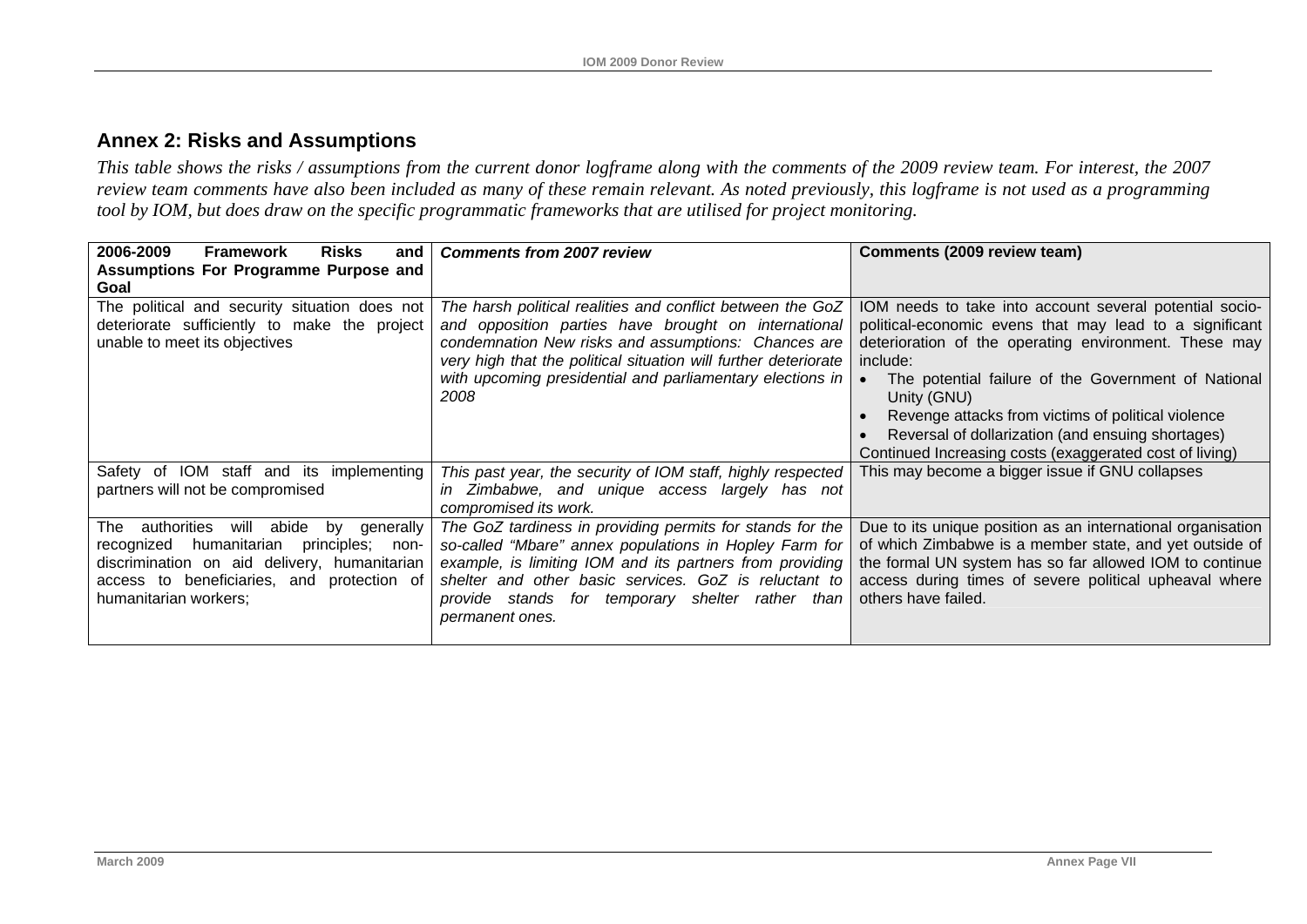| 2006-2009<br><b>Framework</b><br><b>Risks</b><br>and<br>Assumptions For Programme Purpose and                                                                                                                    | Comments (2007)                                                                                                                                                                                                                                                                                                                                                                                                                                                                                                                                                                                                                                                                                                                                               | Comments (2009)                                                                                                                                                                                                                                              |
|------------------------------------------------------------------------------------------------------------------------------------------------------------------------------------------------------------------|---------------------------------------------------------------------------------------------------------------------------------------------------------------------------------------------------------------------------------------------------------------------------------------------------------------------------------------------------------------------------------------------------------------------------------------------------------------------------------------------------------------------------------------------------------------------------------------------------------------------------------------------------------------------------------------------------------------------------------------------------------------|--------------------------------------------------------------------------------------------------------------------------------------------------------------------------------------------------------------------------------------------------------------|
| Goal<br>Adequate and comprehensive funding is made<br>available to IOM by donors to ensure the<br>effective implementation of all programmes<br>including reaching of all targets                                | There is still inadequate funding to assist all of the<br>humanitarian and transitional livelihood needs. New risks<br>and assumptions: The threatened eviction of 800-1000<br>more commercial farmers if carried out will mean an<br>increase in caseloads which would require increased<br>donor funding. The 2006/07 crop failure due to drought in<br>Matabeleland North and South provinces as well as<br>pockets of other provinces will continue to add to the<br>numbers of newly vulnerable. Between the last review and<br>the current one, there has been another operation dubbed<br>"Chikorokoza Chapera" targeted at illegal mining<br>countrywide. This narrowed livelihood options for<br>communities and is likely to increase the caseloads | Potential for under-funding is always a risk of such<br>programmes. IOM should rather focus on their areas of<br>manageable interest within the scope of funding that's<br>available.                                                                        |
| Government will adhere to its commitment to<br>for the stabilized<br>affected<br>land tenure<br>populations                                                                                                      | The GoZ still needs to be encouraged to facilitate access<br>to land for vulnerable populations and provide permits for<br>stands in the urban settings.                                                                                                                                                                                                                                                                                                                                                                                                                                                                                                                                                                                                      | IOM needs to further extrapolate the associated risks of<br>this assumption, i.e. what strategies are available if<br>Government does not adhere to its commitment, and what<br>mitigation strategies are in place?                                          |
| The concerned international and<br>national<br>project partners continue to offer the necessary<br>comprehensive support as defined by their<br>mandates<br>within<br>all three<br>respective<br>programme areas | The continued lack of access to sensitive resettlement<br>areas by any organization but IOM and some of its<br>partners makes the unique responsibility with IOM a<br>weakness in the overall humanitarian programme for the<br>country. Thus the UN Team and donors should push for<br>additional access to enhance sustainability.                                                                                                                                                                                                                                                                                                                                                                                                                          | It would be useful to identify lack of UN co-ordination in<br>some areas, in particular overall co-ordination through<br>OCHA and to some extent through WHO as a limitation<br>and identify appropriate responses.                                          |
| macroeconomic<br>climate<br>does<br><b>The</b><br>not<br>negatively impact the implementation of the<br>programme                                                                                                | The severely contracting economy (over 4000% inflation,<br>the worst in the world, at the time of this report) in fact has<br>had a major negative effect on the targeted populations as<br>well as the planning, logistics, accounting, and day-to-day<br>operations of IOM and its partners.                                                                                                                                                                                                                                                                                                                                                                                                                                                                | The challenges of the macroeconomic environment are a<br>fundamental part of the Zimbabwean<br>operating<br>environment and most likely WILL negatively impact on<br>the programme (as seen during $2008$ ) - therefore this<br>assumption is inappropriate. |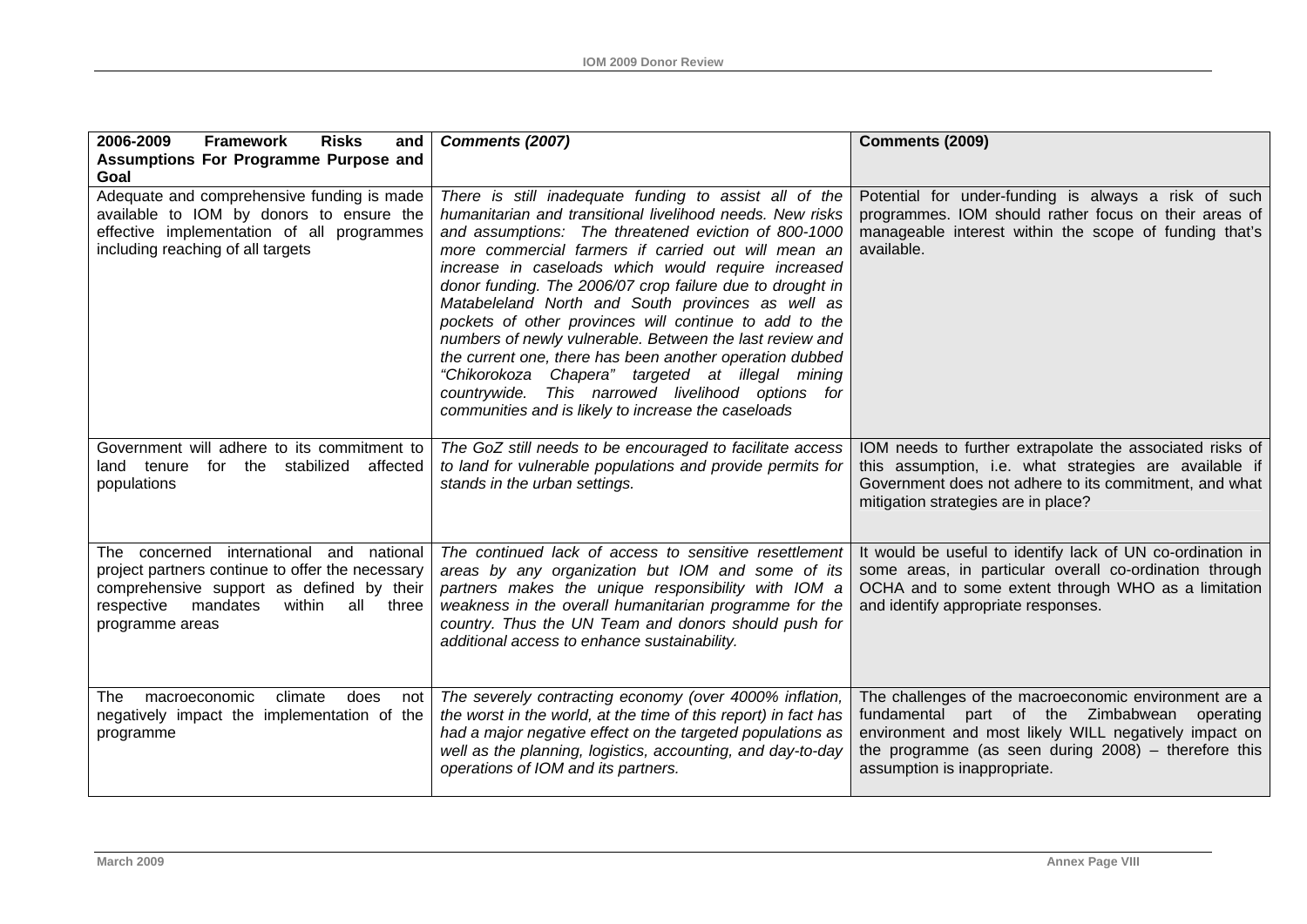| <b>Risks and Assumptions for Output 1 (MVPs)</b>                                                                                                                                      | Comments (2007)                                                                                                                                                                                                                                                            | Comments (2009)                                                                                                                                                                                                                                                                                                                                                                                                                                                                                                           |
|---------------------------------------------------------------------------------------------------------------------------------------------------------------------------------------|----------------------------------------------------------------------------------------------------------------------------------------------------------------------------------------------------------------------------------------------------------------------------|---------------------------------------------------------------------------------------------------------------------------------------------------------------------------------------------------------------------------------------------------------------------------------------------------------------------------------------------------------------------------------------------------------------------------------------------------------------------------------------------------------------------------|
| IOM is receiving unequivocal access to most<br>beneficiaries<br>affected<br>locations and<br>bv<br>displacement                                                                       | Those households in the urban and rural areas that have<br>not yet been allocated stands do not receive improved<br>shelter and some services.                                                                                                                             | During the 2008 NGO ban IOM successfully managed to<br>retain access in many locations by leveraging local<br>churches and other faith based organisations that were<br>able to deliver basic humanitarian services to affected<br>populations. To date, access to remote or forgotten<br>populations has been one of IOM's key strengths,<br>although there is possibly a window of opportunity in the<br>current climate to leverage this success to identify more<br>opportunities for facilitating access for others. |
| abide by generally<br>The authorities will<br>recognized humanitarian principles on aid<br>delivery, humanitarian access to beneficiaries,<br>and protection of humanitarian workers; | GoZ continues to discriminate in the assignment of stands<br>in the Harare urban areas eg "Mbare" annex population in<br><b>Hopely Farm</b>                                                                                                                                | See above                                                                                                                                                                                                                                                                                                                                                                                                                                                                                                                 |
| IOM will ensure that protection measures<br>especially for most vulnerable categories of the<br>assisted caseload, including women and<br>children, are appropriately implemented     | There has been only little progress by IOM and other<br>humanitarian partners in acquiring identification papers for<br>many of the 'stateless' people,<br>originally from<br>Mozambique, Zambia, and Malawi.                                                              | It would be useful to identify specific factors within the<br>wider operating context might prevent them from doing<br>might include: Government<br>this.<br>This<br>policies,<br>interference, access - lack of protection co-ordination<br>from OCHA, security.                                                                                                                                                                                                                                                         |
| There will be no adverse government policies<br>directly affecting the project                                                                                                        | In the areas visited, there have been no major additional<br>setbacks in this domain over the past year. Elsewhere,<br>however, there are reports from IOM that one of its IP was<br>prevented from operating in one district because the<br>partner is a trust not a PVO. | IOM needs to develop a specific disaster preparedness or<br>contingency planning framework for identifying potential<br>threats to the programme from the external environment.<br>These might include further elections (predicted any time<br>within the next $6 - 24$ months),<br>SA government policy regarding the 2010 world cup, and<br>continued land evictions                                                                                                                                                   |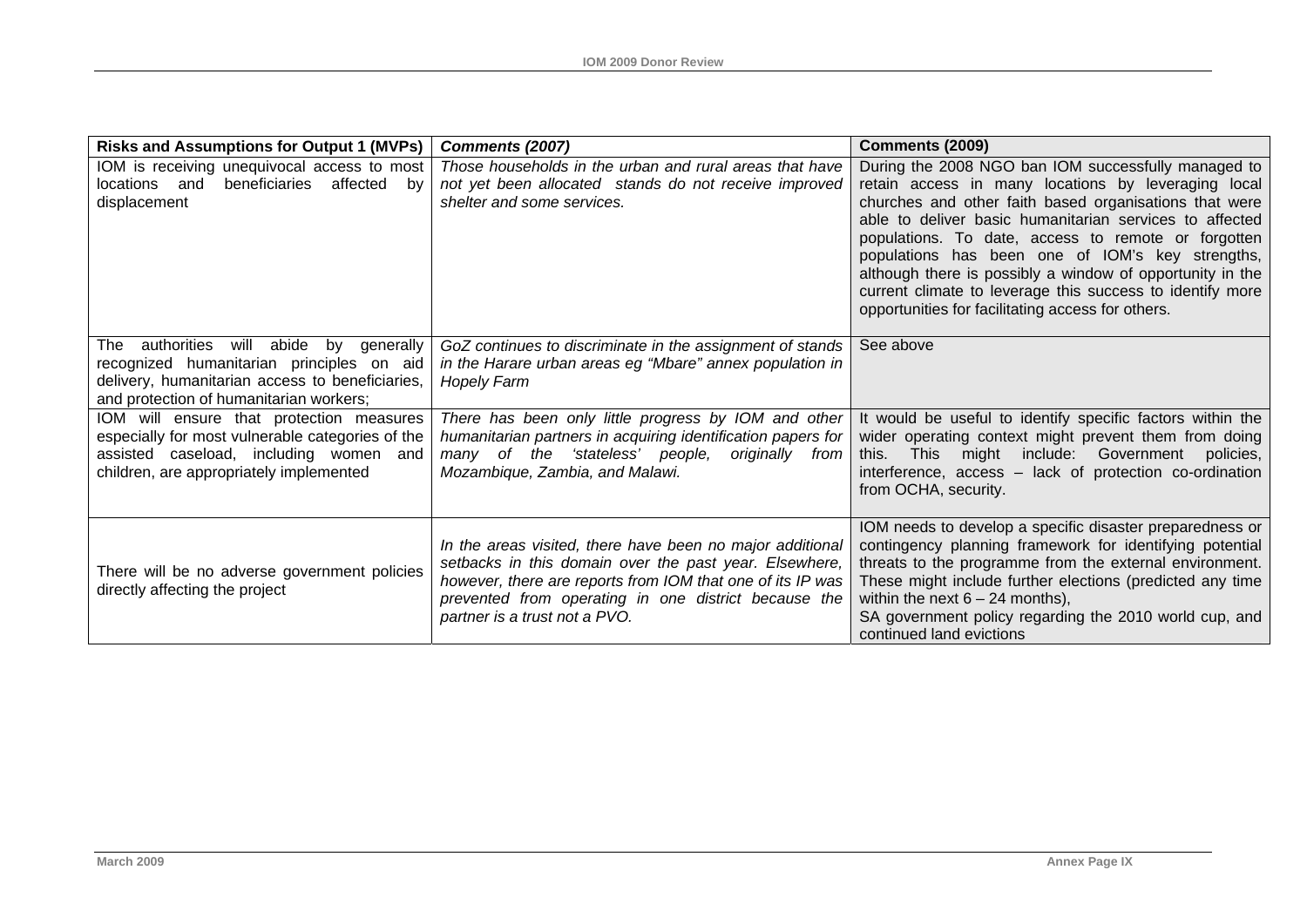| Risks and Assumptions for Output 2<br>(Migrants and Deportees)                                                                                                                                                                                                                                              | Comments (2007)                                                                                                                                                                                                                                                                                                                                                                                 | Comments (2009)                                                                                                                                                                                                                                                                                                                        |
|-------------------------------------------------------------------------------------------------------------------------------------------------------------------------------------------------------------------------------------------------------------------------------------------------------------|-------------------------------------------------------------------------------------------------------------------------------------------------------------------------------------------------------------------------------------------------------------------------------------------------------------------------------------------------------------------------------------------------|----------------------------------------------------------------------------------------------------------------------------------------------------------------------------------------------------------------------------------------------------------------------------------------------------------------------------------------|
| That all concerned stakeholders retain their<br>commitment in the process and that obligations<br>are met through the required coordination<br>meetings                                                                                                                                                     | Monthly stakeholder meetings have ensured continued<br>levels of support from all stakeholders.                                                                                                                                                                                                                                                                                                 | Again, it would be a good idea for IOM to specifically<br>extrapolate potential risks and develop response and<br>mitigation strategies. For example, relating to the fact that<br>Botswana is not a member state of IOM, or potential<br>changes in South Africa's migration policies (e.g., 2010<br>world cup and associated risks). |
| That the political and security situation does<br>not deteriorate sufficiently as to make the<br>project unable to meet its objectives                                                                                                                                                                      | If numbers of deportees continue to increase there is the<br>challenge of providing the same level of service to<br>migrants.                                                                                                                                                                                                                                                                   | As above, IOM needs to identify potential risks and<br>response strategies.                                                                                                                                                                                                                                                            |
| Border officials are stationed long enough in<br>Beitbridge area to instil change within their<br>behaviour towards and understanding of the<br>rights of the deportees                                                                                                                                     | Work towards sensitising border and other key officials<br>underway, but behavioural change will remain a long term<br>objective.                                                                                                                                                                                                                                                               | The assumption here should be that border officials WILL<br>change and that therefore the programme needs to be a<br>rolling programme aiming to reach as many people as<br>possible.                                                                                                                                                  |
| There are no major changes in the migration<br>environment-availability of passports and<br>visas, and deportation policy of the South<br><b>African Government</b>                                                                                                                                         | Availability of passports has become more difficult over<br>the period due to GoZ shortage of finance. GoSA policy<br>remains constant, but they are increasing their capacity to<br>deport with the opening of a new centre in Musina                                                                                                                                                          | Again, rather than making this an assumption it would be<br>more useful to identify the possible changes and related<br>mitigation strategies. For example, what is the potential<br>impact of the recent dramatic price increase for<br>Zimbabwean passports.                                                                         |
| That overall practice and policy with regard to<br>availability of passports in Zimbabwe,<br>accessibility of visas to RSA, and overall<br>deportation policy do not change to reduce or<br>raise volume of deportees from current<br>volumes and push factors influencing irregular<br>migration decisions | Over the year accessibility to passports become more<br>difficult, whilst deportations increased from last year. Not<br>yet clear if trend will continue or peak. New risks and<br>assumptions: Increased capacity of GoSA to deport<br>coupled with political push means IOM may be unable to<br>maintain current levels of service delivery with the existing<br>staffing/resources capacity. | As above                                                                                                                                                                                                                                                                                                                               |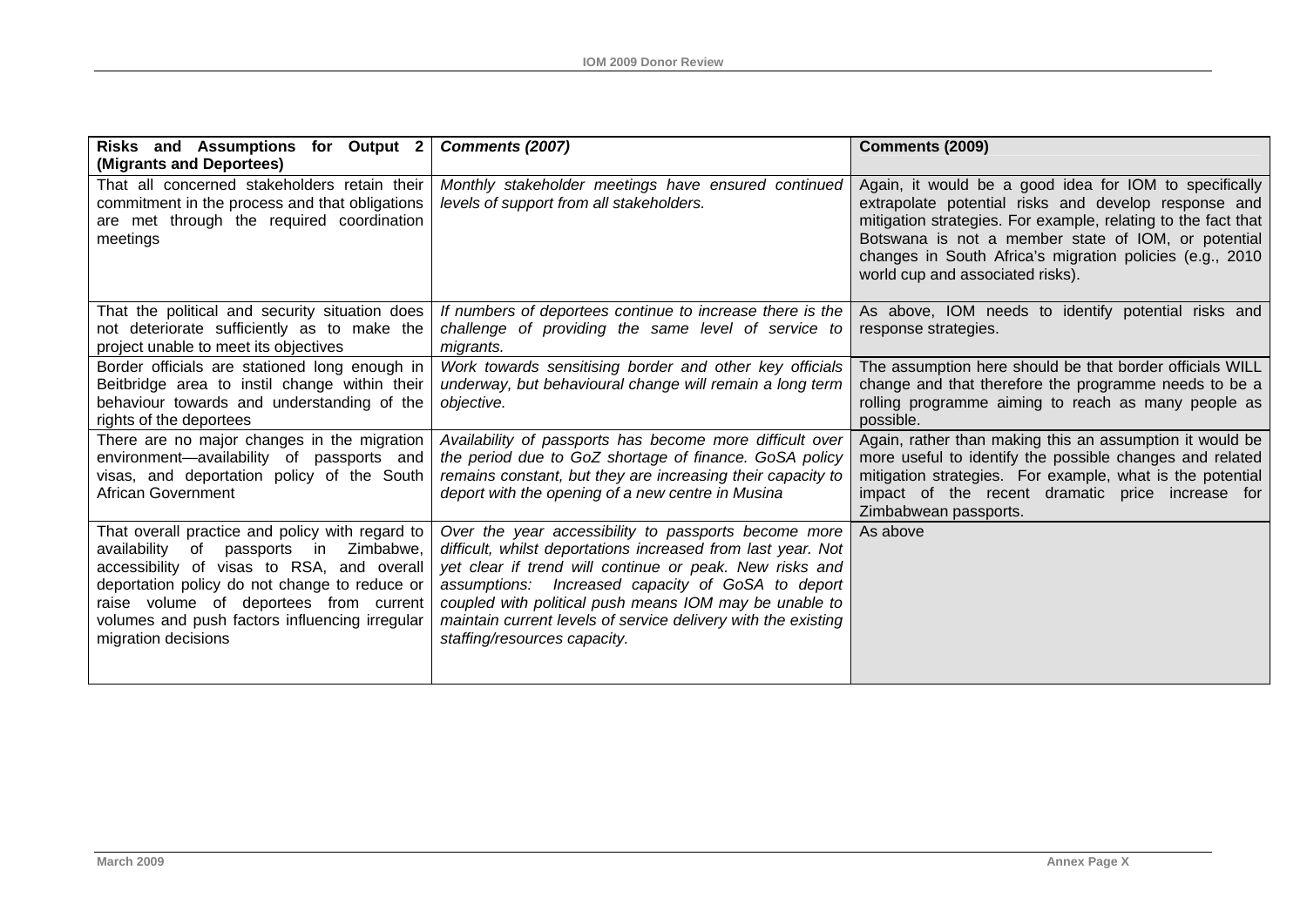| Risks and Assumptions for Output 3                                                                                                                                                                         | <b>Comments (2007)</b>                                                                                                                                                                                                                                                                 | Comments (2009)                                                                                                                                                                                                                                                                                                                                                                                                                                                                                |
|------------------------------------------------------------------------------------------------------------------------------------------------------------------------------------------------------------|----------------------------------------------------------------------------------------------------------------------------------------------------------------------------------------------------------------------------------------------------------------------------------------|------------------------------------------------------------------------------------------------------------------------------------------------------------------------------------------------------------------------------------------------------------------------------------------------------------------------------------------------------------------------------------------------------------------------------------------------------------------------------------------------|
| <b>Information Campaign</b><br>That all concerned stakeholders retain their<br>commitment in the process and that obligations<br>are met through the required coordination<br>meetings                     | Stakeholders remain committed to the process, but failure<br>to secure full funding means some of the activities have<br>had to be scaled back.                                                                                                                                        | As with previous assumptions, it might be more useful to<br>identify specific associated risks and mitigation strategies.                                                                                                                                                                                                                                                                                                                                                                      |
| That the political and security situation does<br>not deteriorate sufficiently as to make the<br>project unable to meet its objectives                                                                     | The political and economic situation continues to be<br>difficult, but objectives should still be achievable.                                                                                                                                                                          | As above.                                                                                                                                                                                                                                                                                                                                                                                                                                                                                      |
| Government will continue to allow IOM to reach<br>out and target youth within both urban and rural<br>areas                                                                                                | IOM have continued to obtain access to rural areas, and<br>have built good relationships with government who are<br>content with IOM's work.                                                                                                                                           | Apart from a two-week period prior the elections where it<br>was felt that it would not be safe, IOM's 'Safe Zones' were<br>allowed to continue operating throughout the 2008 NGO<br>ban period.                                                                                                                                                                                                                                                                                               |
| The teachers will embrace the opportunity to<br>work with IOM and follow through on the<br>initiatives with the incentives on offer from IOM<br>(e.g. prizes for school projects)                          | One schools' competition held so far with 100 or so<br>entries. Exploring possibilities for further work with<br>schools.                                                                                                                                                              | Although IOM appear to have successfully implemented<br>several activities with schools, some activities may have<br>been negatively impacted by the teacher's stay-away at<br>the start of 2009. As with other assumptions, it would have<br>been useful to identify a specific mitigation and response<br>strategy for this, e.g., strategies for scaling up activities at<br>the Safe Zones during times of school closure, or<br>increased school drop-outs due to increasing school fees. |
| That the concerned international and national<br>project partners continue to offer the necessary<br>support as defined by their respective<br>mandates                                                    | Stakeholders still appear to be bought into the process.                                                                                                                                                                                                                               | There appears to be widespread support for the<br>information campaign. It would be useful for IOM to<br>leverage this support to deliver more on the South African<br>side of the border, e.g., in the primary destination areas<br>for Zimbabweans in Johannesburg (e.g., Diepsluit)                                                                                                                                                                                                         |
| IOM is aware that there are people in<br>Zimbabwe of 'stateless' nature who would not<br>be able to request a passport hence the targets<br>are only meant for those who can legally<br>request a passport | It has been very difficult for Zimbabweans to get<br>passports. IOM has therefore refocused the campaign to<br>focus on warning against dangers of irregular migration<br>and suggested changing the target accordingly. Messages<br>will also be appropriate for "stateless" persons. | This raises the wider question of how the issue of<br>statelessness is addressed?<br>Also as noted previously the cost of obtaining a passport<br>is now prohibitive for most Zimbabwean and this also<br>need to be factored into the information campaign<br>strategies.                                                                                                                                                                                                                     |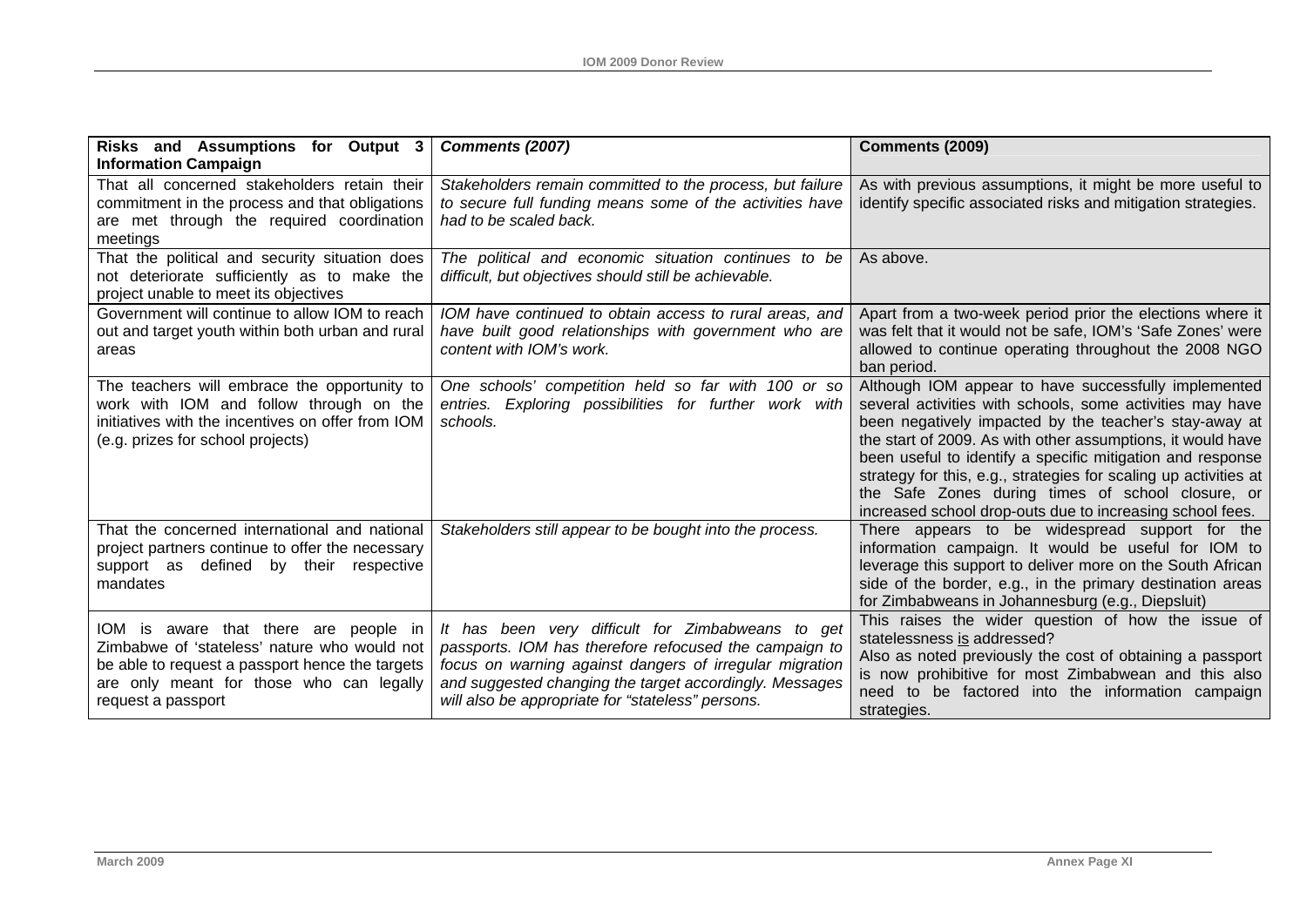# **Annex 3: Donor Logframe**

| Strategic area, outcome,<br>output (Information<br>automatically exported<br>from worksheet on<br>'Activities')                 | <b>New Indicators</b>                                                                                                                                                                                                  | <b>Baseli</b><br>ne | <b>Donor</b><br>Log<br>frame<br>(3 year<br>target)        | <b>Assumption/Risk</b><br>for each<br>indicator (if there<br>is one)                                  | <b>Overall Assumptions/Risks</b>                                                                                                                                                                            | Sources of<br>verification                           |
|---------------------------------------------------------------------------------------------------------------------------------|------------------------------------------------------------------------------------------------------------------------------------------------------------------------------------------------------------------------|---------------------|-----------------------------------------------------------|-------------------------------------------------------------------------------------------------------|-------------------------------------------------------------------------------------------------------------------------------------------------------------------------------------------------------------|------------------------------------------------------|
|                                                                                                                                 |                                                                                                                                                                                                                        |                     |                                                           |                                                                                                       |                                                                                                                                                                                                             |                                                      |
| <b>GOAL: To contribute to</b><br>the management of<br>cross-border                                                              |                                                                                                                                                                                                                        |                     |                                                           |                                                                                                       | The political and security situation does not deteriorate<br>sufficiently as to make the project unable to meet its<br>objectives;                                                                          |                                                      |
| (international) and<br>internal migration                                                                                       |                                                                                                                                                                                                                        |                     |                                                           |                                                                                                       |                                                                                                                                                                                                             |                                                      |
|                                                                                                                                 |                                                                                                                                                                                                                        |                     |                                                           |                                                                                                       | Safety of IOM staff and its implementing partners will not<br>be compromised;                                                                                                                               |                                                      |
| Project Purpose: To<br>protect the rights and<br>address the needs and<br>vulnerabilities of migrants<br>and mobile populations | Output 1: Percentage of registered households who have<br>additional vulnerability (orphan/child-headed, single-<br>headed, elderly-headed, chronically ill-headed or having a<br>chronically ill member in household) |                     | 70%<br>(105,000)<br>out of<br>150,000<br>individual<br>S) |                                                                                                       | The Authorities will abide by generally recognized<br>humanitarian principles: Non-discrimination on aid<br>delivery, humanitarian access to beneficiaries, and<br>protection of humanitarian workers;      | Registration<br>Database                             |
|                                                                                                                                 | Percentage of districts serviced as compared with total<br>districts in need of assistance (shelter, watsan, HIV/AIDS<br>and health specifically)                                                                      |                     |                                                           | Assuming we are<br>not reaching all in<br>need due to lack<br>of funding and/or<br>lack of knowledge. | Adequate and comprehensive funding is made available<br>to IOM by donors to ensure the effective implementation<br>of all programmes including reaching of all targets;                                     | Monitoring Database<br>and Managers                  |
|                                                                                                                                 | Number of the IDPs identified as vulnerable will be assisted<br>through immediate or recovery humanitarian assistance                                                                                                  |                     |                                                           |                                                                                                       | Government will adhere to the its commitment to land<br>tenure for the stabilized affected populations;                                                                                                     |                                                      |
|                                                                                                                                 | Output 2: 174,600 deportees deported from South Africa<br>will be assisted through the Beitbridge reception centre with<br>either transport, food or medical assessment                                                |                     | 174,600                                                   |                                                                                                       | That the concerned international and national project<br>partners continue to offer the necessary comprehensive<br>support as defined by their respective mandates within<br>all three programme areas; and | Beitbridge database                                  |
|                                                                                                                                 | Output 3: Number of people will be reached through the<br>Information Campaign on migration                                                                                                                            |                     | 3,000,000                                                 |                                                                                                       | That the macroeconomic climate does not negatively<br>impact the implementation of the programme.                                                                                                           | Information<br>Campaign Database<br>and tally sheets |
|                                                                                                                                 | Overall: All beneficiary communities will be monitored and<br>all incidents reported to ensure the protection of assisted<br>beneficiaries                                                                             |                     |                                                           |                                                                                                       |                                                                                                                                                                                                             | All database<br>(protection side)                    |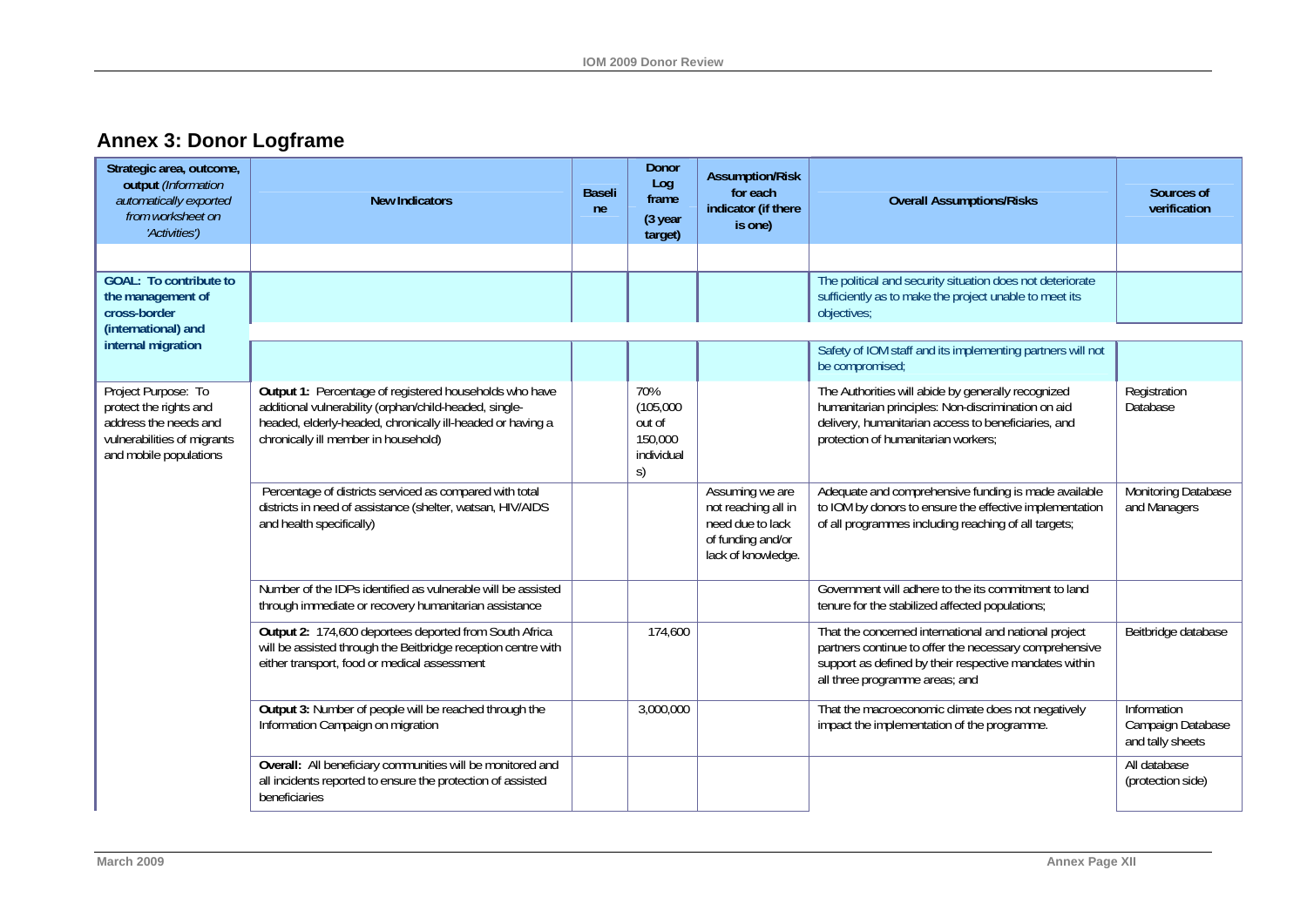| Output 1: To address the humanitarian needs of mobile and vulnerable populations                                                                      |                                                                                   |                                                          |                                                                                                                                                                     |                                                                                                                                                                                                        |                                     |  |
|-------------------------------------------------------------------------------------------------------------------------------------------------------|-----------------------------------------------------------------------------------|----------------------------------------------------------|---------------------------------------------------------------------------------------------------------------------------------------------------------------------|--------------------------------------------------------------------------------------------------------------------------------------------------------------------------------------------------------|-------------------------------------|--|
| <b>Emergency Food Assistance and Livelihood: Number of</b><br>communities who graduate out of emergency needs (food)<br>and now engage in livelihoods |                                                                                   | Househol<br>ds: 6,000<br>or 30,000<br>beneficiari<br>es. | hard to graduate<br>out-this will be<br>provided based on<br>reporting period<br>but these<br>households may<br>have to be pulled<br>back in the<br>following year. | IOM is receiving unequivocal access to most locations<br>and beneficiaries affected by displacement;                                                                                                   | Monitoring database                 |  |
| Percentage of households who indicate that their food<br>security (access, utilisation, and availability) has improved<br>due to assistance.          |                                                                                   |                                                          |                                                                                                                                                                     | The Authorities will abide by generally recognized<br>humanitarian principles: Non-discrimination on aid<br>delivery, humanitarian access to beneficiaries, and<br>protection of humanitarian workers; | <b>PDM</b>                          |  |
| Domestic and Shelter Needs: Percentage of households<br>who report that assets are of good quality, appropriate and<br>sufficient for households      |                                                                                   |                                                          |                                                                                                                                                                     | IOM will ensure that protection measures, especially for<br>most vulnerable categories of the assisted caseload,<br>including women and children, are appropriately<br>implemented;                    | <b>PDM</b>                          |  |
| Percentage of households who indicate that shelter<br>assistance has lessened the impact of environmental<br>hazards                                  |                                                                                   |                                                          |                                                                                                                                                                     | There will be no adverse government policies directly<br>affecting the project.                                                                                                                        | <b>PDM</b>                          |  |
| Environmental and community health: Percentage of<br>households satisfied with sanitation assistance, water and<br>health                             |                                                                                   |                                                          |                                                                                                                                                                     |                                                                                                                                                                                                        | <b>PDM</b>                          |  |
| Prevalence of communicable diseases (cholera,<br>pneumonia, scabies) decreased by 30%                                                                 |                                                                                   | 50%                                                      |                                                                                                                                                                     |                                                                                                                                                                                                        | <b>Disease Surveillance</b><br>Info |  |
| HIV/AIDS and GBV mainstreaming: Increase in HIV/AIDS<br>knowledge                                                                                     |                                                                                   |                                                          |                                                                                                                                                                     |                                                                                                                                                                                                        | <b>PDM</b> or BSS                   |  |
| Number of GBV cases reported to IOM                                                                                                                   |                                                                                   |                                                          |                                                                                                                                                                     |                                                                                                                                                                                                        | Protection database                 |  |
| Number of communities who have stabilized their place of<br>residence through negotiations on land tenure                                             | 61.5%<br>of the<br>commu<br>nities<br>have<br>permis<br>sion to<br>stay on<br>the | 30,000<br>beneficiari<br>es (6,000<br>HH)                | Given difficulty in<br>getting documents<br>only based on the<br>perception and<br>target<br>communities to be<br>determined.                                       |                                                                                                                                                                                                        | PDM, Managers                       |  |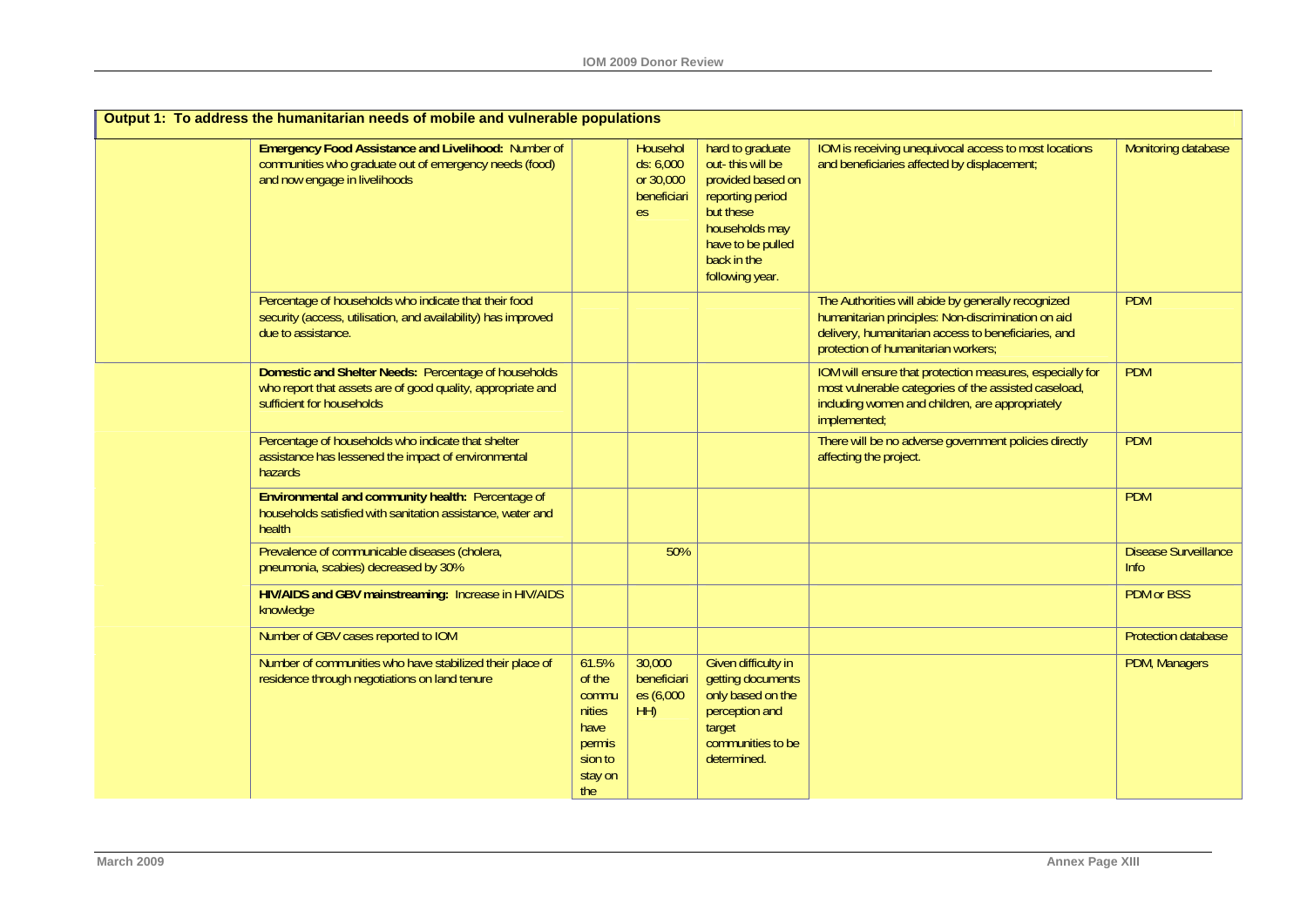|                                                                                                                                                                                           |                                                                                                                                            | land<br>that<br>they<br><b>OCCUPY</b> |                          |                                                                                                                                                                       |                                    |
|-------------------------------------------------------------------------------------------------------------------------------------------------------------------------------------------|--------------------------------------------------------------------------------------------------------------------------------------------|---------------------------------------|--------------------------|-----------------------------------------------------------------------------------------------------------------------------------------------------------------------|------------------------------------|
|                                                                                                                                                                                           | IP Capacity Building: Satisfaction rate of the IPs on IOM's<br>capacity building and their own ability to work in emergency<br>settings    |                                       |                          |                                                                                                                                                                       | <b>Evaluations of</b><br>workshops |
| Output 2: Address the humanitarian needs of returnees in Beitbridge (and Plumtree) and increase the<br>involvement of all stakeholders in promoting and protecting the rights of migrants |                                                                                                                                            |                                       |                          |                                                                                                                                                                       |                                    |
|                                                                                                                                                                                           | Humanitarian needs: Breakdown of types of assistance<br>compared to total registered (health, food, transport)                             |                                       | 174600<br>register<br>ed | That all concerned stakeholders retain their commitment<br>in the process and that obligations are met through the<br>required coordination meetings;                 | <b>Monitoring Database</b>         |
|                                                                                                                                                                                           | Number of deportees (including unaccompanied minors)<br>registered compared to the number being deported [show<br>as a percentage as well] |                                       | 174,600                  | That the political and security situation does not<br>deteriorate sufficiently as to make the project unable to<br>meet its objectives;                               | <b>Monitoring Database</b>         |
|                                                                                                                                                                                           | Migration knowledge: Percentage of target population<br>with comprehensive correct knowledge of legal/regular<br>migration                 | 5.90<br>%                             | 60%                      | Border officials are stationed long enough in Beitbridge<br>area to instill change within their behavior towards and<br>understanding of the rights of the deportees; | <b>BB migration Survey</b>         |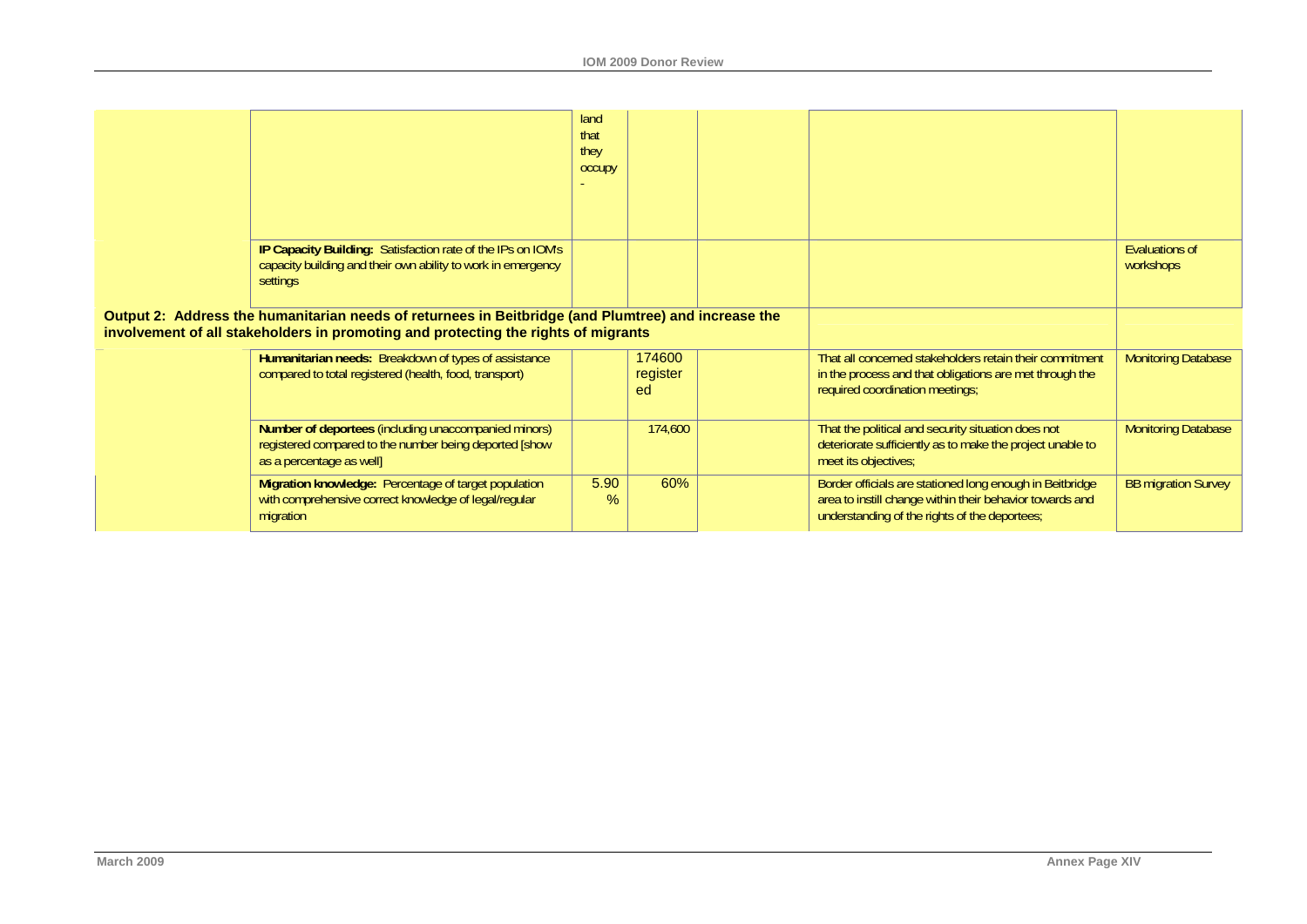| Percentage without a passport saying they will return to<br>South Africa in the next three months                                                                          | 42.40<br>% | 3 months is<br>insufficient time to<br>plan for safe<br>migration;<br>Currently we are<br>receiving this<br>information from<br>the Beitbridge<br>survey which<br>targets sample<br>group. Ideally, we<br>would get better<br>information<br>through the e-<br>registration (with<br>exact information<br>on the number of<br>people who have<br>come through the<br>centre more than<br>once) however,<br>until E-registration<br>takes place, the<br>survey is the best<br>source of<br>information. | There are no major changes in the migration<br>environment - availability of passports and visas, and<br>deportation policy of South African Government;                                                                                                                                               | <b>Currently BB</b><br>migration survey |
|----------------------------------------------------------------------------------------------------------------------------------------------------------------------------|------------|--------------------------------------------------------------------------------------------------------------------------------------------------------------------------------------------------------------------------------------------------------------------------------------------------------------------------------------------------------------------------------------------------------------------------------------------------------------------------------------------------------|--------------------------------------------------------------------------------------------------------------------------------------------------------------------------------------------------------------------------------------------------------------------------------------------------------|-----------------------------------------|
| HIV/AIDS Knowledge: Percentage (60%) of target<br>population with comprehensive correct knowledge of<br><b>HIV/AIDS</b>                                                    |            |                                                                                                                                                                                                                                                                                                                                                                                                                                                                                                        | That overall practice and policy with regard to availability<br>of passports in Zimbabwe, accessibility of visas to RSA,<br>and overall deportation policy do not change to reduce or<br>raise volume of deportees from current volumes and<br>push factors influencing irregular migration decisions. | <b>BB migration Survey</b>              |
| Number of returnees tested at any VCT clinic in Zimbabwe<br>compared to number registered at the Centre                                                                    |            |                                                                                                                                                                                                                                                                                                                                                                                                                                                                                                        |                                                                                                                                                                                                                                                                                                        | New Start Clinics,<br>PSI               |
| Protection: Number of incidents reported and actioned<br>(stratify by sex, age and type of incident) to IOM                                                                |            |                                                                                                                                                                                                                                                                                                                                                                                                                                                                                                        |                                                                                                                                                                                                                                                                                                        | Protection<br>(Monitoring<br>Database)  |
| Percentage of target population to report on treatment of<br>deportees: receiving food/water at detention centre,<br>separation of families, harassment and use of phones) |            |                                                                                                                                                                                                                                                                                                                                                                                                                                                                                                        |                                                                                                                                                                                                                                                                                                        | <b>BB migration Survey</b>              |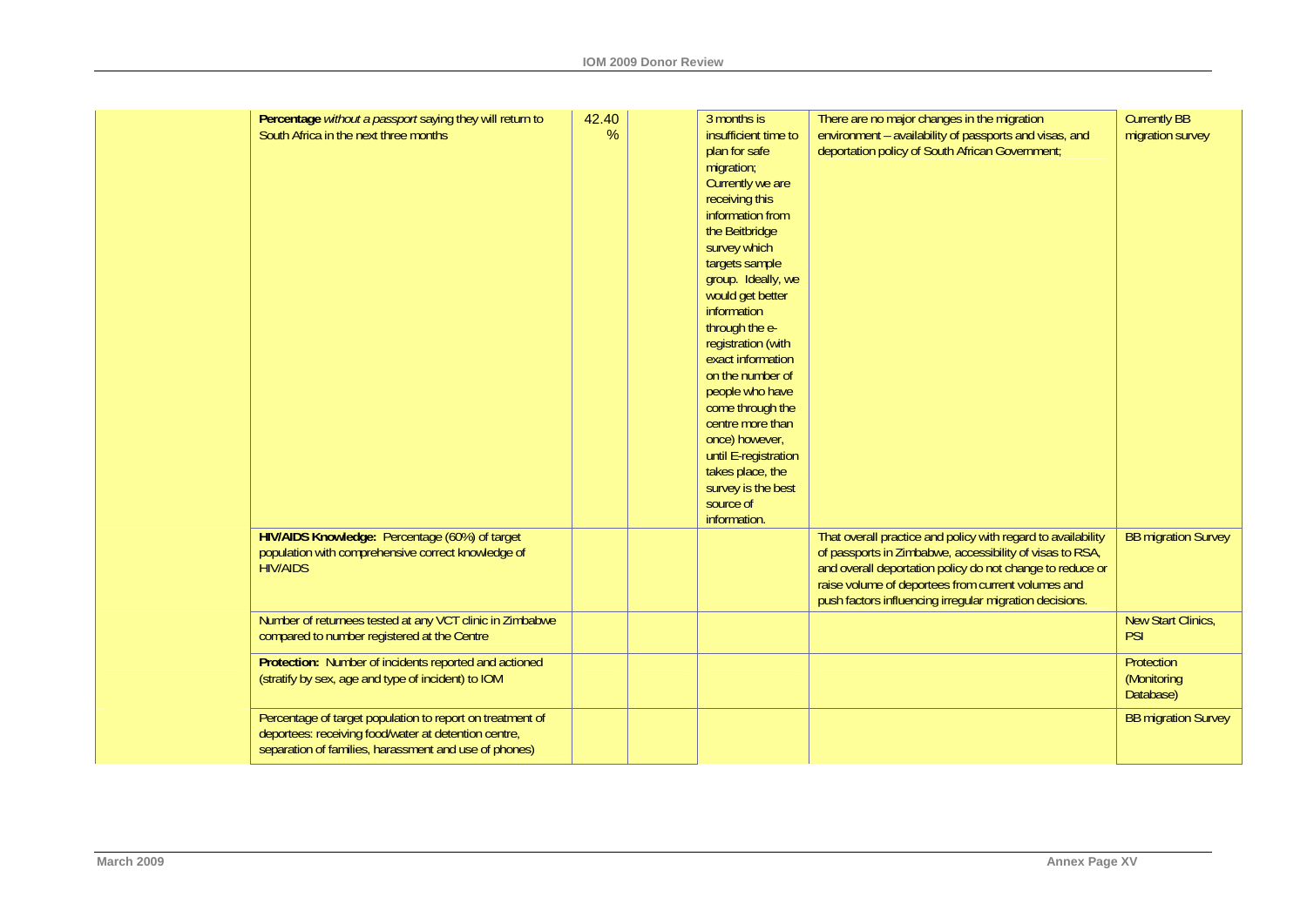| Reduction in the number of unaccompanied minors                                                                                                                                                                                                    |     | IOM is trying to |                                                                                                  | <b>Monitoring Database</b> |
|----------------------------------------------------------------------------------------------------------------------------------------------------------------------------------------------------------------------------------------------------|-----|------------------|--------------------------------------------------------------------------------------------------|----------------------------|
| deported along with adults                                                                                                                                                                                                                         |     | advocate for     |                                                                                                  |                            |
|                                                                                                                                                                                                                                                    |     | unaccompanied    |                                                                                                  |                            |
|                                                                                                                                                                                                                                                    |     | minors to be     |                                                                                                  |                            |
|                                                                                                                                                                                                                                                    |     | deported in a    |                                                                                                  |                            |
|                                                                                                                                                                                                                                                    |     | more humane      |                                                                                                  |                            |
|                                                                                                                                                                                                                                                    |     | fashion.         |                                                                                                  |                            |
| Output 3: Provide potential Zimbabwean migrants with sufficient information to make informed choices about migration while also increasing their knowledge on<br>potential risks and vulnerabilities, including HIV/AIDS (Phase 2: 15-24 year old) |     |                  |                                                                                                  |                            |
| Safe Migration: Percentage of target population with                                                                                                                                                                                               |     |                  | That all concerned stakeholders retain their commitment                                          | <b>Baseline and</b>        |
| comprehensive correct knowledge of risks of irregular<br>migration                                                                                                                                                                                 |     |                  | in the process and that obligations are met through the<br>required coordination meetings;       | subsequent surveys         |
| Increase the number of 15-24 year old Zimbabweans who                                                                                                                                                                                              |     |                  | That the political and security situation does not                                               | <b>Baseline and</b>        |
| can correctly identify the steps for legal migration                                                                                                                                                                                               |     |                  | deteriorate sufficiently as to make the project unable to<br>meet its objectives;                | subsequent surveys         |
| HIV/AIDS: Percentage of sample target population with                                                                                                                                                                                              | 60% |                  | Government will continue to allow IOM to reach out and                                           | <b>Baseline and</b>        |
| comprehensive correct knowledge of HIV/AIDS                                                                                                                                                                                                        |     |                  | target youth within both urban and rural areas;                                                  | subsequent surveys         |
|                                                                                                                                                                                                                                                    |     |                  | The teachers will embrace the opportunity to work with                                           |                            |
|                                                                                                                                                                                                                                                    |     |                  | IOM and follow through on the initiatives with the                                               |                            |
|                                                                                                                                                                                                                                                    |     |                  | incentives on offer from IOM, i.e. prizes for best school/                                       |                            |
|                                                                                                                                                                                                                                                    |     |                  | youth project on designing a community service<br>advertisement:                                 |                            |
|                                                                                                                                                                                                                                                    |     |                  | That the concerned international and national project                                            |                            |
|                                                                                                                                                                                                                                                    |     |                  | partners continue to offer the necessary support as<br>defined by their respective mandates; and |                            |
|                                                                                                                                                                                                                                                    |     |                  | IOM is aware that there are people in Zimbabwe of                                                |                            |
|                                                                                                                                                                                                                                                    |     |                  | 'stateless' nature who would not be able to request a                                            |                            |
|                                                                                                                                                                                                                                                    |     |                  | passport hence the targets are only meant for those who                                          |                            |
|                                                                                                                                                                                                                                                    |     |                  | can legally request a passport                                                                   |                            |
|                                                                                                                                                                                                                                                    |     |                  |                                                                                                  |                            |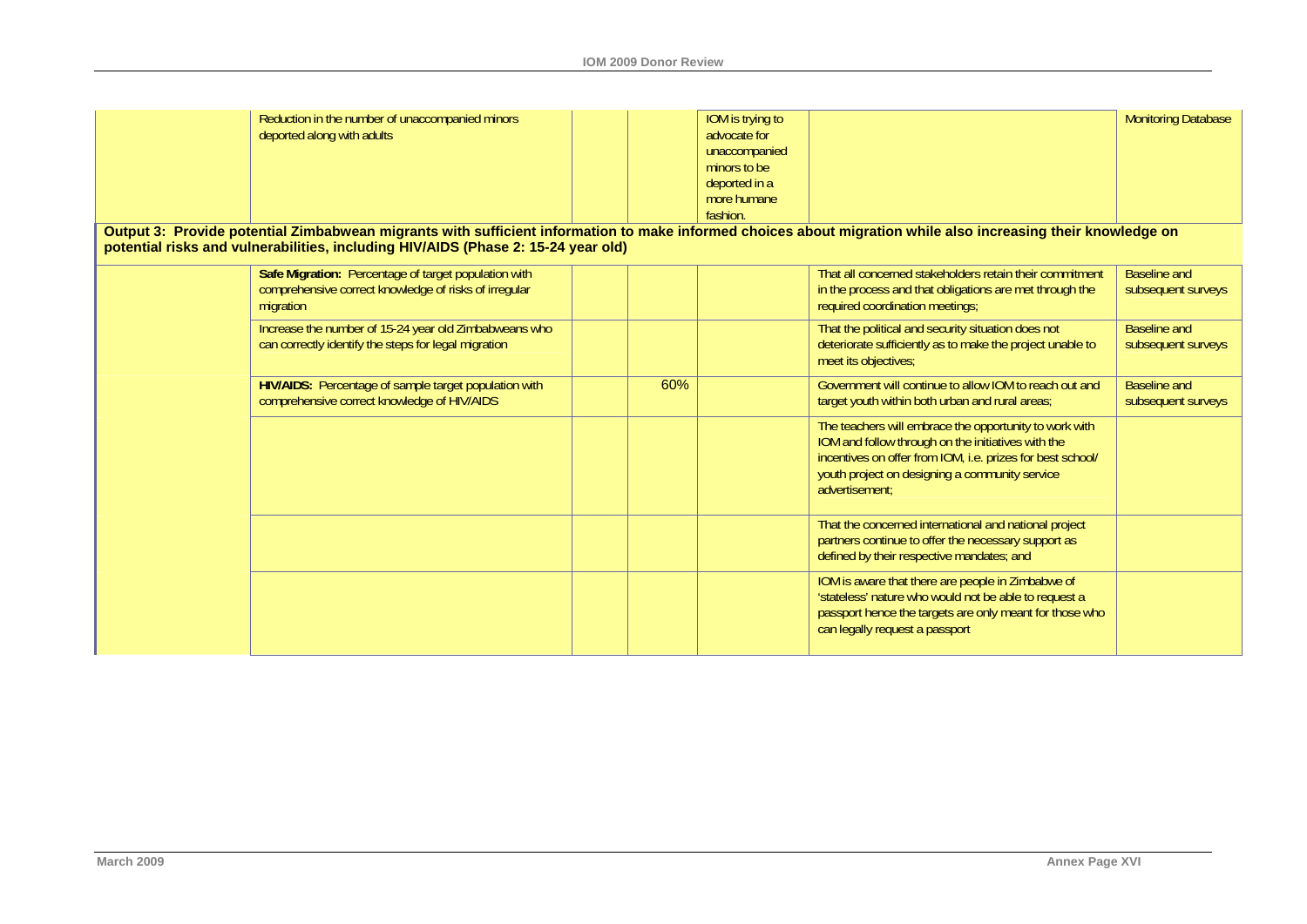# **Annex 4: Review Schedule**

# **Donor Review 23 February - 6 March 2009**

<span id="page-57-0"></span>

| <b>Date</b>                    | <b>Activity</b>                                                                                                                        | <b>Agenda</b>                                                                                                                                                                                                                                                                                        | <b>Who</b>                                                                        | <b>Where</b>                                                           |
|--------------------------------|----------------------------------------------------------------------------------------------------------------------------------------|------------------------------------------------------------------------------------------------------------------------------------------------------------------------------------------------------------------------------------------------------------------------------------------------------|-----------------------------------------------------------------------------------|------------------------------------------------------------------------|
|                                | <b>Pre-Review Preparation</b>                                                                                                          |                                                                                                                                                                                                                                                                                                      |                                                                                   |                                                                        |
| <b>Before</b><br><b>23 Feb</b> | Dissemination of Preliminary Documentation to<br>consultants                                                                           | Includes draft ToRs, proposals, reports, Strategic Plan etc                                                                                                                                                                                                                                          | Consultancy Team (CT)                                                             |                                                                        |
|                                | <b>IOM</b> Pre-preparation                                                                                                             |                                                                                                                                                                                                                                                                                                      |                                                                                   |                                                                        |
|                                | Week 1 - Meetings and Field Work                                                                                                       |                                                                                                                                                                                                                                                                                                      |                                                                                   |                                                                        |
| Mon<br>23 February             | Reading and Meeting day for Consultants<br>9:30-10:30<br>IOM Briefing to hand over documents                                           | Team to meet and discuss logistics.<br>IOM can also come by and provide the folders to CT for them<br>to read and review<br>Logistic for review, schedule of meetings, detailed<br>documentation handover                                                                                            | <b>CT</b><br>CT, Diana Cartier                                                    | Amanzi boardroom<br>To determine USAID/ECHO driver                     |
|                                | $0820 - 0915$ :<br>Meeting with IOM Chief of Mission and<br>Programme Managers                                                         | Presentation on IOM mission: staff, funding, programmes,<br>mandates etc                                                                                                                                                                                                                             | CT (all), Marcelo Pisani and<br>Programme Managers                                | IOM (outside)<br>USAID driver to pick up Peter and<br><b>Marion</b>    |
|                                | 0930-1130<br>Meeting with donors                                                                                                       | ToRs, background, areas of emphasis for CT review                                                                                                                                                                                                                                                    | CT, Donors                                                                        | <b>DFID</b><br>USAID driver to drop off team at                        |
|                                | 1200-1300<br>Meeting with Information Campaign team                                                                                    | Programme Overview of the Youth Campaign, strategy,<br>management. Including Safe Migration strategy in Beitbridge                                                                                                                                                                                   | CT.<br>Erin<br>Foster,<br>Judith<br>Chinamaringa and Folen Murapa                 | IOM (outside)<br>Brought to IOM by USAID driver                        |
| Tues 24 Feb                    | 1300-1400<br>Lunch                                                                                                                     |                                                                                                                                                                                                                                                                                                      |                                                                                   | USAID driver to bring<br>team<br>members to lunch place                |
|                                | 1400 - 1600:<br>Meeting<br>with<br>IOM<br>Emergency<br>and<br>Reintegration and Migration Health Teams on<br>the MVP Programme         | IOM Humanitarian Programmes, in detail, logistics, reporting,<br>supervision, partnerships with IPs, Participatory planning and<br>beneficiary<br>assessment.<br>Targeting,<br>verification.<br>Humanitarian/Livelihoods linkages. Mainstreaming HIV/AIDS<br>activities within humanitarian settings | CT, Norberto,<br>Tete,<br>Andres,<br>Richard, Lucas,<br>Joyce, Linda,<br>David S. | IOM (outside)                                                          |
|                                | 16:00-17:00<br>Meeting with Programme Support team                                                                                     | Overview of M&E, Project Development, Research, Reporting<br>and Protection                                                                                                                                                                                                                          | CT, Diana, Daihei, Emmanuel,<br>Cecilia, David S                                  | IOM (outside)<br>Driver to bring back to Amanzi<br>Lodge after meeting |
| Wed<br>25<br>February          | 0800-1230<br>Departure for field visit:<br>Makonde District-Lionsden<br>0930 - Chinhovi<br>1020 - Lions Den<br>1300 – Return to Harare | Field visit to Lions Den for livelihoods (agric inputs)<br>Brief meeting with the DA<br>Meeting with local Agritex officer and project tour<br>Possible stopover in Chinhoyi for fast food                                                                                                           | CT, ZCDT, IOM (Naison and<br>Richard)                                             | USAID vehicle to pick up team at<br>7:30 to bring to IOM.              |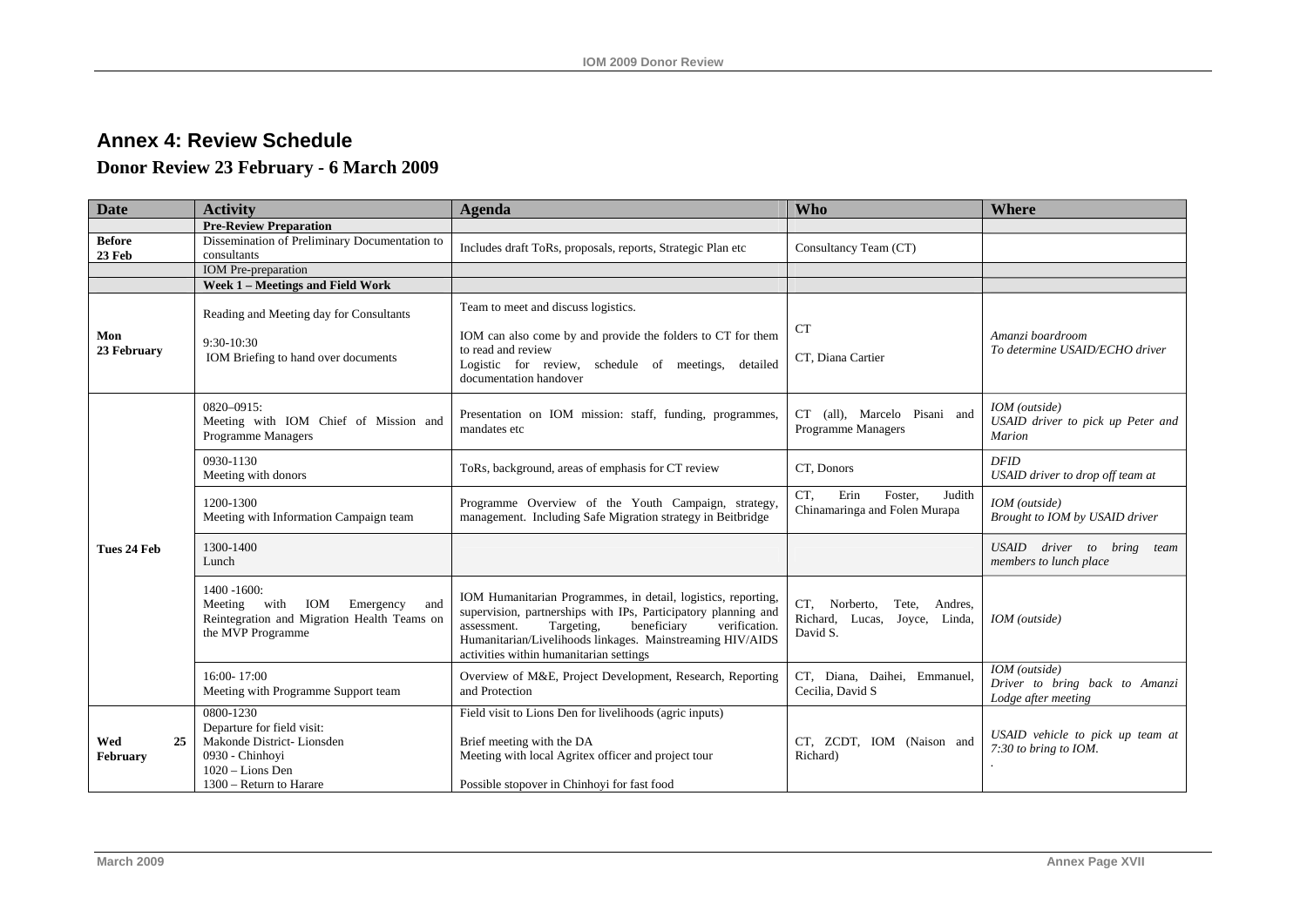| <b>Thursdav</b><br>26<br>Feb<br>inputs<br>$1400 - ZCDT$ offices<br>1900-2000                                                                                                              | 1400 - 1700 - Hopley Taisekwa on oyster<br>mushroom project and summer crop agriculture<br>1500 - Waterfalls Council Offices<br>1530 - Hopley Taisekwa<br>1700 – Return to IOM office | Project tour<br>Meet ZCDT<br>Meet the DA<br>Meeting with the Agritex Officer and local leaders<br>Project tour                                                                                                                                                  | CARE<br>Zimbabwe,<br>CT.<br>St.<br>Gerard's, IOM (Doreen and Clara),<br>ZCDT, Harare South<br>DA.<br>Councillors and local leadership in<br>Hatcliffe and Hopley Taisekwa | Same vehicle will take team members<br>and IOM staff to field locations.<br>IOM staff will direct.<br>Same vehicle will drop off team to<br>IOM at 17h00 and then proceed to<br>airport to drop off Marion and Peter<br>for BYO flights.<br>USAID driver 2 will drive to BYO to<br>pick up team by 20:00. |
|-------------------------------------------------------------------------------------------------------------------------------------------------------------------------------------------|---------------------------------------------------------------------------------------------------------------------------------------------------------------------------------------|-----------------------------------------------------------------------------------------------------------------------------------------------------------------------------------------------------------------------------------------------------------------|---------------------------------------------------------------------------------------------------------------------------------------------------------------------------|-----------------------------------------------------------------------------------------------------------------------------------------------------------------------------------------------------------------------------------------------------------------------------------------------------------|
| Flight to Bulawayo                                                                                                                                                                        |                                                                                                                                                                                       |                                                                                                                                                                                                                                                                 |                                                                                                                                                                           | Staying at Holiday Inn                                                                                                                                                                                                                                                                                    |
| Team A:<br>0800-1100 Safe Zone Visit                                                                                                                                                      |                                                                                                                                                                                       | Safe Zone is the Youth Centre for the Information Campaign                                                                                                                                                                                                      | CT. Thembi                                                                                                                                                                |                                                                                                                                                                                                                                                                                                           |
| 1100-12:30<br>Drive to Plumtree                                                                                                                                                           |                                                                                                                                                                                       |                                                                                                                                                                                                                                                                 | ${\cal C}{\cal T}$                                                                                                                                                        | USAID vehicle to take team to Safe                                                                                                                                                                                                                                                                        |
| Fri 27 Feb<br>12:30-16:30<br>Visit the Plumtree Reception Centre                                                                                                                          |                                                                                                                                                                                       | More information will be added                                                                                                                                                                                                                                  | CT, Andrew Gethi                                                                                                                                                          | Zone and then onwards to Plumtree.<br>Drive to PT is about 1.5 hours.                                                                                                                                                                                                                                     |
| 16:30-18:00<br>Drive back to Bulawayo                                                                                                                                                     |                                                                                                                                                                                       | Stay in Bulawayo                                                                                                                                                                                                                                                | <b>CT</b>                                                                                                                                                                 |                                                                                                                                                                                                                                                                                                           |
| Team B:<br>0730 - Drive to Mutare<br>1045 - IOM Mutare office<br>$1100 - Governor's$ office<br>Fri 27 Feb<br>1130 – Mutare DA's office<br>$1200 -$ Trip to Muchena<br>1430 - Trip to Odzi |                                                                                                                                                                                       | Visit Mutasa - Muchena on agriculture inputs: maize and sweet<br>potatoes<br>Mutare - Odzi: shelter and livelihoods<br>Meet with IOM Mutare<br>Meet the PA<br>Meet the DA<br>Project tour<br>Meet the Councillor and the District Rural Council<br>Project tour | CT, IOM Mutare + IOM Harare,<br>Manicaland PA, Mutare DA,<br>Councillors and local leadership in<br>Muchena and Odzi                                                      | ECHO vehicle to pick up Philippa<br>Thomas and Justine Smith to drive<br>to Mutare. Meeting head of sub-<br>office at the Mutare office (map will<br>be provided)                                                                                                                                         |
| Team A:<br>06:00 Drive to Beitbridge from Bulawayo<br>Saturday 28 Feb                                                                                                                     |                                                                                                                                                                                       |                                                                                                                                                                                                                                                                 |                                                                                                                                                                           |                                                                                                                                                                                                                                                                                                           |
| $10:30 - 12:00$<br>Meeting with Nick van der Vyver                                                                                                                                        |                                                                                                                                                                                       | Overview of the programme                                                                                                                                                                                                                                       | CT, Nick van der Vyver                                                                                                                                                    | USAID vehicle to drive to Beitbridge<br>Centre (using map)                                                                                                                                                                                                                                                |
| $12:00 - 16:00$<br>Meeting with Government<br>Meeting with beneficiaries                                                                                                                  |                                                                                                                                                                                       | Meeting with Government officials for their view on the<br>programme                                                                                                                                                                                            | CT, Immigration, Police, Social<br>Welfare, SCN-Z,DA                                                                                                                      |                                                                                                                                                                                                                                                                                                           |

Meeting with beneficiaries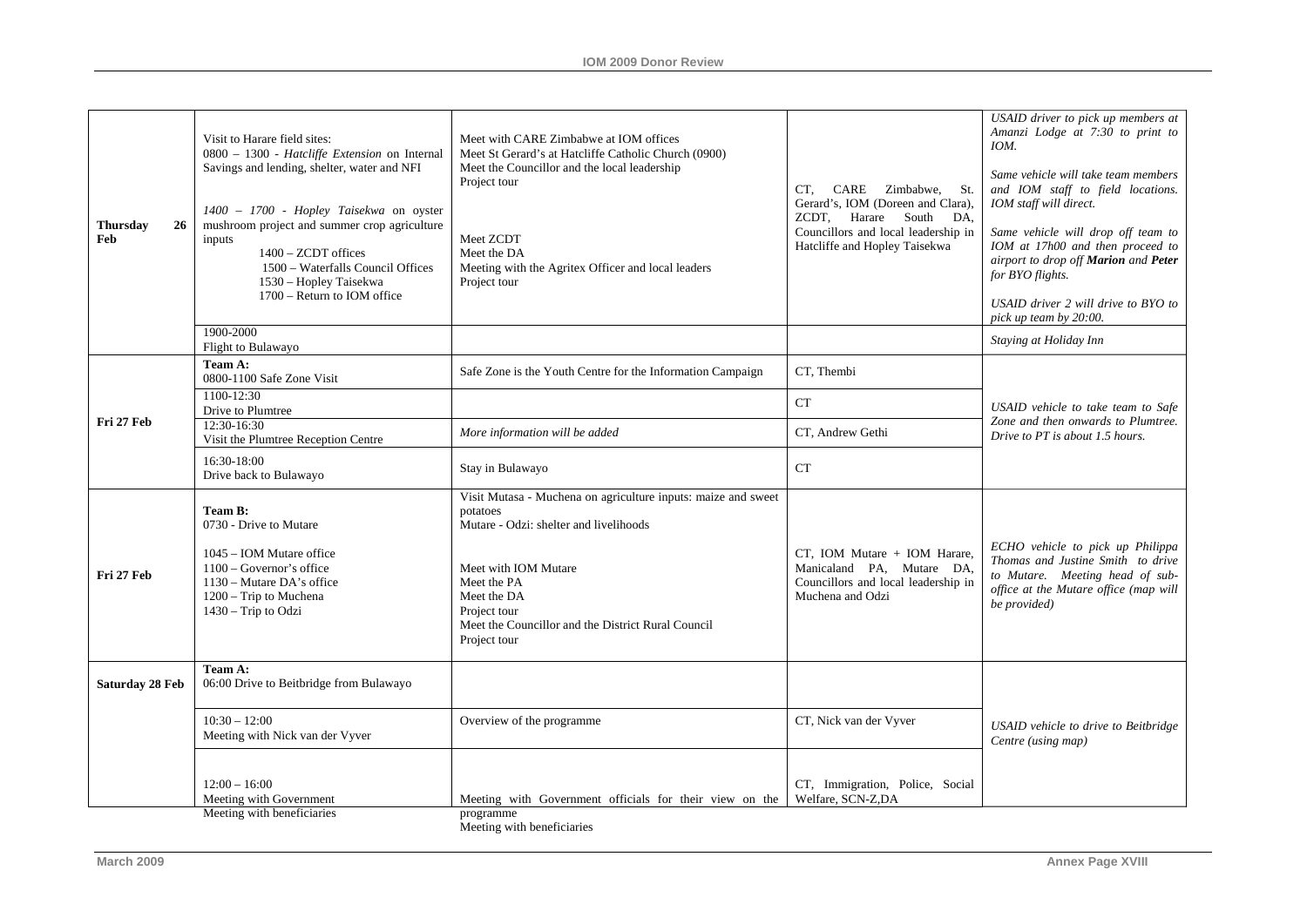|                                          | Team B:<br>0730 – Drive back to Harare                              |                                                                                                                                                                      |                                                                                                                                                                                           | ECHO vehicle<br>to drive back to<br>Harare                                                                |
|------------------------------------------|---------------------------------------------------------------------|----------------------------------------------------------------------------------------------------------------------------------------------------------------------|-------------------------------------------------------------------------------------------------------------------------------------------------------------------------------------------|-----------------------------------------------------------------------------------------------------------|
| <b>Sunday 1 March</b>                    | Team A:<br>Drive back to Harare from Beitbridge                     |                                                                                                                                                                      |                                                                                                                                                                                           | <b>USAID</b> vehicle                                                                                      |
|                                          | 09:00-10:00<br>Consultants meet together                            |                                                                                                                                                                      | CT                                                                                                                                                                                        | Amanzi<br>Team to be picked up by ECHO<br>vehicle at 10:00 and brought to IOM                             |
|                                          | $10:30 - 11:15$<br>Meeting with Info Campaign team                  | Opportunity to ask further questions on the programme                                                                                                                | CT, Erin                                                                                                                                                                                  | <b>IOM</b> boardroom                                                                                      |
|                                          | 11:15-13:30 (Lunch meeting)<br>Meeting with the MVP Programme teams | Opportunity to asks further questions on the programme                                                                                                               |                                                                                                                                                                                           | <b>IOM</b> boardroom                                                                                      |
| $\overline{2}$<br><b>Monday</b><br>March | $14:00 - 15:00$<br>Meeting with Government officials                | Government perspective on IOM                                                                                                                                        | CT, Mr Mishi (Director),<br>Mr.<br>Chinake (Deputy Director) and<br>Perm Secretary<br>Museka<br>of<br><b>MSLSW</b><br>12 <sup>th</sup> floor, Compensation House<br>(Mr. Museka's office) | <b>MoSPLSW</b><br>ECHO vehicle to pick up team at<br>13:45 to go to MoSLSW                                |
|                                          | 15:15-16:15<br>Meeting with Government                              | Government perspective on IOM                                                                                                                                        | CT, Mr. Tapera from Foreign<br><b>Affairs</b>                                                                                                                                             | <b>MoFA</b><br>ECHO vehicle to pick up team at<br>15:00 to drop off at MoFA                               |
|                                          | $16:30 - 18:00$<br>Donor harmonisation and Government liaisons      | Donor harmonisation, Donor liaison and reporting<br>opportunities for improvements. Opportunities for improved<br>joint donor funding modalities, Government liaison | CT, Marcelo, Dyane, Natalia,<br>Diana, Peter                                                                                                                                              | <b>IOM</b> Boardroom<br>ECHO vehicle to drip off team at<br>IOM and then bring back to Amanzi<br>at 18:00 |
| <b>Tues 3 March</b>                      | 0800-0900<br>Meeting with SIDA (Donor)                              | Donor perspective with an emphasis on donor harmonisation                                                                                                            | CT, Goran Engstrand                                                                                                                                                                       | <b>SIDA</b> offices<br>ECHO vehicle to pick up team at<br>7:30 and bring to SIDA                          |
|                                          | 0930-1030<br>Meeting with OCHA                                      | IOM's role in coordinated response to displacements. Rights<br>and protection.                                                                                       | CT, Muktar Farah                                                                                                                                                                          | Takura House<br>ECHO vehicle to take to Takura<br>House from SIDA                                         |
|                                          | 1045-1145<br>Meeting with UNHCR                                     | Interagency collaboration, working on agricultural and<br>livelihoods                                                                                                | CT, Marcelin Heppie                                                                                                                                                                       | <b>UNHCR</b> Offices                                                                                      |
|                                          | 1200-1300<br>Meeting with WFP                                       | IOM food aid programmes, inter-agency collaboration                                                                                                                  | CT, Alberto Mendes                                                                                                                                                                        | WFP<br>ECHO vehicle to take team at 11:45<br>to WFP for meeting                                           |
|                                          | 13:00-14:00<br>Lunch                                                | Lunch                                                                                                                                                                | <b>CT</b>                                                                                                                                                                                 | CT to go out to lunch                                                                                     |
|                                          | $14:15 - 15:15$<br>Free hour                                        |                                                                                                                                                                      |                                                                                                                                                                                           |                                                                                                           |
|                                          | $15:30 - 16:30$<br><b>WHO</b>                                       | Interagency collaboration, health programming and cholera                                                                                                            | CT. Dr. Custodia MANDLHATE                                                                                                                                                                | WHO offices<br>After WHO visit go to UNICEF.                                                              |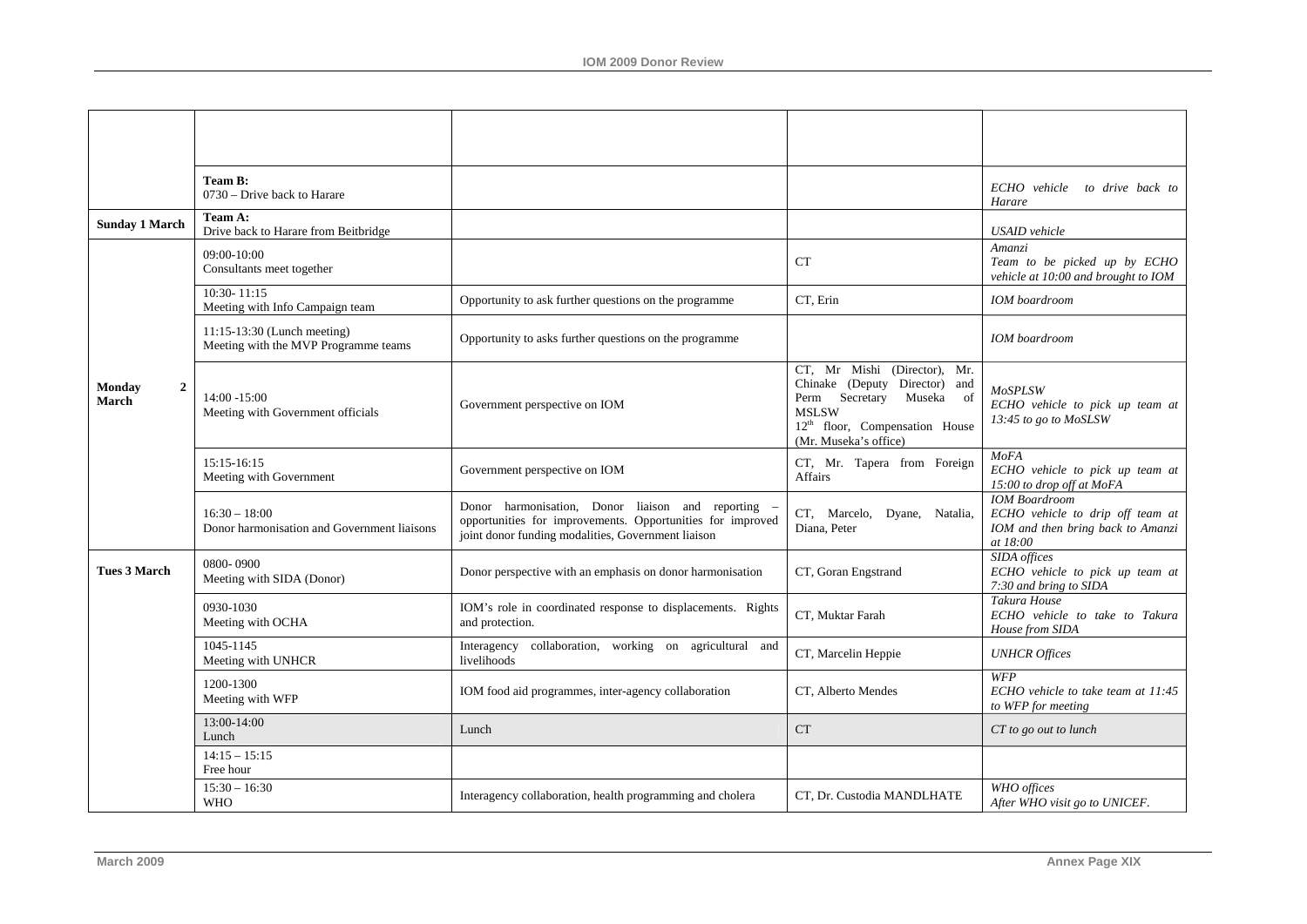|                       | $16:45 - 17:45$<br><b>UNICEF</b>                                                                                                                                                        | Interagency collaboration, cholera, MVP programming,<br>working together during post-election crisis                                                                                 | CT, Roeland Monasch                                                              | <b>UNICEF</b><br>ECHO vehicle                                                                                                   |
|-----------------------|-----------------------------------------------------------------------------------------------------------------------------------------------------------------------------------------|--------------------------------------------------------------------------------------------------------------------------------------------------------------------------------------|----------------------------------------------------------------------------------|---------------------------------------------------------------------------------------------------------------------------------|
|                       | 0900-1000<br>Meeting with TLC/GRM                                                                                                                                                       | PRP programme, IOM as a technical partners                                                                                                                                           | CT, Rod Charters                                                                 | TLC offices<br>Pick up team at 8:30 (ECHO vehicle)                                                                              |
| Wed 4 March           | $10:15-12:15$<br>ZCDT, ISL, EFZ, St. Geralds                                                                                                                                            | IP perspective on IOM as a partner                                                                                                                                                   | CT,                                                                              | <b>ZCDT</b> offices                                                                                                             |
|                       | $12:15 - 17:00$                                                                                                                                                                         | Opportunity for consultant team to ask final questions or seek<br>additional information from IOM.                                                                                   | CT and all on standby                                                            | <b>IOM</b> boardroom<br>ECHO vehicle to return CT to lodge<br>after meetings                                                    |
|                       | 09:30-11:00<br>Meeting with Resource Management officer                                                                                                                                 | Financial management procedures and reporting.<br>Audits,<br>Opportunities for improved joint donor funding modalities. IP<br>financial reporting and oversight, human resource gaps | CT, Helder Castro, Marcelo Pisani                                                | Amanzi meeting room                                                                                                             |
|                       | 11:00-12:00<br>Meeting with Chief of Mission                                                                                                                                            | Final meeting with IOM chief of Mission                                                                                                                                              | CT, Marcelo                                                                      | Amanzi boardroom                                                                                                                |
| <b>Thurs 5 March</b>  | 11:00-13:30<br>Extensive reading, additional institutional<br>meetings, preparation of preliminary findings,<br>and compilation of preliminary findings for<br>power point presentation | Preparations for presentation                                                                                                                                                        | <b>CT</b>                                                                        | <b>IOM Boardroom or DFID</b><br>CT to let us know if                                                                            |
|                       | 14:00-15:00<br><b>CARE</b>                                                                                                                                                              | IP perspective on IOM as a partner                                                                                                                                                   | CT, CARE, Stephen Gwynne-<br>Vaughn                                              | <b>CARE</b> offices<br>ECHO driver to collect team at<br>Amanzi and bring to CARE. After<br>meeting, they will return to Amanzi |
| Friday 6 March        | $0800 - 930$<br>Final Meeting with IOM Chief of Mission and<br>Management Team                                                                                                          | Some preliminary findings                                                                                                                                                            | Dyane, Natalia,<br>CT, Marcelo,<br>Helder, Diana, Norberto, Tete,<br>Erin, Peter | IOM. Boardroom<br>ECHO driver to collect Marion from<br>Amanzi lodge and bring to IOM                                           |
|                       | 1100-1300<br>Presentation of Preliminary findings                                                                                                                                       | Power point presentation and discussion                                                                                                                                              | CT, IOM, Donors                                                                  | <b>IOM</b> boardroom<br>ECHO driver to drive Marion back<br>to Amanzi after the meetings                                        |
|                       | <b>Report Writing</b>                                                                                                                                                                   |                                                                                                                                                                                      |                                                                                  |                                                                                                                                 |
| Friday<br>13 March    | Submission of draft report to donors and IOM<br>by e-mail                                                                                                                               | CT write draft report                                                                                                                                                                |                                                                                  |                                                                                                                                 |
| 23<br>Monday<br>March | Deadline for submission of comments on draft<br>report from donors and IOM to consultants                                                                                               | CT to incorporate                                                                                                                                                                    |                                                                                  |                                                                                                                                 |
| 27<br>Friday<br>March | Deadline for submission of final report to<br>donors and IOM                                                                                                                            |                                                                                                                                                                                      |                                                                                  |                                                                                                                                 |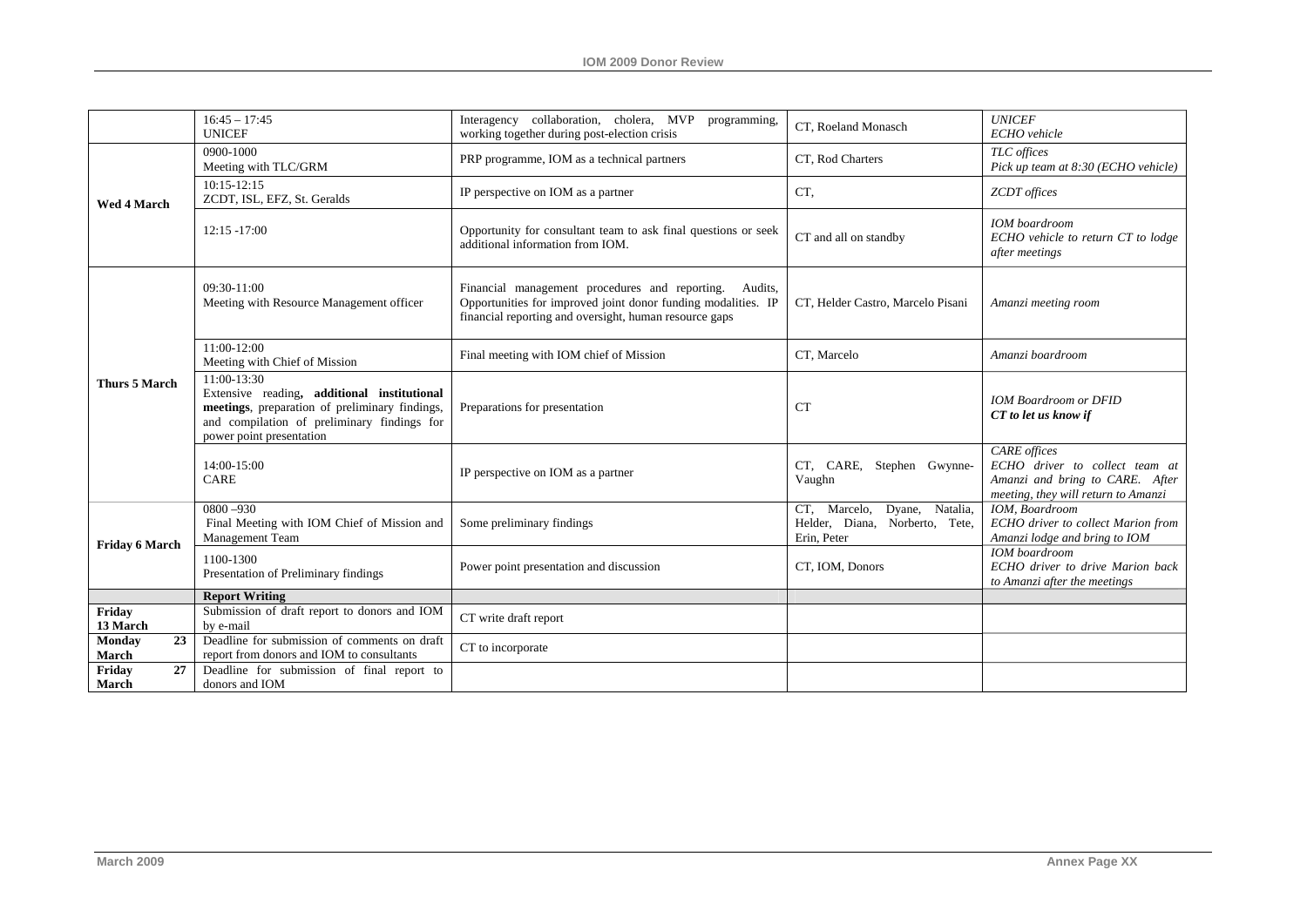## <span id="page-61-0"></span>**Annex 5: Key Informants**

#### **IOM Harare:**

Chief of Mission **Marcelo** Pisani Deputy Chief of Mission Dyane Epstein Senior Operations Officer Norberto Celestino Programme Support Officer **Diana Cartier** Information and Communications Officer Erin Foster Migration Health Advisor<br>
Programme Officer (Education) Nina Stuurman Programme Officer (Education) Resources Management Officer Helder Castro Programme Officer (Protection) David Sezikeye Programme Director Natalia Perez Associate Expert/Project Development Daihei Mochizuki Monitoring and Evaluation Assistant Kennedy Chibvongodze Agricultural Specialist **Doreen Chimwara** Information Assistant **Information Assistant Emergency Health Officer Lucas Halimani** Community Stabilisation Officer Richard Machokolo Project Development National Officer Emmanuel Murwisi HIV/AIDS National Programme Officer Joyce Siveregi Machingauta Field Assistant (Shelter) Tinashe Nyahwedengwe<br>Programme Assistant – Agriculture Naison Chakatsva Programme Assistant – Agriculture Programme Assistant – Small Business Clara Katena

**Beitbridge:**

- *Other IOM Beitbridge staff members*
	- *Government Officials including:* - Ministry of Foreign Affairs
		- representative - District Medical Officer
		- Other District officials
		- Representatives from City Council

#### **Plumtree:**

Head of Sub-Office Andrew Gethi Principle Immigration Officer • *Other government officials including:*  - District Officials - District Medical Officer - Town Council Representatives • *Save the Children Norway Representatives* 

#### **Bulawayo:**

Manager, Bulawayo Safe Zone Thembekile Moyo Volunteer, City Council Youth Centre Tabiso

#### **Mutare:**

National Programme Officer Wonesai Sithole Livelihoods Assistant Farai Marashe

• *Local Councillor – Odzi*

Nick Van der Vyver

Innocent Hamandishe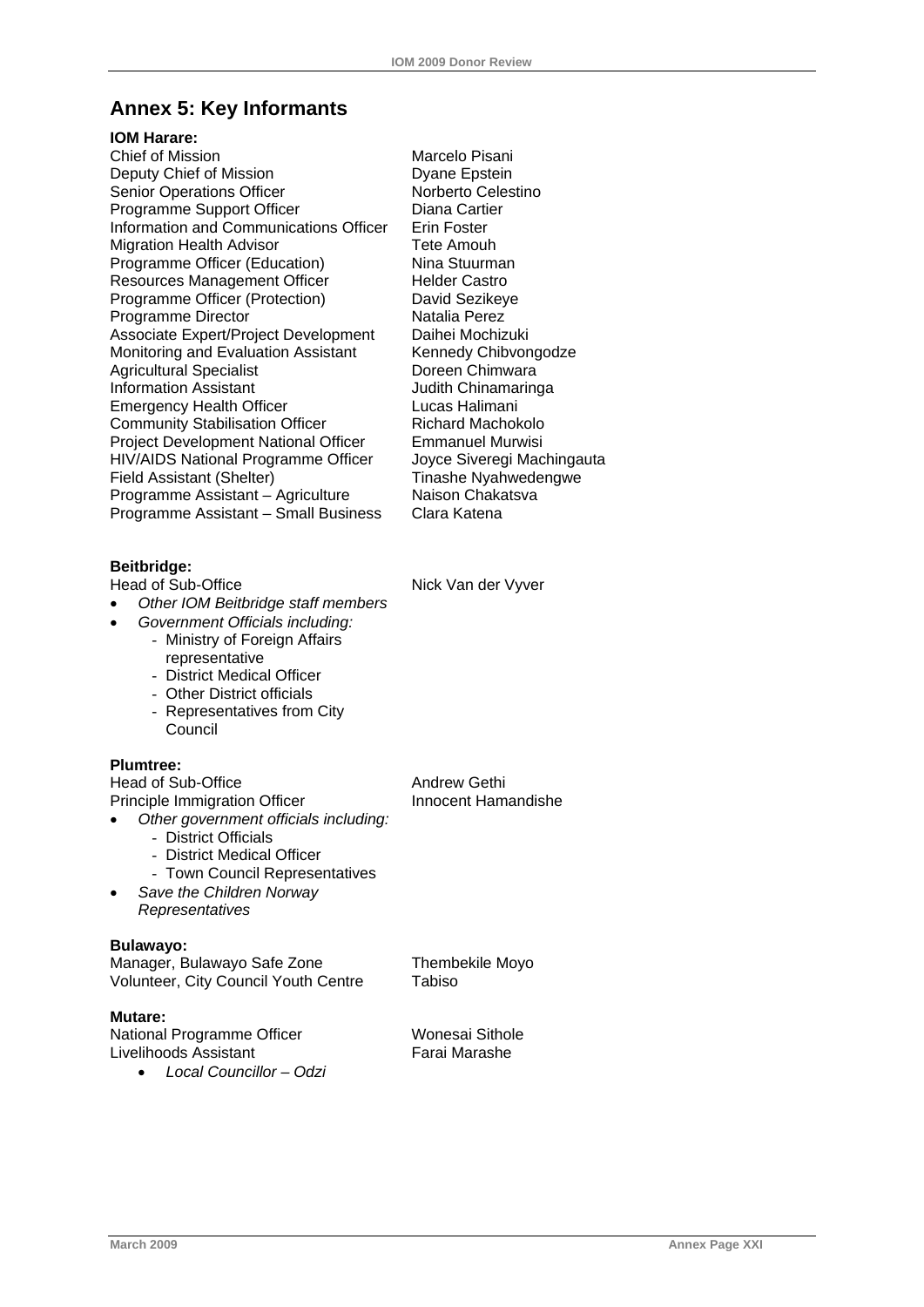**IOM Partners: ZCDT** Project Manager **Felida Gumbo**<br> **Executive Director**<br> **Executive Director** Executive Director **ISL**<br>Director Lifa Mlithie St Gerard's Programme Officer **Arthur Tambudze** Arthur Tambudze Project Co-ordinator Fr Trevis Moyo Programme Officer Francesca EFZ General Secretary **Rev. Andrew Muchecheteze** Programme Officer **Victor** Johnathan I. Chikumbu CARE Country Director **Steve Gwynne-Vaughan Government Officials:**  Ministry of Labour and Social Welfare Mr S.G. Mhishi (Director of Social Services) Mr L. Ngorima (Acting Chief Labour Officer) Ministry of Foreign Affairs Mr J. Mhishi Tapera (Director, Department of Multilateral Political Affairs) **Donors:**  DfID Philippa Thomas (Social Development Advisor) Nyasha Mayanga (Programme Officer) USAID / OCHA Mark Adams SIDA Goran Engstrand (Country Director) Goodhope Ruswa (Programme Officer – Development Cooperation) ECHO **Francois Goemans** Netherlands Embassy Brechjte Klandemaans **UN Agencies:**  UN OCHA Mustafa Mohammed Omar (Humanitarian Assistance – Protection) Lillian Nduta (CERF) Thembi Dube (Humanitarian Affairs Officer – Geographic Coordination) UNHCR Igor Ivancic (Protection Officer) WHO Dr Oladapo Walker (Inter-country Co-ordinator)<br>Understand the different development of Operations (Decretions) Jon Larsen (Head of Operations) Masae Shimomura (Programme Officer) UNICEF **Roeland Monasch (Programme Co-ordinator / Acting** Representative) **Other:**  PRP MTLC Manager (GRM) Roderick Charters PRP MTLC Programme Co-ordinator (GRM) Erica Keogh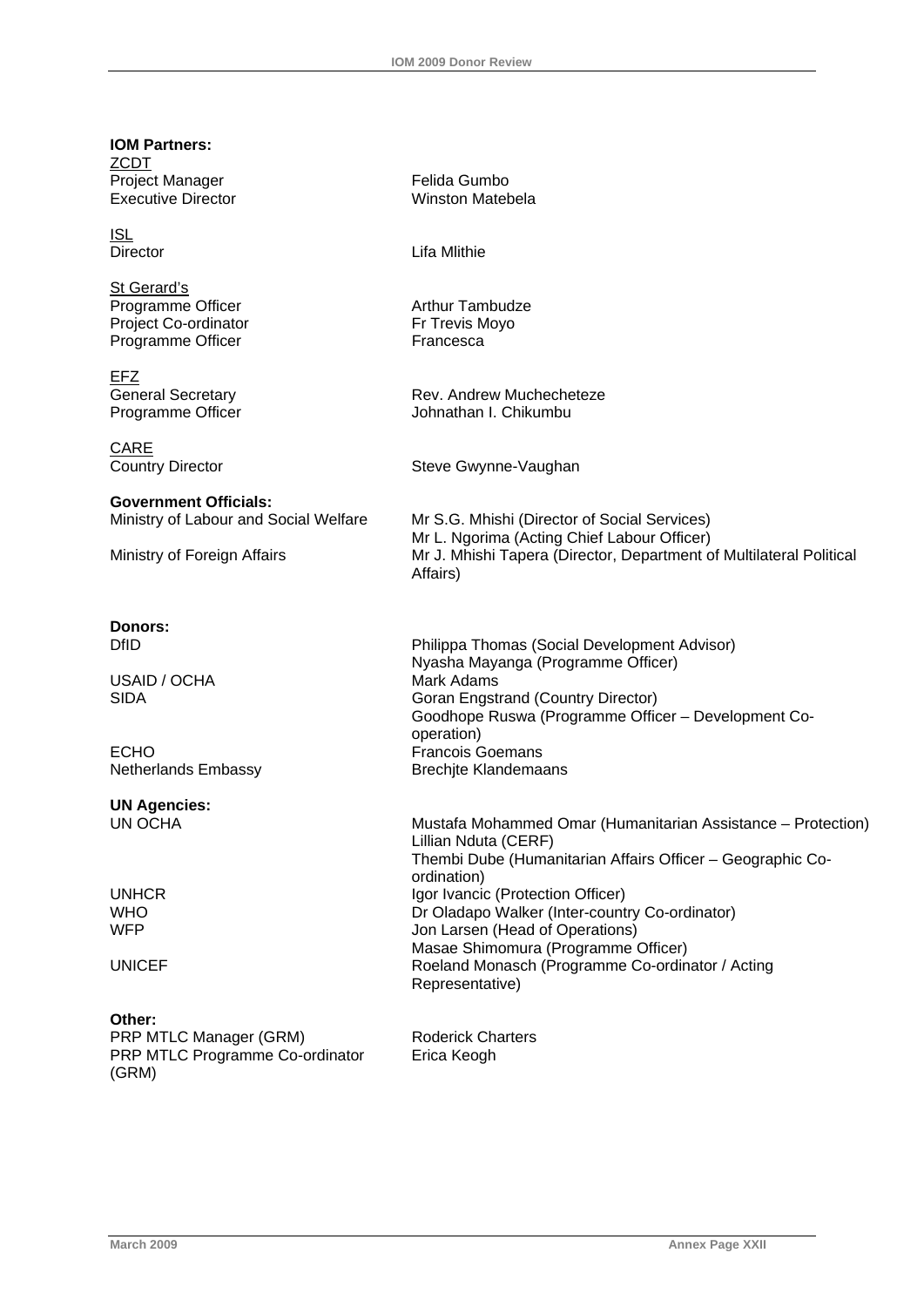## <span id="page-63-0"></span>**Annex 6: Documents Reviewed**

## **Donor Review 2009 Document List**

#### **Institutional Folder for Donor Review**

#### **Information on IOM**

- **Briefs about IOM Globally**
- **I** IOM Facts and Figures
- **ID** IOM Member States
- **I** IOM Humanitarian Action
- **E** IOM Offices
- **E** IOM Publications
- The IOM Four-Box Chart

#### **Project and Financial Tracking:**

- **I** IOM Zimbabwe Financial Tracking since 2003 (stratified by donor, project, and year)
- **I** IOM Zimbabwe Project Tracking

#### **IOM External Reports**

**Joint Donor Review, May 2007** 

#### **Strategic Documents and Planning**

- **I** IOM Zimbabwe, 2008-10 Strategic Plan
- **E** Strategy Document for 2006, November 2005

#### **Internal Reports and Proposals**

- Donor Logframe from 2007
- Self-evaluation for DFID 2008

#### **IOM Donor Reporting**

**D** Donor Harmonisation Proposal (from 2006)

#### **IOM Financial Guidelines**

**I** IOM Accounting Procedures for IOM Field Offices

#### **IOM Harare Newsletters**

 $\blacksquare$  No. 1 – 8 issues

#### **Beitbridge Programme Donor Review Folder**

In this folder you will find the following information about the programme.

#### **Proposals, budgets and MoUs for Beitbridge**

- Example of Beitbridge proposal (*May 2007 DRAFT)*
- **H** MoU from DFID or SIDA
- **H** LM Proposal

#### **Donor Reports**

- **B** Donor Report from September 2008 submitted to DFID and Sida
- **B** Donor Report from March 2008 submitted to DFID and Sida

#### **Monitoring and Evaluation**

- **H** Monitoring Framework
- **Fi** Field Activity form and guidelines
- Evaluation on Messaging (July 2008)

#### **Protection Information**

- **H** Incident Report format
- **Protection Monthly Reports**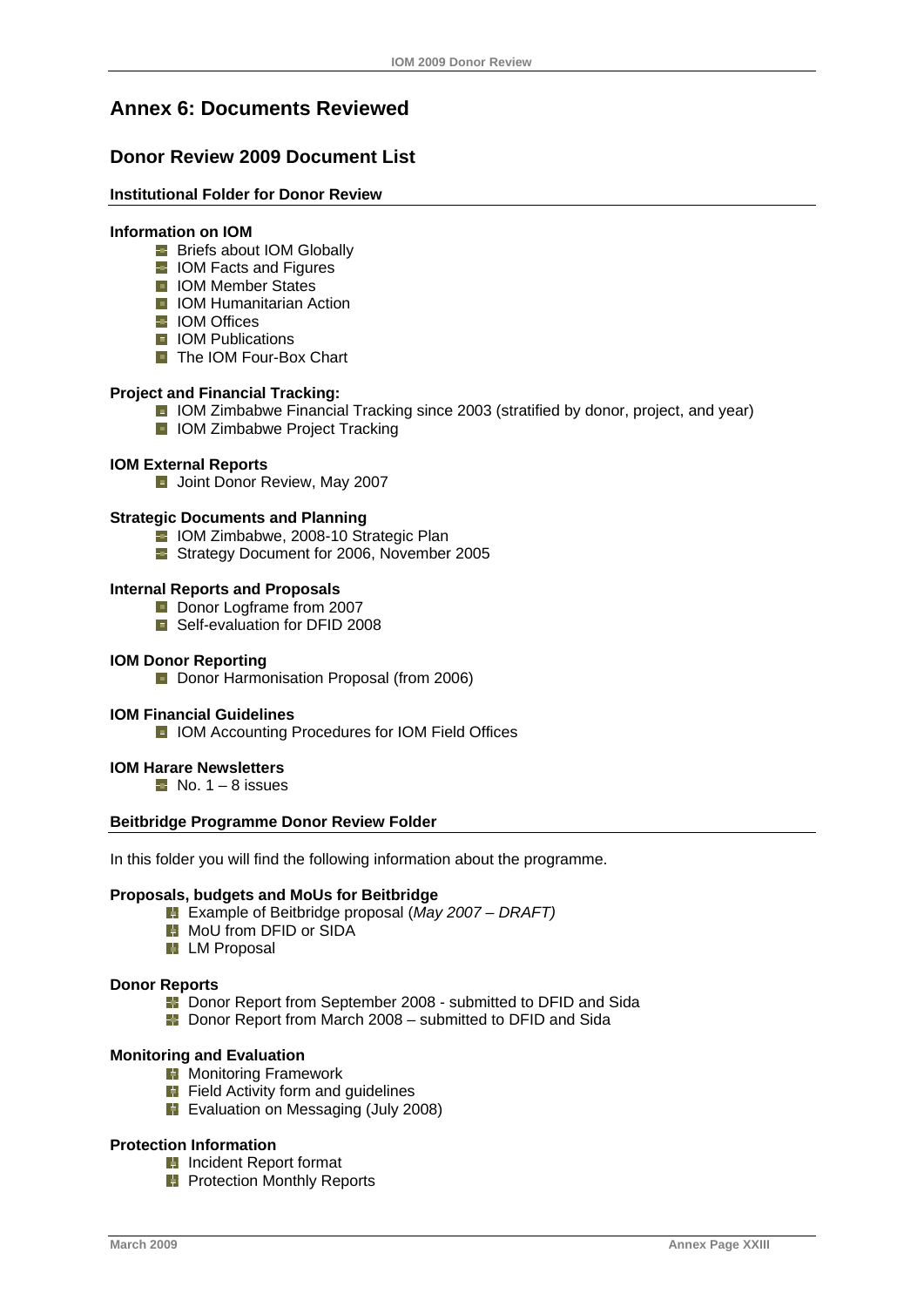#### **Statistics**

**H** Monthly Statistic Reports/ Information Sheets

#### **Plumtree Programme Donor Review Folder**

In this folder you will find the following information about the programme.

#### **Proposals, budgets and MoUs for Plumtree**

- Example of Plumtree proposal (*)*
- **H** MoU from DFID or SIDA

#### **Donor Reports**

**E** Donor Report from May 2008 - submitted to

#### **Monitoring and Evaluation**

- **K** Monitoring Framework
	- **H** Field Activity form and guidelines

#### **Protection Information**

- **Incident Report format**
- **Protection Monthly Reports**

#### **Statistics**

**Monthly Statistic Reports** 

#### **Information Campaign Donor Review Folder**

In this folder you will find the following information about the programme.

#### **Proposals, budgets and MoUs for the MVP programme**

**H** Example of Proposals on Info Campaign

#### **Donor and Research Reports**

- **Report: Sept 2008 submitted to DFID**
- Report: March 2008 submitted to DFID
- **R** Research: National Baseline Survey of Youth in Zimbabwe to Assess Knowledge on Legal Migration of HIV/AIDS and on Information Sources (February 2007)
- **Report from the National Youth Dialogue**

#### **Monitoring and Evaluation**

- **H** Monitoring Framework
- **H** Registration and Field Activity forms and guidelines
- **Examples of Field Activity Reports completed by field staff**

#### **Photos and Informational Materials on the Information Campaign**

- **Photos of Information Campaign activities**
- **I** IEC materials and campaign materials (e.g. music video, cd and film)

#### **Emergency Assistance to Mobile and Vulnerable Populations (MVP) Programme Donor Review Folder**

In this folder you will find the following information about the programme.

#### **Proposals, budgets and MoUs for MVPs (***a selection***)**

- **Example of proposals on MVPs and cholera response**
- **H** MoUs (a selection of recent MoUs between IOM and governments)

#### **Donor Reports** *(a selection***)**

**E** MVP Report: Sept 2008 - submitted to Governments of US, UK and Sweden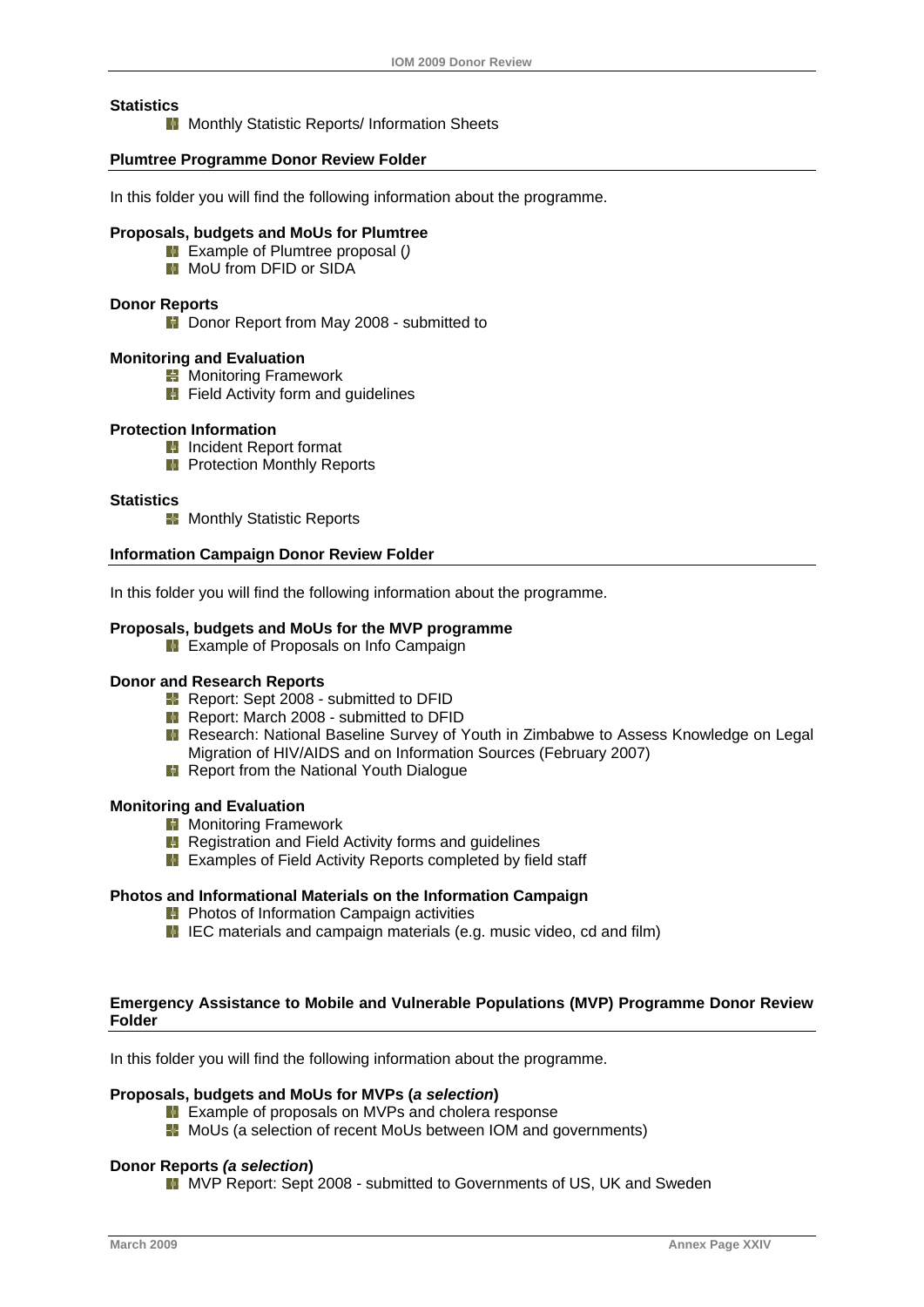**E** MVP Report: March 2008 - submitted to Government of US, UK, Sweden

#### **Monitoring and Evaluation**

- **H** Monitoring Framework
	- **T** Tools used for the programme

#### **Situation Reports**

**H** United Nations Humanitarian Situation in Zimbabwe Reports (including IOM contributions)

#### **Implementing Partner Work (***examples from ISL – one of IOM's IPs***)**

- **Project Proposal submitted to IOM**
- **MoU** between ISL and IOM
- **Activity plan**
- **H** Monthly reports (3) submitted to IOM

#### **MVP Working Group**

- **T** Terms of Reference for MVP WG
- **Example of WWW**

#### **Protection**

- **Procedures for Incident Reporting**
- **Incident Reporting Form**
- **Protection Reporting Data**

#### **HIV and GBV**

- **H** Report on : Tackling Sexual and Reproductive Health for Population of Humanitarian Concern( GBV)
- **Proposal: Protecting and Responding to Sexual and Reproductive Health and Rights** Among Returned Migrants in Zimbabwe (HIV and GBV) [ not funded yet]

#### **Community and Environmental Health**

- **H** Weekly Cholera update
- **Proposal: Up-scaled Cholera Outbreak Response for Migrant and Mobile and Vulnerable** Population Setting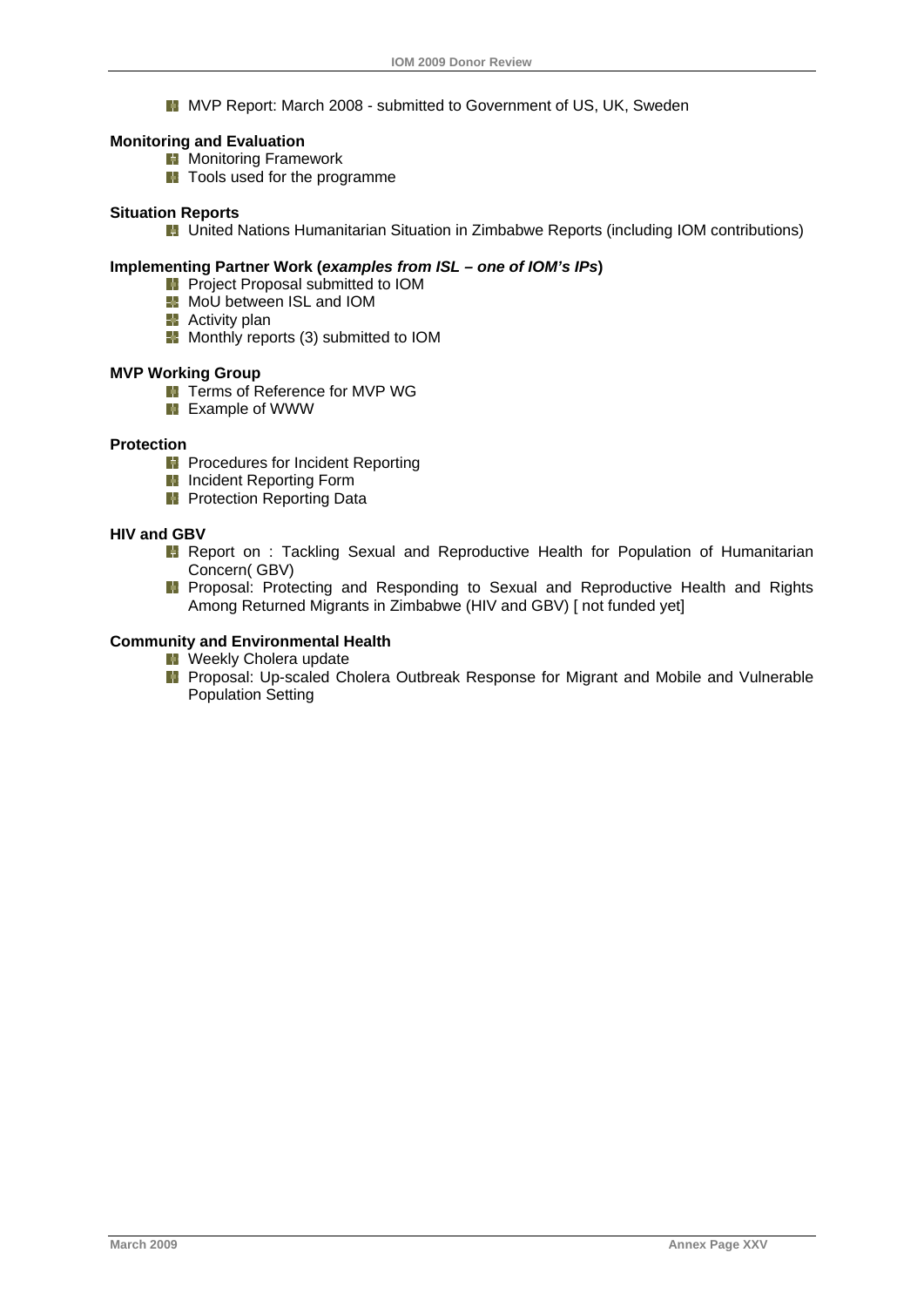## <span id="page-66-0"></span>**Annex 7: Terms of Reference**

## **IOM Multi-Donor Annual Review 2008-9**

*Terms of Reference* 

## **Summary**

Zimbabwe has been experiencing a protracted humanitarian crisis characterised by economic decline, food insecurity, high HIV  $\&$  AIDS, social and political turbulence resulting in high levels of migration and displacement.

In 2008 the pace of decline has accelerated rapidly and a protracted crisis is rapidly becoming an acute emergency. Nearly half the population (5.1 million) will require food aid by the beginning of 2009. Hyperinflation is now estimated to be the second highest ever in recorded history. Basic services, health and education are on the point of total collapse. Cholera is becoming endemic. A political settlement is proving elusive. Migration (internal & cross border) and displacement continues to rise. It is estimated that some 36,000 people were displaced in the post-election violence earlier this year. Zimbabweans continue to leave for neighbouring countries, and whilst the numbers claiming asylum have risen dramatically, most are deemed to be economic migrants and run the risk of deportation. South Africa deports approximately 15,000 Zimbabweans every month and Botswana approximately 4,000.

The International Organization for Migration (IOM) has been at the forefront in providing assistance to displaced people and migrants. Since 2006 IOM's major donors have come together to support multi-donor annual reviews of IOM centred around the logframe for DFID's £5 million multi-year programme of support (2006-09). This year's review has been delayed because of post-election violence and deteriorating conditions. IOM, is responding to new emergencies such as the cholera outbreaks. The review's delay offers the opportunity to not only assess IOM's current performance against the logframe, but to look at IOM's strategic approach and options for enhancing donor harmonisation.

## **Purpose**

The purpose of the review is to:

- Assess IOM's progress against agreed outputs in the programme logframe
- Assess the appropriateness of IOM's current programme
- Identify opportunities to enhance donor harmonisation

## **Specific Objectives for the Review**

## • *Assess IOM's progress against agreed outputs in the programme logframe*

The overall **goal** as stated in IOM Zimbabwe's Strategic Plan 2006 and logframe is *to contribute to the management of cross-border (international) and internal migration and to address the needs and vulnerabilities of migrants and mobile populations.* 

The **purpose** of the project is *to protect the rights and address the needs and vulnerabilities of migrants and mobile populations.* 

The review will: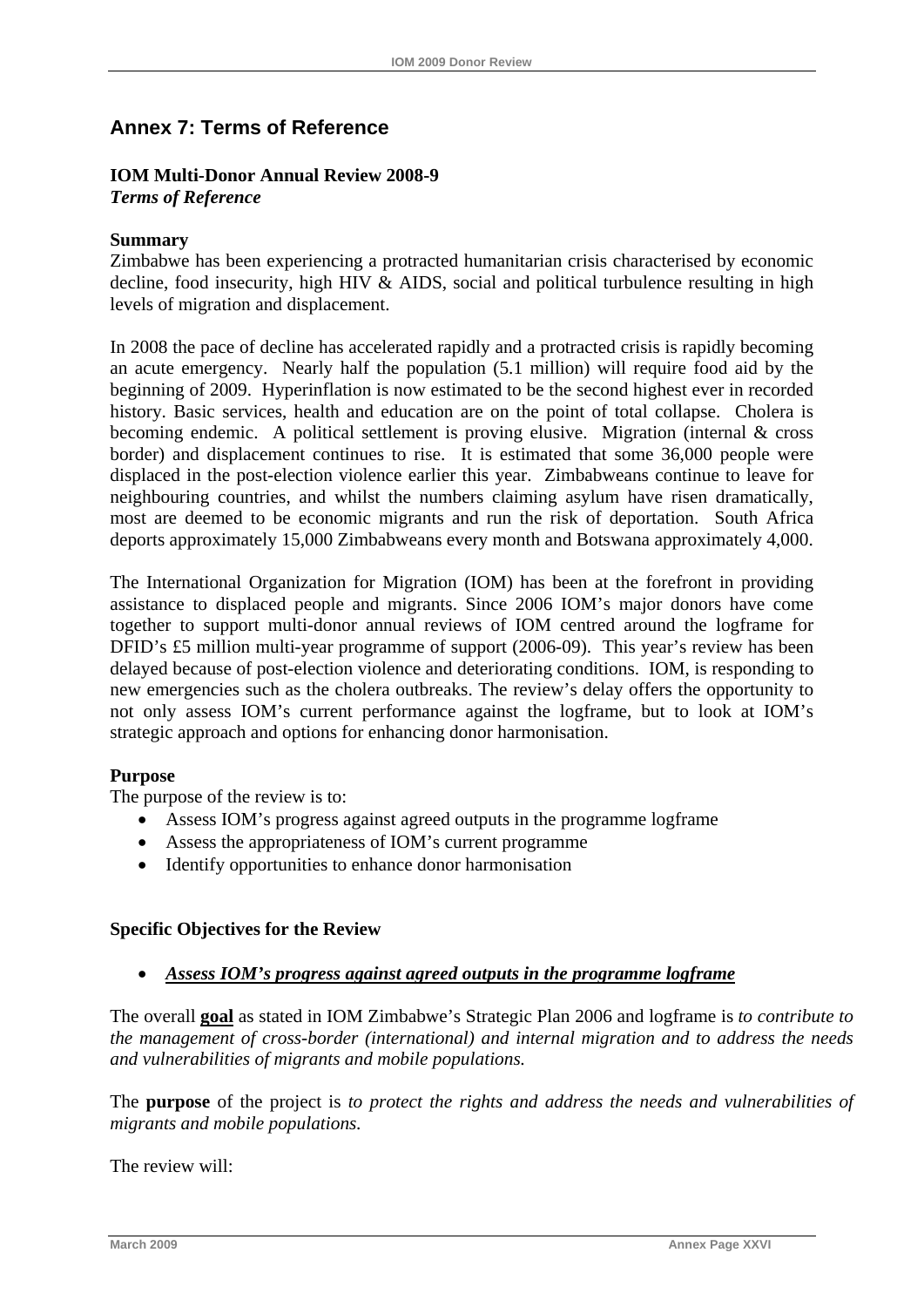## <span id="page-67-0"></span>*3) Assess progress towards purpose*

- Consider the extent to which planned programme Outputs are contributing to the Purpose and whether they are still relevant and realistic.
- Consider the contribution of the Purpose to the programme Goal
- Consider whether the Risks/Assumptions identified during programme design remain valid; whether they are impacting on the programme Purpose; how they are being managed and whether any new Risks/Assumptions have been identified or are emerging.
- Assess the likelihood of the programme achieving its purpose, and make recommendations accordingly.

## *4) Assess achievement of outputs to date*

*Output 1: To address the humanitarian needs of mobile and vulnerable populations* 

- Assess the quality, range and appropriateness of the interventions
- Review assessment and targeting methodologies for their effectiveness and applicability
- Assess the effectiveness of HIV and gender mainstreaming
- Assess the effectiveness of IOM's capacity building of its implementing partners

*Output 2: Address the humanitarian needs of returned migrants at Beitbridge and Plumtree[17](#page-67-0) and increase the involvement of stakeholders in promoting and protecting the rights of migrants* 

- Assess the quality, effectiveness and appropriateness of the assistance provided to returned migrants at the Reception Centres
- Assess the capacity of the Centre to deal effectively and appropriately with protection issues and the needs of deported children
- Assess the extent to which cooperation has been improved between the relevant stakeholders in Zimbabwe and South Africa and Botswana

*Output 3: Provide potential Zimbabwean migrants with sufficient information to make informed choices about migration while also increasing their levels of knowledge on potential risks and vulnerabilities including the threat of exposure to HIV & AIDS* 

- Assess the quality, effectiveness and appropriateness of the information campaign
- Review the appropriateness of communication tools and channels
- Consider the extent to which the Information Campaign is effectively linking with other parts of the IOM programme

## • *Assess the appropriateness of IOM's current programmes*

- How appropriate is IOM's current programme in responding to Zimbabwe's rapidly deteriorating environment?
- How resilient and responsive are IOM's current programmes to changing circumstances in Zimbabwe, such as positive reform, weak, stop and start reform and further deterioration?
- Are there areas where IOM needs to expand its operations and others where it should scale back and hand over responsibility to others?
- How appropriate is IOM's current strategic plan?
- *Identify opportunities to enhance donor harmonisation*
	- How effective is donor coordination at the moment?
	- How can donor coordination and harmonisation be enhanced?

<sup>1</sup> <sup>17</sup> Plumtree Reception Centre only opened in May 2008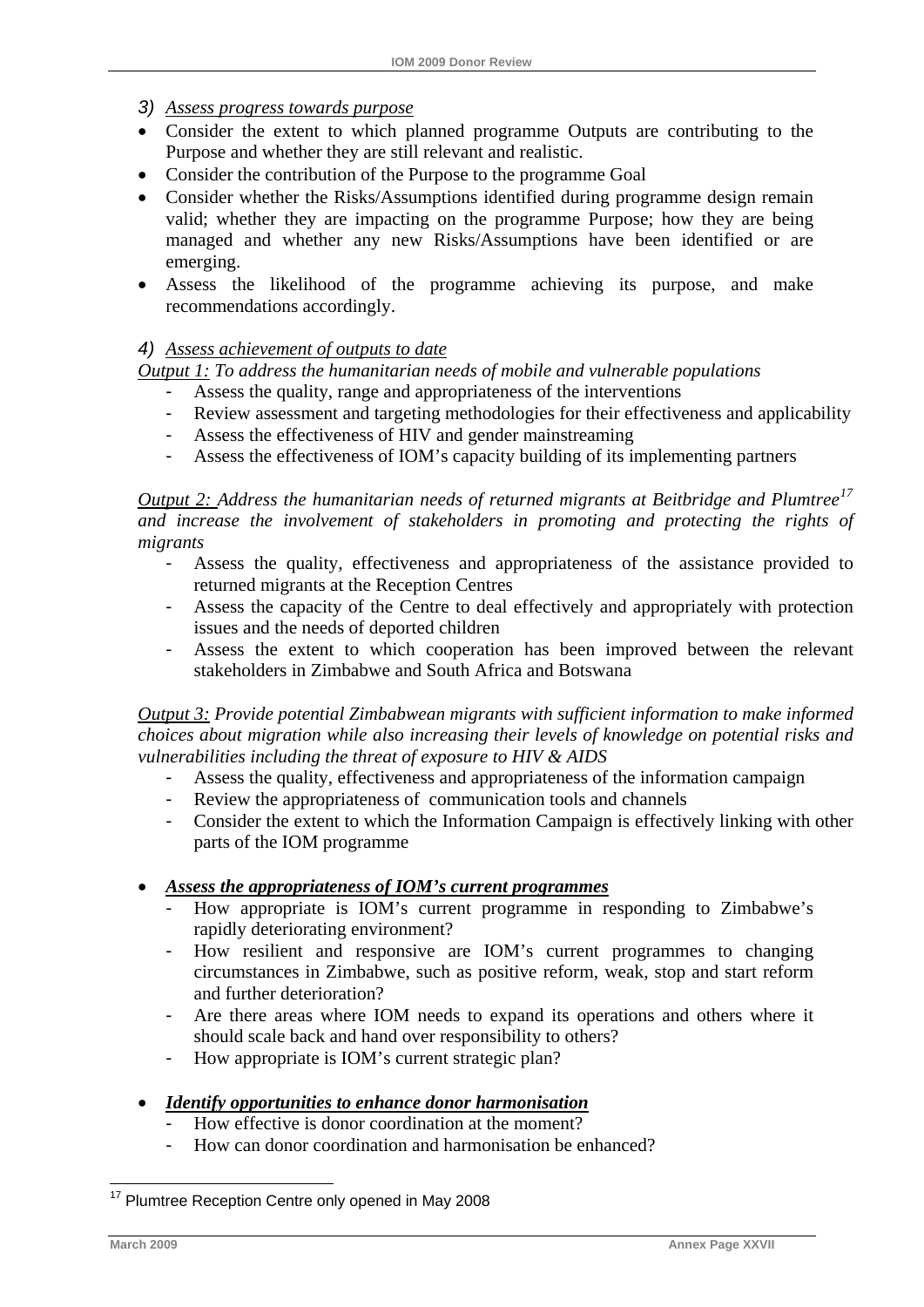- What can IOM do to assist donor's in improving harmonisation and coordination?

## **Timing**

The review will take place in late February and early March 2009. The last two annual reviews comprised approximately a week of field visits and key informant interviews in Zimbabwe and a further week in background reading and report writing, however, a slightly longer time-frame has been recommended.

## **Review Team's Competencies and Expertise**

The Team will be made up of 3 consultants with expertise in the areas of humanitarian and IDP programme evaluation, migration, institutional appraisal and evaluation, joint donor working, and report writing.

The most experienced consultant with relevant programme review and management skills and experience will be appointed Team Leader.

The consultants will require a balance of backgrounds, experience and contextual knowledge of Africa and Zimbabwe.

## **Outputs**

The consultants will produce a draft report and Powerpoint presentation for discussion with donors and IOM prior to leaving Zimbabwe.

The final report will be produced within 1 week of receiving feedback on the draft report. The main body of the final report will have an executive summary, a section on key recommendations to IOM, a section on key recommendations for donors, and will report directly to the ToRs and be no longer than 50 pages. Additional material should be contained in annexes.

## **Background**

Zimbabwe has been experiencing a protracted humanitarian crisis characterised by economic decline, food insecurity, high HIV & AIDS, social and political turbulence resulting in high levels of migration and displacement.

In 2008 the pace of decline has accelerated rapidly and a protracted crisis is rapidly becoming an acute emergency. Nearly half the population (5.1 million) will require food aid by the beginning of 2009. Hyperinflation is now estimated to be the second highest ever in recorded history. Basic services, health and education are on the point of total collapse. Cholera is becoming endemic. A political settlement is proving elusive. Migration and displacement continues to rise. It is estimated that some 36,000 people were displaced in post-election violence earlier this year. Zimbabweans continue to leave for neighbouring countries, whilst the numbers claiming asylum have risen dramatically, most are deemed to be economic migrants and run the risk of deportation. South Africa deports approximately 15,000 Zimbabweans every month and Botswana approximately 8,000.

The International Organization for Migration (IOM) has been at the forefront in providing assistance to displaced people and migrants. Its scope of activities and scale of response and funding has increased rapidly since 2004. In 2006 donors came together, for a multi-donor review to assess IOM's impact and achievement, its institutional capacity and the appropriateness of its priorities. The review was very favourable and highlighted the need for